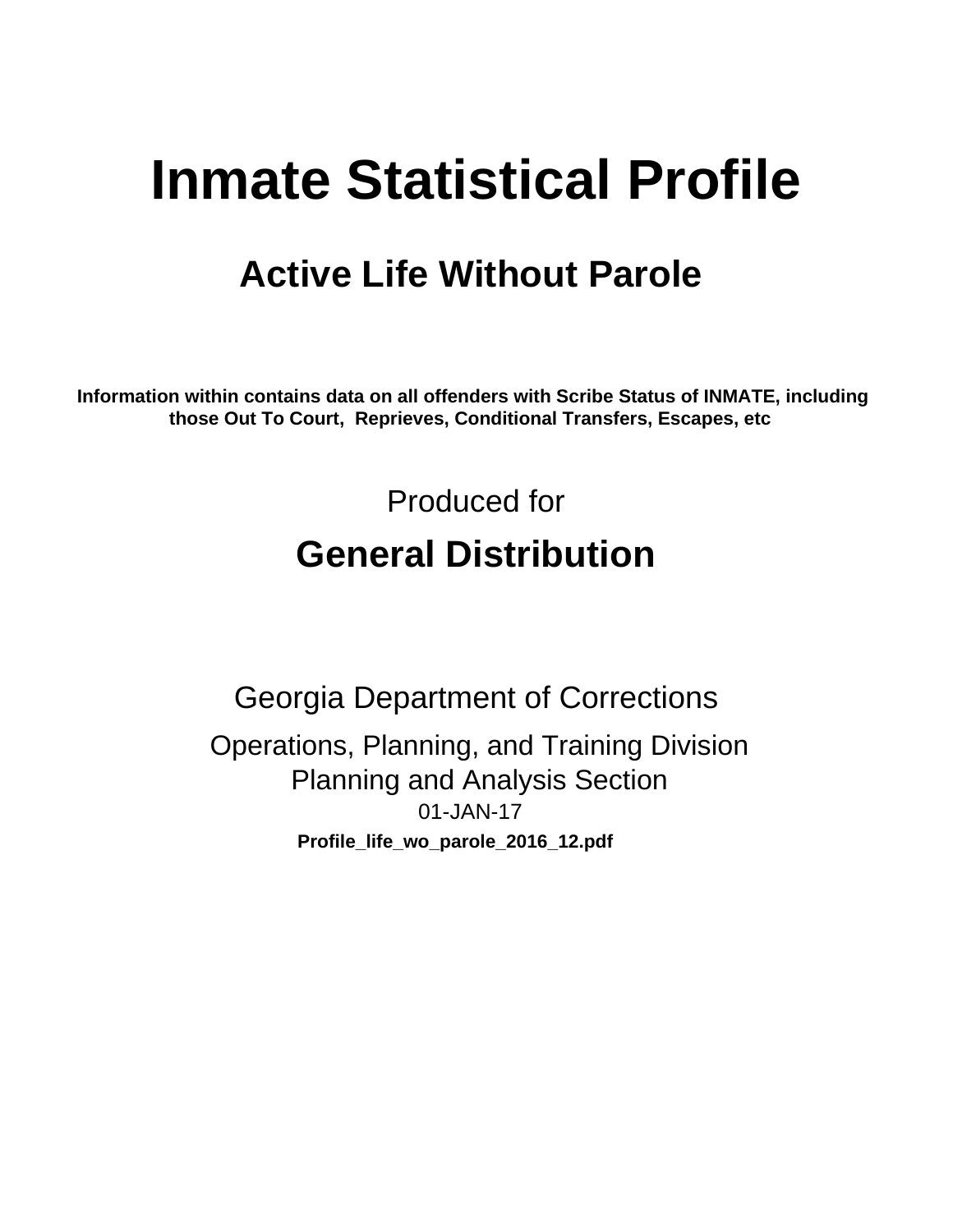## **Inmate Statistical Profile 01-JAN-17**

Contents

**Active Life Without Parole** 

Produced for General Distribution

## **Table of Contents**

| <b>Demographic information</b>                                        |
|-----------------------------------------------------------------------|
| 4 Current age, broken out in ten year age groups                      |
| 5 Race group                                                          |
| 6 Marital status, self-reported at entry to prison                    |
| 7 Number of Inmates with Dependents, self-reported at entry to prison |
| 8 Religious affiliation, self-reported at entry to prison             |
| 9 Home county - self-reported at entry to prison                      |
| 13 Employment status before prison, self-reported at entry to prison  |
| 14 Age at admission                                                   |
| 16 Height, measured at entry to prison                                |
| 17 Weight, measured at entry to prison                                |
| 18 Military service                                                   |
| <b>Correctional information</b>                                       |
| 19 Type of admission to prison                                        |
| 20 Current / last supervision level                                   |
| 21 Current / last institution type                                    |
| 22 Institution type - transitional centers                            |
| 23 Institution type - county prisons                                  |
| 24 Institution type - state prisons                                   |
| 25 Institution type - private prisons                                 |
| 26 Institution type - inmate boot camp                                |
| 27 Number of disciplinary reports                                     |
| 28 Number of transfers                                                |
| 29 Number of escapes                                                  |
| 30 Time served in current (or last) institution                       |
| Educational, psychological and physical information                   |
| 31 Highest grade level attained                                       |
| 32 Culture fair IQ scores                                             |
| 33 Wide Range Achievement Test (WRAT) reading score                   |
| 34 Wide Range Achievement Test (WRAT) math score                      |
| 35 Wide Range Achievement Test (WRAT) spelling score                  |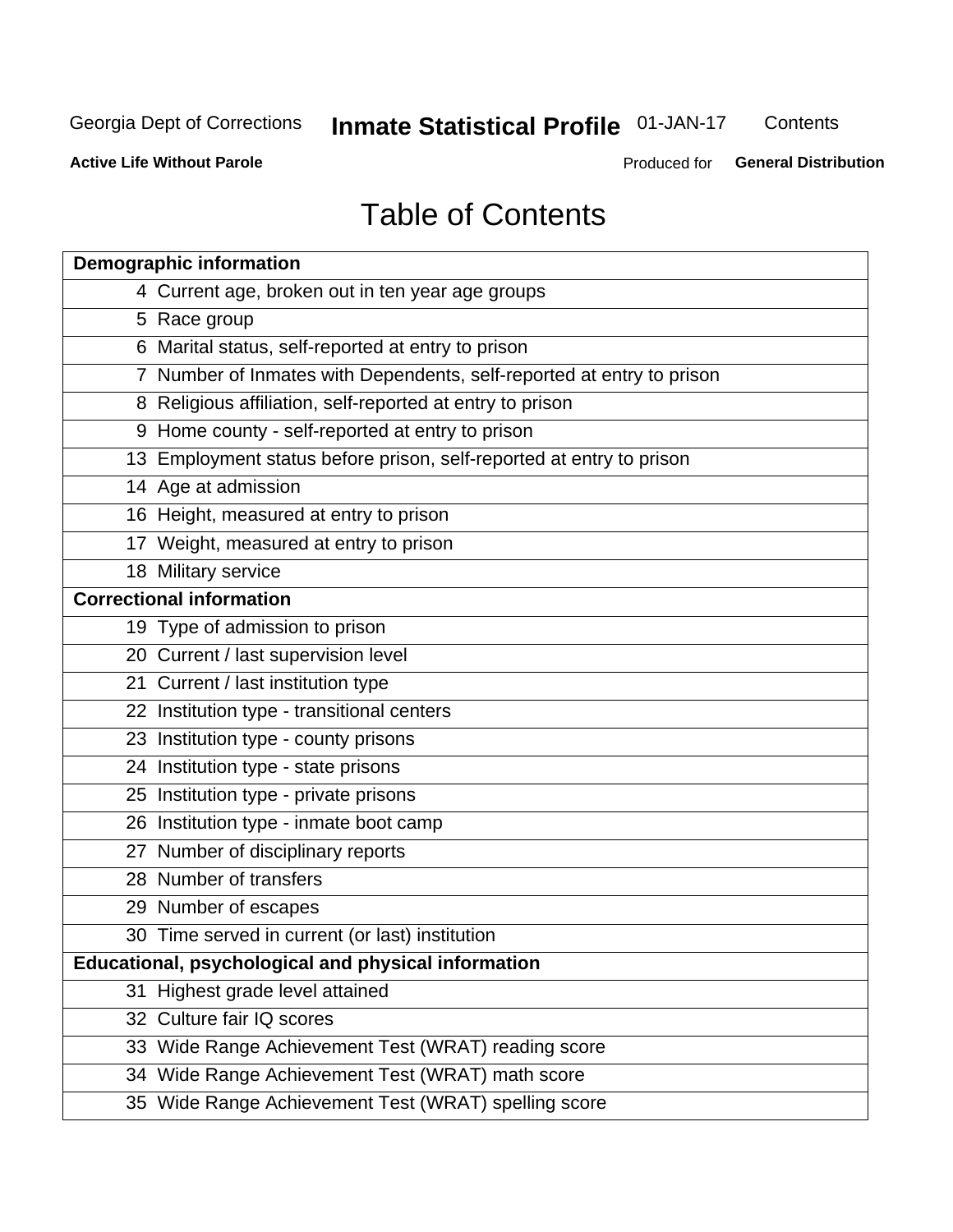## **Inmate Statistical Profile 01-JAN-17**

Contents

**Active Life Without Parole** 

Produced for General Distribution

## **Table of Contents**

| Educational, psychological and physical information              |
|------------------------------------------------------------------|
| 36 Current / last mental health treatment level                  |
| 37 PULHESDWIT medical scale - 'P' overall condition ('P'hysical) |
| 38 PULHESDWIT medical scale - 'U' upper body                     |
| 39 PULHESDWIT medical scale - 'L' lower body                     |
| 40 PULHESDWIT medical scale - 'H' hearing                        |
| 41 PULHESDWIT medical scale - 'E' vision                         |
| 42 PULHESDWIT medical scale -'S' psychiatric                     |
| 43 PULHESDWIT medical scale - 'D' dental                         |
| 44 PULHESDWIT medical scale - 'W' work ability                   |
| 45 PULHESDWIT medical scale - 'I' impairment                     |
| 46 PULHESDWIT medical scale - 'T' transportability               |
| <b>Crimes and criminal history information</b>                   |
| 47 Number of prior Georgia incarcerations                        |
| 48 Prison sentence in years                                      |
| 49 Primary offense, broken out into felonies vs misdemeanors     |
| 50 Primary offense, broken out into six broad crime categories   |
| 51 Primary offense, detailed offense code                        |
| 52 County of conviction of primary offense                       |
| 56 Circuit of conviction of primary offense                      |
| 58 Years served (jail + prison) in this incarceration            |
| <b>Medical information</b>                                       |
| 59 Results of most recent HIV test                               |
| 60 Results of most recent tuberculosis test                      |
| 61 Results of most recent syphilis test                          |
| 62 Results of most recent Hepatitis-C test                       |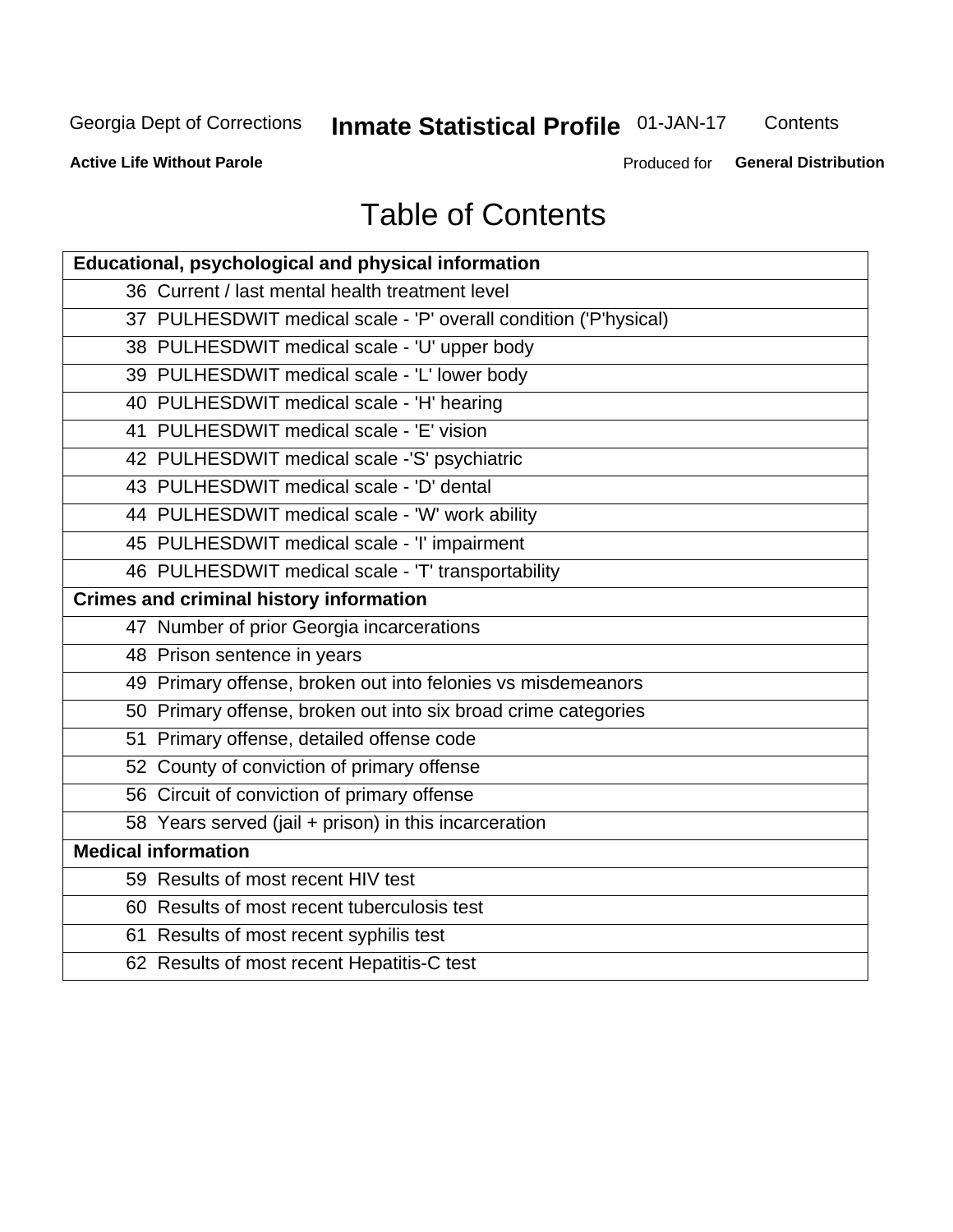### **Active Life Without Parole**

### Produced for General Distribution

## Current age, broken out in ten-year age groups

COL % - percent each COUNT is of its particular column

|                          |                 | <b>Male</b> |         | <b>Female</b> |        |       | <b>Total</b> |        |
|--------------------------|-----------------|-------------|---------|---------------|--------|-------|--------------|--------|
| <b>Current Age</b>       | <b>Count</b>    | Col %       | Row %   | <b>Count</b>  | Col %  | Row % | <b>Total</b> | Col %  |
| <b>Teens (1-19)</b>      | ◠               | 0.16%       | 100.00% |               |        |       | 2            | 0.16%  |
| <b>Twenties (20-29)</b>  | 196             | 15.83%      | 96.08%  | 8             | 17.78% | 3.92% | 204          | 15.90% |
| Thirties (30-39)         | 342             | 27.63%      | 96.07%  | 14            | 31.11% | 3.93% | 356          | 27.75% |
| <b>Forties (40-49)</b>   | 337             | 27.22%      | 96.01%  | 14            | 31.11% | 3.99% | 351          | 27.36% |
| <b>Fifties (50-59)</b>   | 250             | 20.19%      | 96.90%  | 8             | 17.78% | 3.10% | 258          | 20.11% |
| <b>Sixties (60-69)</b>   | 89              | 7.19%       | 98.89%  |               | 2.22%  | 1.11% | 90           | 7.01%  |
| Seventy + (70 and above) | 22 <sub>1</sub> | 1.78%       | 100.00% |               |        |       | 22           | 1.71%  |
| <b>Total Reported</b>    | 1,238           | 100%        | 96.49%  | 45            | 100%   | 3.51% | 1,283        | 100%   |

| orted<br>. <b>.</b> |       |   |      |
|---------------------|-------|---|------|
| <b>Total</b>        | 1,238 | ᠇ | ,283 |

| <b>Mean</b><br>(average) | 42.58    | 39.89 | 42.48 |
|--------------------------|----------|-------|-------|
| Median (middle)          |          |       |       |
| Mode<br>(most frequent)  | 25<br>vu |       | 35    |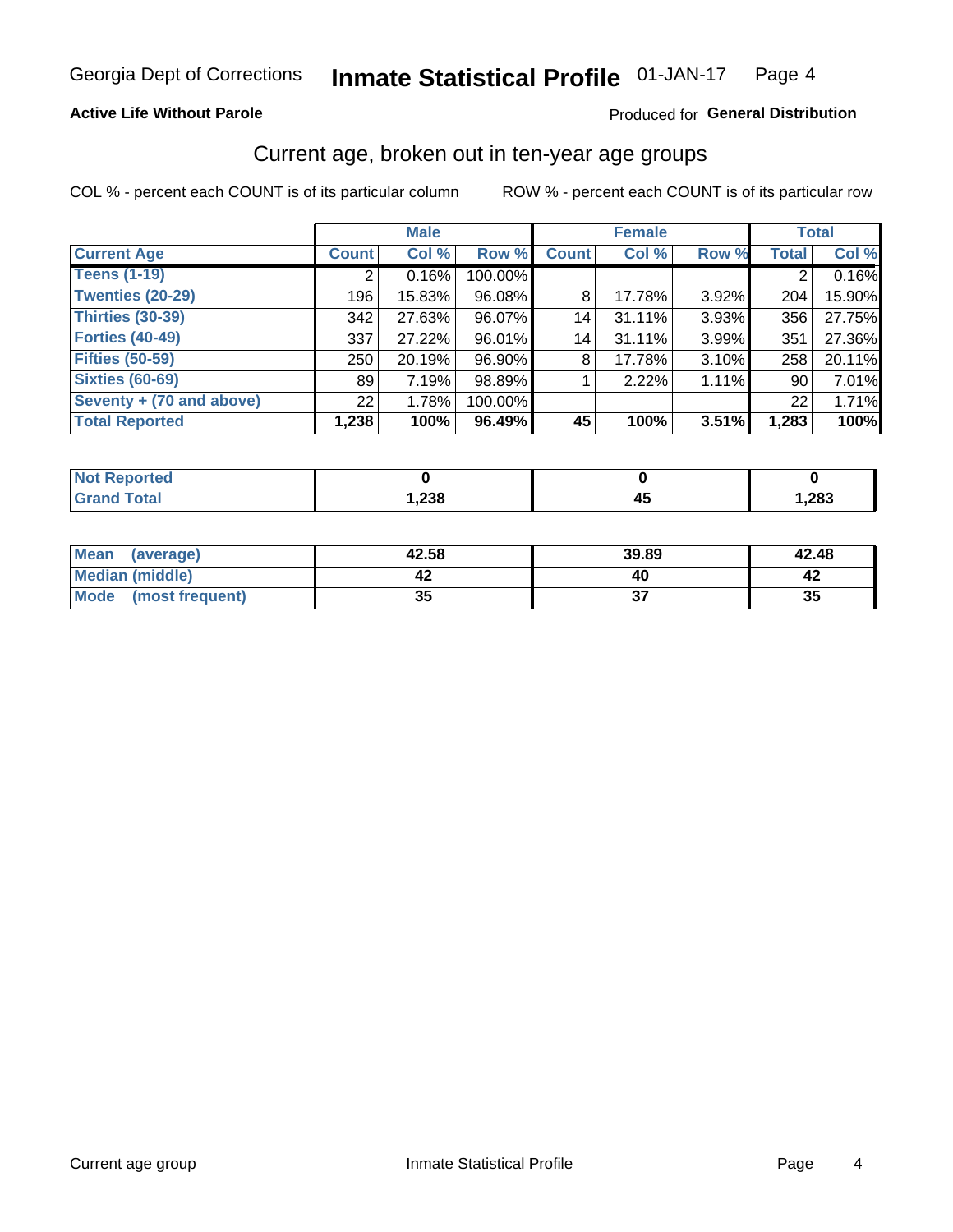#### **Inmate Statistical Profile 01-JAN-17** Page 5

### **Active Life Without Parole**

**Produced for General Distribution** 

## Race group

COL % - percent each COUNT is of its particular column

|                              |              | <b>Male</b> |         | <b>Female</b>      |        |       | <b>Total</b> |        |
|------------------------------|--------------|-------------|---------|--------------------|--------|-------|--------------|--------|
| <b>Race Group</b>            | <b>Count</b> | Col %       |         | <b>Row % Count</b> | Col %  | Row % | <b>Total</b> | Col %  |
| <b>White</b>                 | 269          | 21.73%      | 94.39%  | 16                 | 35.56% | 5.61% | 285          | 22.21% |
| <b>Black</b><br>$\mathbf{2}$ | 937          | 75.69%      | 97.20%  | 27                 | 60.00% | 2.80% | 964          | 75.14% |
| <b>Other</b><br>5.           |              | .16%        | 100.00% |                    |        |       | 2            | .16%   |
| <b>Asian</b><br>6            | 5            | .40% !      | 100.00% |                    |        |       | 5            | .39%   |
| <b>Hispanic</b><br>10        | 25           | $2.02\%$    | 92.59%  | 2                  | 4.44%  | 7.41% | 27           | 2.10%  |
| <b>Total Reported</b>        | 1,238        | 100%        | 96.49%  | 45                 | 100%   | 3.51% | 1,283        | 100%   |

| тео |                    |           |        |
|-----|--------------------|-----------|--------|
|     | റാറ<br><b>0د∡.</b> | - -<br>43 | 283, ا |

| M | - - - |  |
|---|-------|--|
|   |       |  |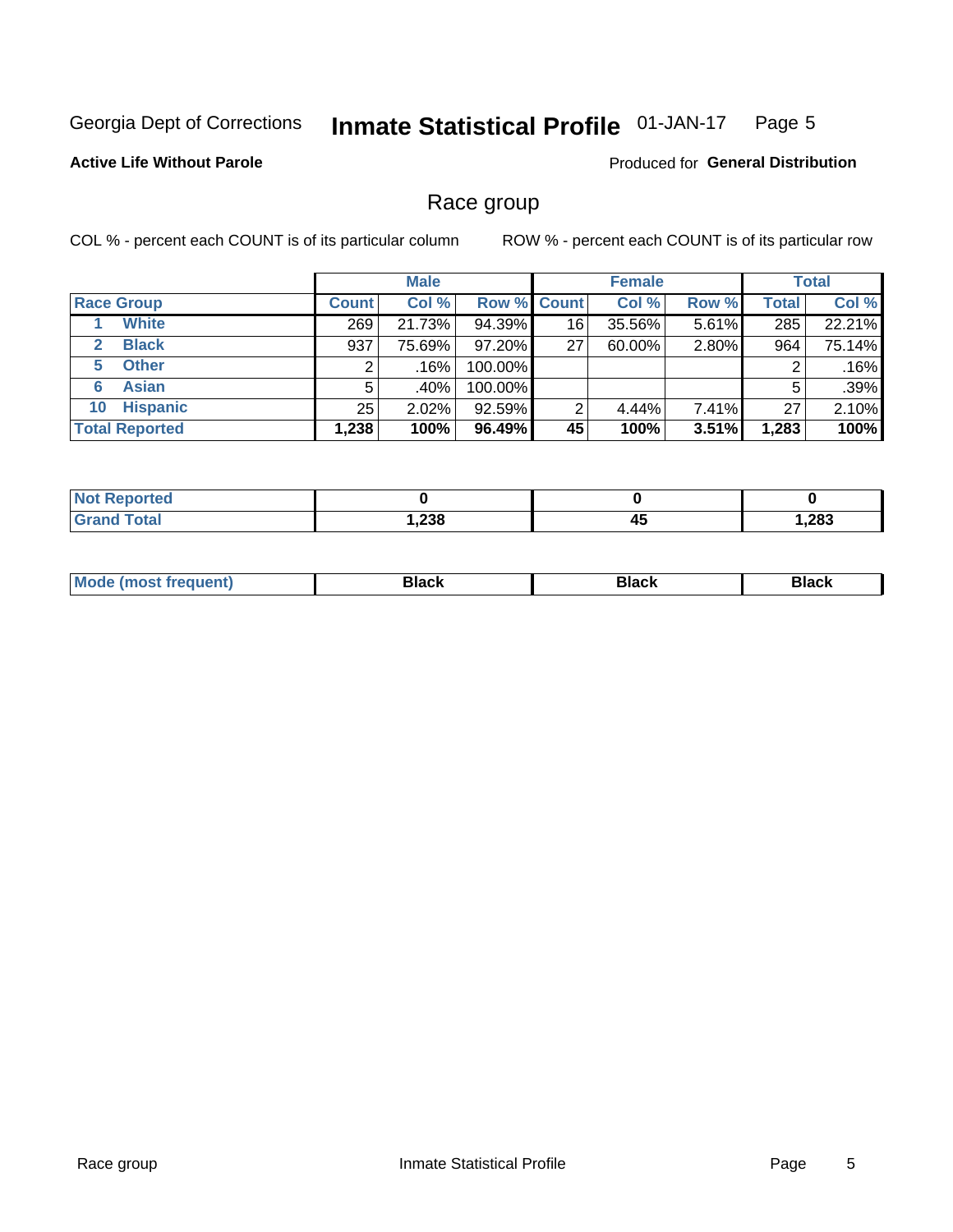#### **Inmate Statistical Profile 01-JAN-17** Page 6

#### **Active Life Without Parole**

### Produced for General Distribution

## Marital status, self-reported at entry to prison

COL % - percent each COUNT is of its particular column

|                            | <b>Male</b>     |        |         | <b>Female</b>  |        |        | <b>Total</b> |        |
|----------------------------|-----------------|--------|---------|----------------|--------|--------|--------------|--------|
| <b>Marital Status</b>      | <b>Count</b>    | Col %  | Row %   | <b>Count</b>   | Col %  | Row %  | <b>Total</b> | Col %  |
| <b>Unknown</b><br>$\bf{0}$ | 12 <sup>2</sup> | .97%   | 100.00% |                |        |        | 12           | .94%   |
| <b>Divorced</b><br>D       | 103             | 8.32%  | 98.10%  | $\overline{2}$ | 4.44%  | 1.90%  | 105          | 8.18%  |
| <b>Married</b><br>м        | 170             | 13.73% | 95.51%  | 8              | 17.78% | 4.49%  | 178          | 13.87% |
| <b>Separated</b><br>S.     | 36              | 2.91%  | 85.71%  | 6              | 13.33% | 14.29% | 42           | 3.27%  |
| <b>Unmarried</b><br>U      | 885             | 71.49% | 97.47%  | 23             | 51.11% | 2.53%  | 908          | 70.77% |
| <b>Widow</b><br>W          | 32              | 2.58%  | 84.21%  | 6              | 13.33% | 15.79% | 38           | 2.96%  |
| <b>Total Reported</b>      | 1,238           | 100%   | 96.49%  | 45             | 100%   | 3.51%  | 1,283        | 100%   |

| <b>Not Reported</b> |       |       |
|---------------------|-------|-------|
| <b>Total</b>        | 1,238 | 1,283 |

|--|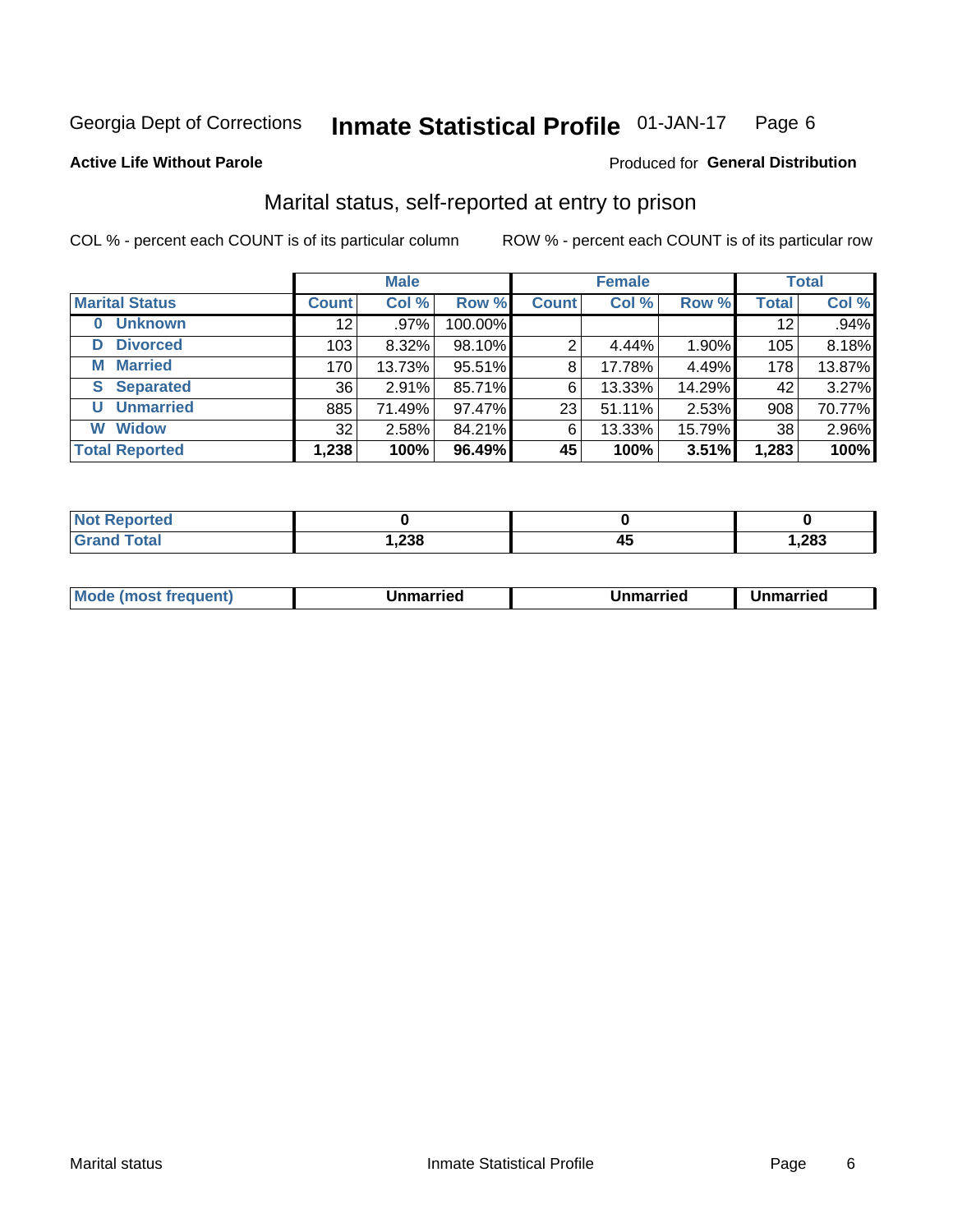#### Inmate Statistical Profile 01-JAN-17 Page 7

### **Active Life Without Parole**

### Produced for General Distribution

## Number of Inmates with Dependents, Self-Reported at Entry to Prison

COL % - percent each COUNT is of its particular column

|                             |              | <b>Male</b> |         |              | <b>Female</b> |        |              | <b>Total</b> |
|-----------------------------|--------------|-------------|---------|--------------|---------------|--------|--------------|--------------|
| <b>Number of dependents</b> | <b>Count</b> | Col %       | Row %   | <b>Count</b> | Col %         | Row %  | <b>Total</b> | Col %        |
| $\bf{0}$                    | 280          | 32.75%      | 94.59%  | 16           | 39.02%        | 5.41%  | 296          | 33.04%       |
|                             | 201          | 23.51%      | 97.10%  | 6            | 14.63%        | 2.90%  | 207          | 23.10%       |
| $\overline{2}$              | 145          | 16.96%      | 96.67%  | 5            | 12.20%        | 3.33%  | 150          | 16.74%       |
| 3                           | 101          | 11.81%      | 93.52%  |              | 17.07%        | 6.48%  | 108          | 12.05%       |
| 4                           | 65           | 7.60%       | 95.59%  | 3            | 7.32%         | 4.41%  | 68           | 7.59%        |
| 5                           | 26           | 3.04%       | 89.66%  | 3            | 7.32%         | 10.34% | 29           | 3.24%        |
| $6\phantom{1}6$             | 18           | 2.11%       | 94.74%  |              | 2.44%         | 5.26%  | 19           | 2.12%        |
| 7                           | 8            | 0.94%       | 100.00% |              |               |        | 8            | 0.89%        |
| $\overline{\mathbf{8}}$     | 4            | 0.47%       | 100.00% |              |               |        | 4            | 0.45%        |
| $\boldsymbol{9}$            | 2            | 0.23%       | 100.00% |              |               |        | 2            | 0.22%        |
| 10                          |              | 0.12%       | 100.00% |              |               |        |              | 0.11%        |
| Over 10                     | 4            | 0.47%       | 100.00% |              |               |        | 4            | 0.45%        |
| <b>Total Reported</b>       | 855          | 100%        | 95.42%  | 41           | 100%          | 4.58%  | 896          | 100%         |

| leu | 383  |                    | 387   |
|-----|------|--------------------|-------|
|     | .238 | $\mathbf{r}$<br>≖∾ | 1,283 |

| Mean (average)          | 1.70 | -74 | l.70 |
|-------------------------|------|-----|------|
| Median (middle)         |      |     |      |
| Mode<br>(most frequent) |      |     |      |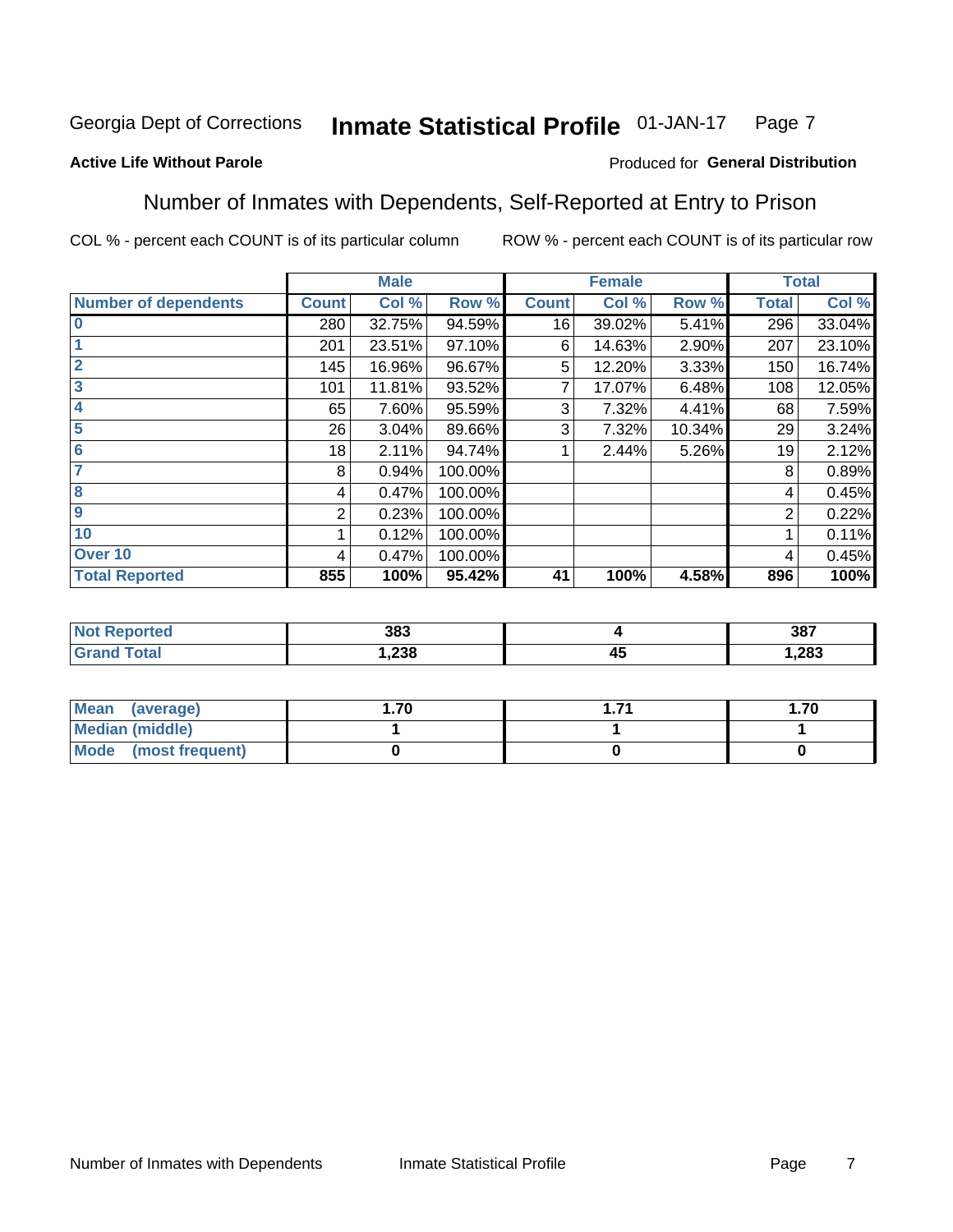#### Inmate Statistical Profile 01-JAN-17 Page 8

#### **Active Life Without Parole**

### Produced for General Distribution

## Religious affiliation, self-reported at entry to prison

COL % - percent each COUNT is of its particular column

|                              |                       | <b>Male</b>  |        | <b>Female</b> |              |        | <b>Total</b> |              |        |
|------------------------------|-----------------------|--------------|--------|---------------|--------------|--------|--------------|--------------|--------|
| <b>Religious Affiliation</b> |                       | <b>Count</b> | Col %  | Row %         | <b>Count</b> | Col %  | Row %        | <b>Total</b> | Col %  |
|                              | Islam                 | 64           | 9.92%  | 95.52%        | 3            | 8.82%  | 4.48%        | 67           | 9.87%  |
| $\mathbf{2}$                 | <b>Catholic</b>       | 23           | 3.57%  | 88.46%        | 3            | 8.82%  | 11.54%       | 26           | 3.83%  |
| 3                            | <b>Baptist</b>        | 322          | 49.92% | 93.33%        | 23           | 67.65% | 6.67%        | 345          | 50.81% |
| 4                            | <b>Methodist</b>      | 11           | 1.71%  | 91.67%        |              | 2.94%  | 8.33%        | 12           | 1.77%  |
| 7                            | <b>Chc Of God</b>     | 3            | .47%   | 100.00%       |              |        |              | 3            | .44%   |
| 8                            | <b>Holiness</b>       | 21           | 3.26%  | 91.30%        | 2            | 5.88%  | 8.70%        | 23           | 3.39%  |
| 9                            | <b>Jewish</b>         | 2            | .31%   | 100.00%       |              |        |              | 2            | .29%   |
| 10                           | <b>Anglican</b>       |              | .16%   | 100.00%       |              |        |              |              | .15%   |
| 12                           | <b>Hindu</b>          | 2            | .31%   | 100.00%       |              |        |              | 2            | .29%   |
| 16                           | <b>Seven D Ad</b>     | 4            | .62%   | 100.00%       |              |        |              | 4            | .59%   |
| 17                           | <b>Jehovah Wt</b>     | 10           | 1.55%  | 100.00%       |              |        |              | 10           | 1.47%  |
| 18                           | <b>Latr Day S</b>     |              | .16%   | 100.00%       |              |        |              |              | .15%   |
| 20                           | <b>Other Prot</b>     | 78           | 12.09% | 97.50%        | 2            | 5.88%  | 2.50%        | 80           | 11.78% |
| 96                           | <b>None</b>           | 103          | 15.97% | 100.00%       |              |        |              | 103          | 15.17% |
|                              | <b>Total Reported</b> | 645          | 100%   | 94.99%        | 34           | 100%   | 5.01%        | 679          | 100%   |

| rteo<br>$\sim$ | 593            |           | 604  |
|----------------|----------------|-----------|------|
|                | 0.00<br>502, ا | . .<br>45 | ,283 |

| Mod<br>de (most frequent). | 3aptist | aptist | Baptist |
|----------------------------|---------|--------|---------|
|                            |         |        |         |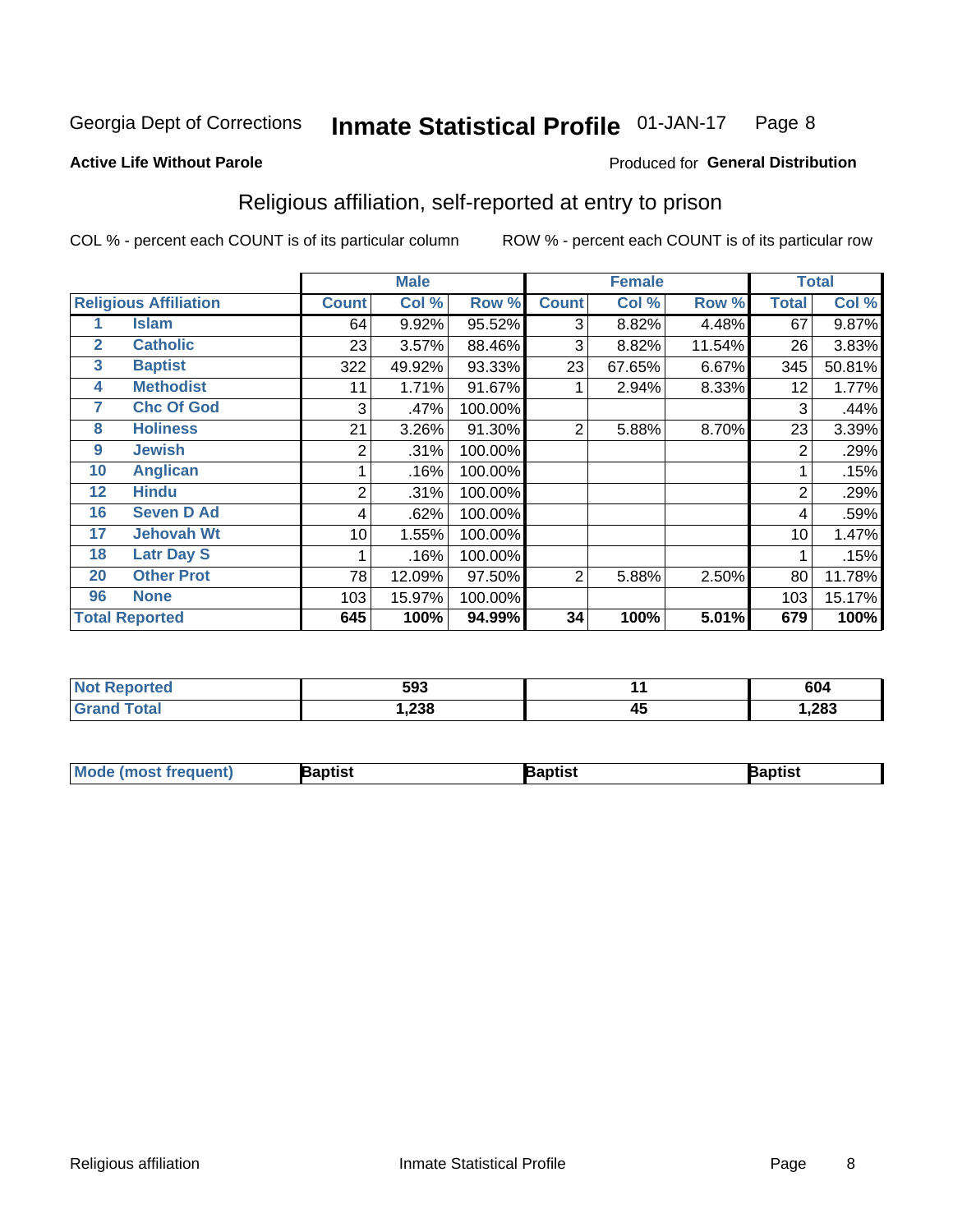#### **Inmate Statistical Profile 01-JAN-17** Page 9

### **Active Life Without Parole**

#### Produced for General Distribution

## Home county, self-reported at entry to prison

COL % - percent each COUNT is of its particular column

|     |                        |                  | <b>Male</b> |                  |              | <b>Female</b> |        | <b>Total</b>   |        |
|-----|------------------------|------------------|-------------|------------------|--------------|---------------|--------|----------------|--------|
|     | <b>Home County</b>     | <b>Count</b>     | Col%        | Row <sup>%</sup> | <b>Count</b> | Col %         | Row %  | <b>Total</b>   | Col %  |
| 000 | <b>Unknown</b>         | $\overline{222}$ | 17.93%      | 93.28%           | 16           | 35.56%        | 6.72%  | 238            | 18.55% |
| 001 | <b>Appling County</b>  | 4                | .32%        | 100.00%          |              |               |        | 4              | .31%   |
| 002 | <b>Atkinson County</b> | 3                | .24%        | 100.00%          |              |               |        | 3              | .23%   |
| 003 | <b>Bacon County</b>    | $\mathbf 1$      | .08%        | 100.00%          |              |               |        | 1              | .08%   |
| 004 | <b>Baker County</b>    | $\mathbf 1$      | .08%        | 100.00%          |              |               |        | 1              | .08%   |
| 005 | <b>Baldwin County</b>  | 3                | .24%        | 100.00%          |              |               |        | 3              | .23%   |
| 007 | <b>Barrow County</b>   | 8                | .65%        | 100.00%          |              |               |        | 8              | .62%   |
| 008 | <b>Bartow County</b>   | 8                | .65%        | 100.00%          |              |               |        | 8              | .62%   |
| 009 | <b>Ben Hill County</b> | 6                | .48%        | 100.00%          |              |               |        | 6              | .47%   |
| 010 | <b>Berrien County</b>  | $\overline{2}$   | .16%        | 100.00%          |              |               |        | $\overline{2}$ | .16%   |
| 011 | <b>Bibb County</b>     | 30               | 2.42%       | 93.75%           | 2            | 4.44%         | 6.25%  | 32             | 2.49%  |
| 012 | <b>Bleckley County</b> | $\overline{2}$   | .16%        | 100.00%          |              |               |        | $\overline{2}$ | .16%   |
| 013 | <b>Brantley County</b> | $\mathbf{1}$     | .08%        | 100.00%          |              |               |        | 1              | .08%   |
| 014 | <b>Brooks County</b>   | $\mathbf 1$      | .08%        | 100.00%          |              |               |        | 1              | .08%   |
| 016 | <b>Bulloch County</b>  | 4                | .32%        | 100.00%          |              |               |        | 4              | .31%   |
| 017 | <b>Burke County</b>    | 11               | .89%        | 100.00%          |              |               |        | 11             | .86%   |
| 018 | <b>Butts County</b>    | 3                | .24%        | 100.00%          |              |               |        | 3              | .23%   |
| 019 | <b>Calhoun County</b>  | $\mathbf 1$      | .08%        | 100.00%          |              |               |        | 1              | .08%   |
| 020 | <b>Camden County</b>   | 3                | .24%        | 75.00%           | 1            | 2.22%         | 25.00% | 4              | .31%   |
| 021 | <b>Candler County</b>  | 1                | .08%        | 100.00%          |              |               |        | 1              | .08%   |
| 022 | <b>Carroll County</b>  | 3                | .24%        | 75.00%           | 1            | 2.22%         | 25.00% | 4              | .31%   |
| 023 | <b>Catoosa County</b>  | $\overline{2}$   | .16%        | 100.00%          |              |               |        | $\overline{2}$ | .16%   |
| 025 | <b>Chatham County</b>  | 41               | 3.31%       | 100.00%          |              |               |        | 41             | 3.20%  |
| 028 | <b>Cherokee County</b> | 5                | .40%        | 100.00%          |              |               |        | 5              | .39%   |
| 029 | <b>Clarke County</b>   | 22               | 1.78%       | 95.65%           | 1            | 2.22%         | 4.35%  | 23             | 1.79%  |
| 030 | <b>Clay County</b>     | $\overline{2}$   | .16%        | 100.00%          |              |               |        | $\overline{2}$ | .16%   |
| 031 | <b>Clayton County</b>  | 42               | 3.39%       | 100.00%          |              |               |        | 42             | 3.27%  |
| 033 | <b>Cobb County</b>     | 45               | 3.63%       | 100.00%          |              |               |        | 45             | 3.51%  |
| 034 | <b>Coffee County</b>   | 4                | .32%        | 100.00%          |              |               |        | 4              | .31%   |
| 035 | <b>Colquitt County</b> | $\mathbf 1$      | .08%        | 100.00%          |              |               |        | 1              | .08%   |
| 036 | <b>Columbia County</b> | 8                | .65%        | 100.00%          |              |               |        | 8              | .62%   |
| 037 | <b>Cook County</b>     | 3                | .24%        | 100.00%          |              |               |        | 3              | .23%   |
| 038 | <b>Coweta County</b>   | 4                | .32%        | 80.00%           | 1            | 2.22%         | 20.00% | 5              | .39%   |
| 040 | <b>Crisp County</b>    | 4                | .32%        | 100.00%          |              |               |        | 4              | .31%   |
| 043 | <b>Decatur County</b>  | 4                | .32%        | 100.00%          |              |               |        | 4              | .31%   |
| 044 | <b>Dekalb County</b>   | 93               | 7.51%       | 98.94%           | 1            | 2.22%         | 1.06%  | 94             | 7.33%  |
| 045 | <b>Dodge County</b>    | 1                | .08%        | 100.00%          |              |               |        | 1              | .08%   |
| 046 | <b>Dooly County</b>    | $\overline{2}$   | .16%        | 100.00%          |              |               |        | $\overline{2}$ | .16%   |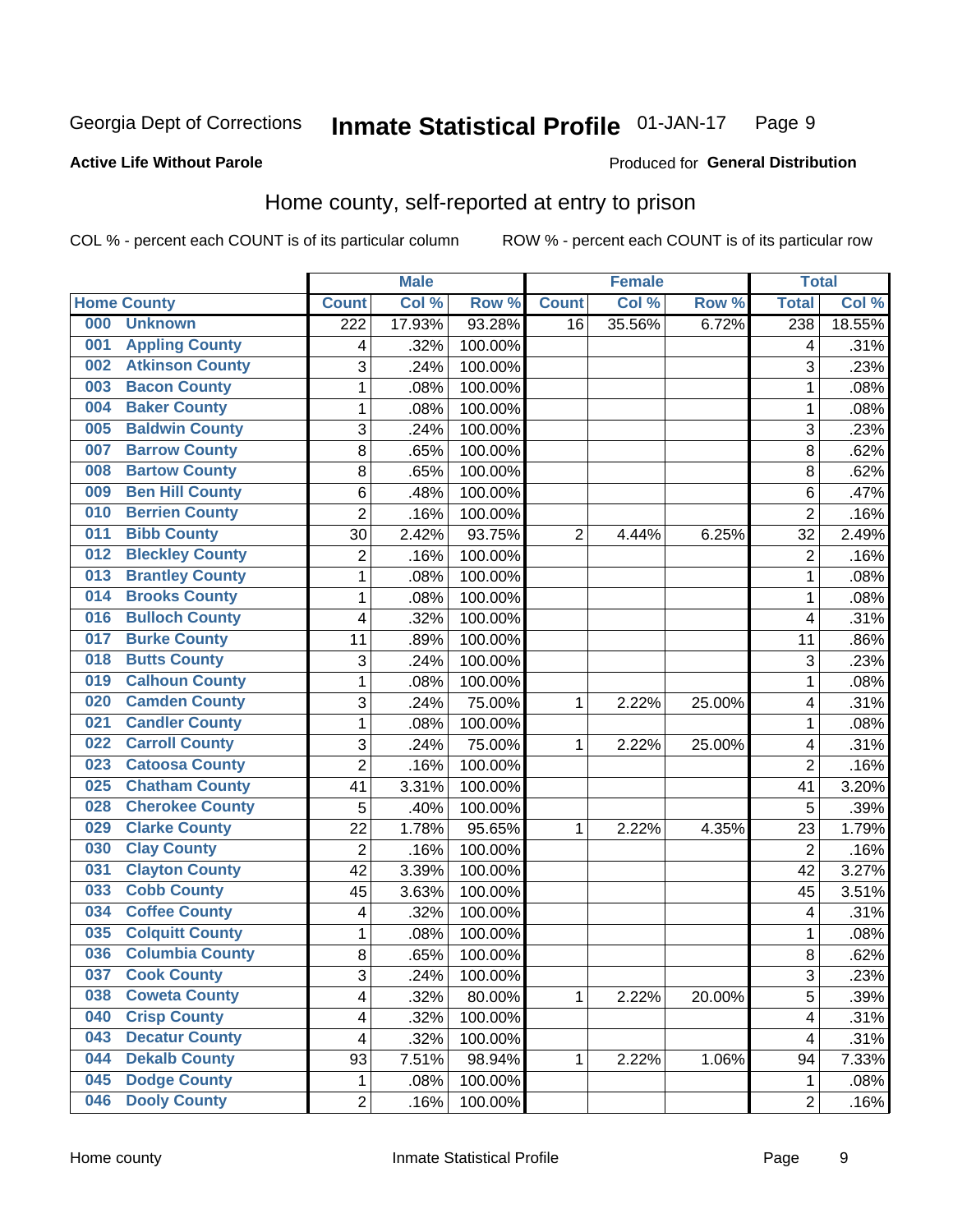#### Inmate Statistical Profile 01-JAN-17 Page 10

### **Active Life Without Parole**

### Produced for General Distribution

## Home county, self-reported at entry to prison

COL % - percent each COUNT is of its particular column

|     |                          |                | <b>Male</b> |         |              | <b>Female</b> |        | <b>Total</b>    |        |
|-----|--------------------------|----------------|-------------|---------|--------------|---------------|--------|-----------------|--------|
|     | <b>Home County</b>       | <b>Count</b>   | Col %       | Row %   | <b>Count</b> | Col %         | Row %  | <b>Total</b>    | Col %  |
| 047 | <b>Dougherty County</b>  | 24             | 1.94%       | 92.31%  | 2            | 4.44%         | 7.69%  | $\overline{26}$ | 2.03%  |
| 048 | <b>Douglas County</b>    | 16             | 1.29%       | 94.12%  | 1            | 2.22%         | 5.88%  | 17              | 1.33%  |
| 049 | <b>Early County</b>      | $\overline{2}$ | .16%        | 100.00% |              |               |        | $\overline{2}$  | .16%   |
| 051 | <b>Effingham County</b>  | 3              | .24%        | 100.00% |              |               |        | 3               | .23%   |
| 052 | <b>Elbert County</b>     | $\overline{2}$ | .16%        | 100.00% |              |               |        | $\overline{2}$  | .16%   |
| 053 | <b>Emanuel County</b>    | 5              | .40%        | 100.00% |              |               |        | 5               | .39%   |
| 056 | <b>Fayette County</b>    | 5              | .40%        | 100.00% |              |               |        | 5               | .39%   |
| 057 | <b>Floyd County</b>      | 18             | 1.45%       | 94.74%  | 1            | 2.22%         | 5.26%  | 19              | 1.48%  |
| 058 | <b>Forsyth County</b>    | 4              | .32%        | 100.00% |              |               |        | 4               | .31%   |
| 059 | <b>Franklin County</b>   | 3              | .24%        | 75.00%  | 1            | 2.22%         | 25.00% | $\overline{4}$  | .31%   |
| 060 | <b>Fulton County</b>     | 159            | 12.84%      | 98.15%  | 3            | 6.67%         | 1.85%  | 162             | 12.63% |
| 061 | <b>Gilmer County</b>     | $\overline{2}$ | .16%        | 100.00% |              |               |        | $\overline{2}$  | .16%   |
| 063 | <b>Glynn County</b>      | 10             | .81%        | 100.00% |              |               |        | 10              | .78%   |
| 064 | <b>Gordon County</b>     | 5              | .40%        | 100.00% |              |               |        | 5               | .39%   |
| 066 | <b>Greene County</b>     | 4              | .32%        | 100.00% |              |               |        | 4               | .31%   |
| 067 | <b>Gwinnett County</b>   | 32             | 2.58%       | 91.43%  | 3            | 6.67%         | 8.57%  | 35              | 2.73%  |
| 068 | <b>Habersham County</b>  | 1              | .08%        | 100.00% |              |               |        | 1               | .08%   |
| 069 | <b>Hall County</b>       | 17             | 1.37%       | 94.44%  | 1            | 2.22%         | 5.56%  | 18              | 1.40%  |
| 070 | <b>Hancock County</b>    | 2              | .16%        | 100.00% |              |               |        | $\overline{2}$  | .16%   |
| 071 | <b>Haralson County</b>   | $\overline{2}$ | .16%        | 100.00% |              |               |        | $\overline{2}$  | .16%   |
| 072 | <b>Harris County</b>     | $\mathbf{1}$   | .08%        | 100.00% |              |               |        | 1               | .08%   |
| 073 | <b>Hart County</b>       | $\overline{c}$ | .16%        | 100.00% |              |               |        | $\overline{2}$  | .16%   |
| 074 | <b>Heard County</b>      | $\mathbf{1}$   | .08%        | 100.00% |              |               |        | 1               | .08%   |
| 075 | <b>Henry County</b>      | 9              | .73%        | 90.00%  | 1            | 2.22%         | 10.00% | 10              | .78%   |
| 076 | <b>Houston County</b>    | 18             | 1.45%       | 94.74%  | 1            | 2.22%         | 5.26%  | 19              | 1.48%  |
| 078 | <b>Jackson County</b>    | 4              | .32%        | 100.00% |              |               |        | 4               | .31%   |
| 080 | <b>Jeff Davis County</b> | $\mathbf{1}$   | .08%        | 100.00% |              |               |        | 1               | .08%   |
| 081 | <b>Jefferson County</b>  | 6              | .48%        | 85.71%  | 1            | 2.22%         | 14.29% | 7               | .55%   |
| 082 | <b>Jenkins County</b>    | $\overline{2}$ | .16%        | 100.00% |              |               |        | $\overline{2}$  | .16%   |
| 084 | <b>Jones County</b>      | $\mathbf{1}$   | .08%        | 100.00% |              |               |        | 1               | .08%   |
| 087 | <b>Laurens County</b>    | $\overline{7}$ | .57%        | 100.00% |              |               |        | 7               | .55%   |
| 088 | <b>Lee County</b>        | 1              | .08%        | 100.00% |              |               |        | 1               | .08%   |
| 089 | <b>Liberty County</b>    | $\overline{7}$ | .57%        | 87.50%  | 1            | 2.22%         | 12.50% | 8               | .62%   |
| 090 | <b>Lincoln County</b>    | 1              | .08%        | 100.00% |              |               |        | 1               | .08%   |
| 091 | <b>Long County</b>       | 1              | .08%        | 100.00% |              |               |        | 1               | .08%   |
| 092 | <b>Lowndes County</b>    | 8              | .65%        | 100.00% |              |               |        | 8               | .62%   |
| 093 | <b>Lumpkin County</b>    | 1              | .08%        | 100.00% |              |               |        | 1               | .08%   |
| 094 | <b>Macon County</b>      | 1              | .08%        | 100.00% |              |               |        | 1               | .08%   |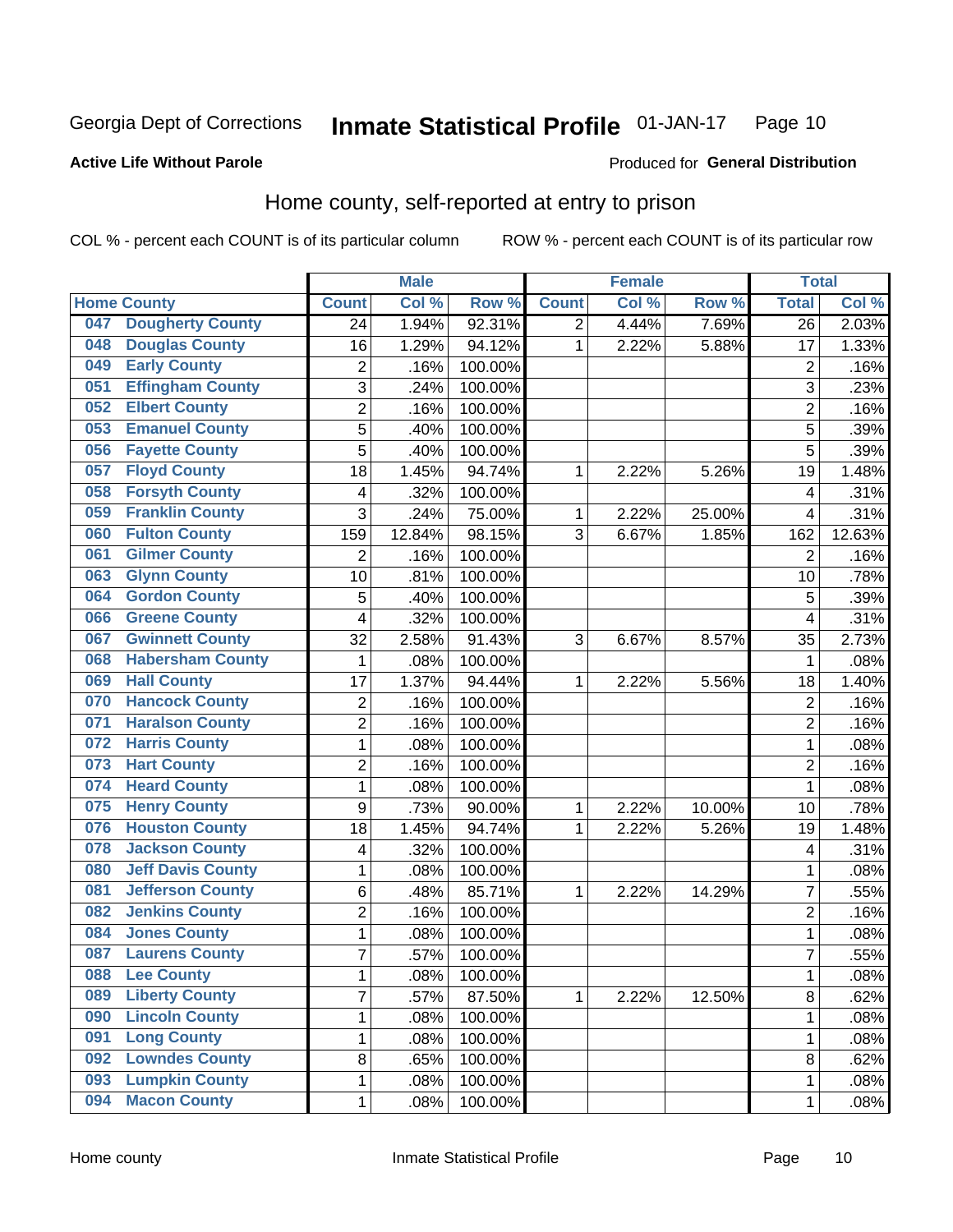#### Inmate Statistical Profile 01-JAN-17 Page 11

Produced for General Distribution

### **Active Life Without Parole**

## Home county, self-reported at entry to prison

COL % - percent each COUNT is of its particular column

|                  |                          |                         | <b>Male</b> |         |                | <b>Female</b> |        | <b>Total</b>            |       |
|------------------|--------------------------|-------------------------|-------------|---------|----------------|---------------|--------|-------------------------|-------|
|                  | <b>Home County</b>       | <b>Count</b>            | Col %       | Row %   | <b>Count</b>   | Col %         | Row %  | <b>Total</b>            | Col % |
| 095              | <b>Madison County</b>    | $\overline{2}$          | .16%        | 100.00% |                |               |        | $\overline{2}$          | .16%  |
| 096              | <b>Marion County</b>     | 1                       | .08%        | 100.00% |                |               |        | 1                       | .08%  |
| 097              | <b>Mcduffie County</b>   | $\overline{2}$          | .16%        | 100.00% |                |               |        | $\overline{2}$          | .16%  |
| 098              | <b>Mcintosh County</b>   | 1                       | .08%        | 100.00% |                |               |        | 1                       | .08%  |
| 099              | <b>Meriwether County</b> | 1                       | .08%        | 100.00% |                |               |        | 1                       | .08%  |
| 100              | <b>Miller County</b>     | $\overline{2}$          | .16%        | 100.00% |                |               |        | $\overline{c}$          | .16%  |
| 101              | <b>Mitchell County</b>   | $\mathbf{1}$            | .08%        | 100.00% |                |               |        | 1                       | .08%  |
| 102              | <b>Monroe County</b>     | 5                       | .40%        | 100.00% |                |               |        | 5                       | .39%  |
| 103              | <b>Montgomery County</b> | $\overline{2}$          | .16%        | 100.00% |                |               |        | $\overline{2}$          | .16%  |
| 104              | <b>Morgan County</b>     | 1                       | .08%        | 100.00% |                |               |        | 1                       | .08%  |
| 106              | <b>Muscogee County</b>   | 28                      | 2.26%       | 100.00% |                |               |        | 28                      | 2.18% |
| 107              | <b>Newton County</b>     | 5                       | .40%        | 83.33%  | 1              | 2.22%         | 16.67% | 6                       | .47%  |
| 109              | <b>Oglethorpe County</b> | $\overline{\mathbf{4}}$ | .32%        | 100.00% |                |               |        | 4                       | .31%  |
| 110              | <b>Paulding County</b>   | $\boldsymbol{9}$        | .73%        | 100.00% |                |               |        | 9                       | .70%  |
| 111              | <b>Peach County</b>      | $\mathbf{1}$            | .08%        | 100.00% |                |               |        | 1                       | .08%  |
| 112              | <b>Pickens County</b>    | 1                       | .08%        | 100.00% |                |               |        | 1                       | .08%  |
| $\overline{113}$ | <b>Pierce County</b>     | $\overline{2}$          | .16%        | 100.00% |                |               |        | $\overline{\mathbf{c}}$ | .16%  |
| $\overline{114}$ | <b>Pike County</b>       | 3                       | .24%        | 100.00% |                |               |        | 3                       | .23%  |
| 115              | <b>Polk County</b>       | $\overline{5}$          | .40%        | 100.00% |                |               |        | 5                       | .39%  |
| 117              | <b>Putnam County</b>     | 4                       | .32%        | 100.00% |                |               |        | 4                       | .31%  |
| 119              | <b>Rabun County</b>      | $\overline{2}$          | .16%        | 100.00% |                |               |        | $\overline{2}$          | .16%  |
| 120              | <b>Randolph County</b>   | $\mathbf{1}$            | .08%        | 100.00% |                |               |        | 1                       | .08%  |
| 121              | <b>Richmond County</b>   | 43                      | 3.47%       | 95.56%  | $\overline{2}$ | 4.44%         | 4.44%  | 45                      | 3.51% |
| 122              | <b>Rockdale County</b>   | 6                       | .48%        | 100.00% |                |               |        | 6                       | .47%  |
| 124              | <b>Screven County</b>    | $\mathbf{1}$            | .08%        | 100.00% |                |               |        | 1                       | .08%  |
| 125              | <b>Seminole County</b>   | $\overline{2}$          | .16%        | 100.00% |                |               |        | $\overline{2}$          | .16%  |
| 126              | <b>Spalding County</b>   | 10                      | .81%        | 100.00% |                |               |        | 10                      | .78%  |
| 127              | <b>Stephens County</b>   | $\overline{2}$          | .16%        | 66.67%  | $\mathbf 1$    | 2.22%         | 33.33% | 3                       | .23%  |
| 128              | <b>Stewart County</b>    | 1                       | .08%        | 100.00% |                |               |        | 1                       | .08%  |
| 129              | <b>Sumter County</b>     | $\overline{2}$          | .16%        | 100.00% |                |               |        | $\overline{2}$          | .16%  |
| 132              | <b>Tattnall County</b>   | $6\phantom{1}$          | .48%        | 85.71%  | $\mathbf 1$    | 2.22%         | 14.29% | 7                       | .55%  |
| 133              | <b>Taylor County</b>     | 3                       | .24%        | 100.00% |                |               |        | 3                       | .23%  |
| 134              | <b>Telfair County</b>    | 1                       | .08%        | 100.00% |                |               |        | 1                       | .08%  |
| 136              | <b>Thomas County</b>     | 6                       | .48%        | 100.00% |                |               |        | 6                       | .47%  |
| 137              | <b>Tift County</b>       | $\overline{7}$          | .57%        | 100.00% |                |               |        | $\overline{7}$          | .55%  |
| 138              | <b>Toombs County</b>     | 8                       | .65%        | 100.00% |                |               |        | 8                       | .62%  |
| 140              | <b>Treutlen County</b>   | $\overline{\mathbf{4}}$ | .32%        | 100.00% |                |               |        | 4                       | .31%  |
| 141              | <b>Troup County</b>      | 3                       | .24%        | 100.00% |                |               |        | 3                       | .23%  |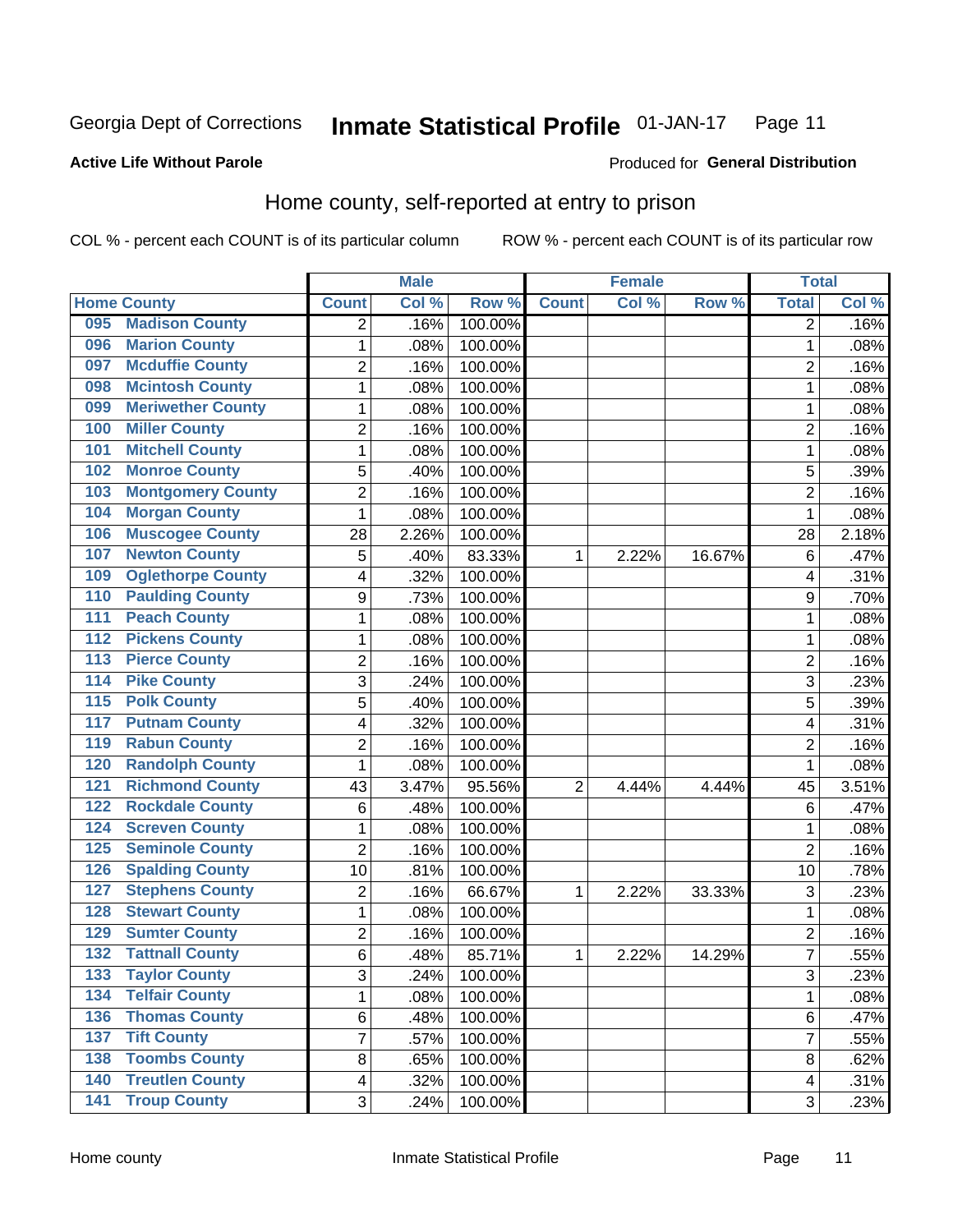#### **Inmate Statistical Profile 01-JAN-17** Page 12

#### **Active Life Without Parole**

#### Produced for General Distribution

## Home county, self-reported at entry to prison

COL % - percent each COUNT is of its particular column

|                                    |                | <b>Male</b>               |         |              | <b>Female</b> |        | <b>Total</b> |       |
|------------------------------------|----------------|---------------------------|---------|--------------|---------------|--------|--------------|-------|
| <b>Home County</b>                 | <b>Count</b>   | $\overline{\text{Col}}$ % | Row %   | <b>Count</b> | Col %         | Row %  | <b>Total</b> | Col % |
| <b>Twiggs County</b><br>143        |                | .08%                      | 100.00% |              |               |        |              | .08%  |
| <b>Union County</b><br>144         |                | .08%                      | 100.00% |              |               |        |              | .08%  |
| <b>Upson County</b><br>145         | 4              | .32%                      | 100.00% |              |               |        | 4            | .31%  |
| <b>Walker County</b><br>146        | 3              | .24%                      | 75.00%  |              | 2.22%         | 25.00% | 4            | .31%  |
| <b>Walton County</b><br>147        | 14             | 1.13%                     | 100.00% |              |               |        | 14           | 1.09% |
| <b>Ware County</b><br>148          | 10             | .81%                      | 100.00% |              |               |        | 10           | .78%  |
| <b>Warren County</b><br>149        |                | .08%                      | 100.00% |              |               |        |              | .08%  |
| <b>Washington County</b><br>150    | 6              | .48%                      | 100.00% |              |               |        | 6            | .47%  |
| <b>Wayne County</b><br>151         | 4              | .32%                      | 100.00% |              |               |        | 4            | .31%  |
| <b>Webster County</b><br>152       |                | .08%                      | 100.00% |              |               |        |              | .08%  |
| <b>White County</b><br>154         | 1              | .08%                      | 100.00% |              |               |        |              | .08%  |
| <b>Whitfield County</b><br>155     | 6              | .48%                      | 100.00% |              |               |        | 6            | .47%  |
| <b>Wilcox County</b><br>156        |                | .08%                      | 100.00% |              |               |        |              | .08%  |
| <b>Wilkes County</b><br>157        | 2              | .16%                      | 100.00% |              |               |        | 2            | .16%  |
| <b>Wilkinson County</b><br>158     | $\overline{2}$ | .16%                      | 100.00% |              |               |        | 2            | .16%  |
| <b>Worth County</b><br>159         | 1              | .08%                      | 100.00% |              |               |        |              | .08%  |
| <b>Other Custody/Out Of</b><br>999 | 3              | .24%                      | 100.00% |              |               |        | 3            | .23%  |
| <b>State</b>                       |                |                           |         |              |               |        |              |       |
| <b>Total Rported</b>               | 1,238          | 100%                      | 96.49%  | 45           | 100%          | 3.51%  | 1,283        | 100%  |

| <b>Not Reported</b> |              |        |
|---------------------|--------------|--------|
| `otal               | nne.<br>∟ت∡, | 283, ا |

| Mode (most frequent)<br><b>Gwinnett County</b><br><b>Fulton County</b> | <b>Fulton County</b> |
|------------------------------------------------------------------------|----------------------|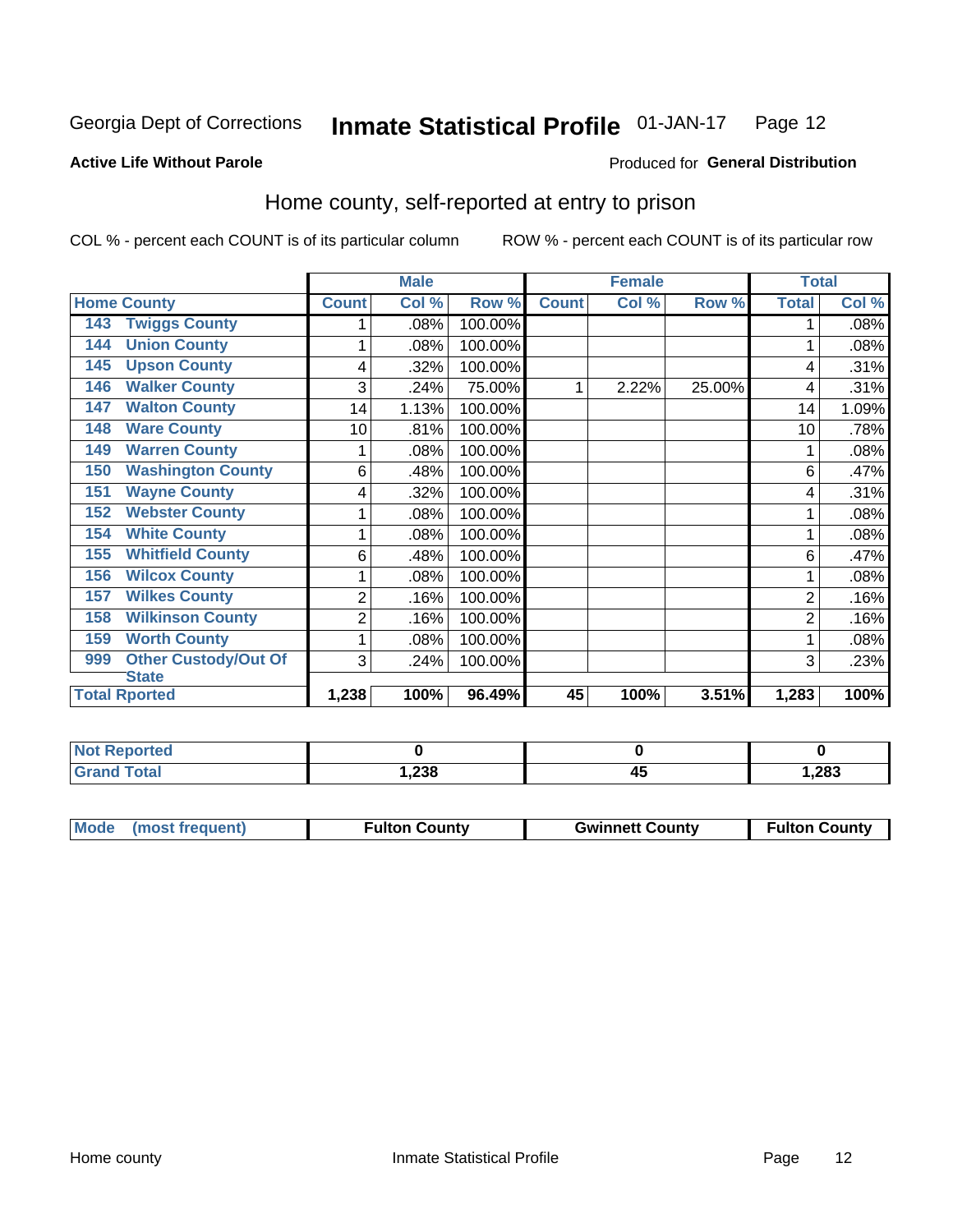#### Inmate Statistical Profile 01-JAN-17 Page 13

### **Active Life Without Parole**

### Produced for General Distribution

## Employment status before prison, self-reported at entry to prison

COL % - percent each COUNT is of its particular column

|                          |                     | <b>Male</b>     |        |         | <b>Female</b> |        |        | <b>Total</b> |        |
|--------------------------|---------------------|-----------------|--------|---------|---------------|--------|--------|--------------|--------|
| <b>Employment Status</b> |                     | <b>Count</b>    | Col %  | Row %   | <b>Count</b>  | Col %  | Row %  | Total        | Col %  |
| 01                       | <b>Full Time</b>    | 476             | 47.08% | 96.36%  | 18            | 45.00% | 3.64%  | 494          | 47.00% |
| 02                       | <b>Part Time</b>    | 64              | 6.33%  | 100.00% |               |        |        | 64           | 6.09%  |
| 03                       | Unempl $<$ 6M       | 71              | 7.02%  | 98.61%  |               | 2.50%  | 1.39%  | 72           | 6.85%  |
| 04                       | Unempl > 6M         | 232             | 22.95% | 93.93%  | 15            | 37.50% | 6.07%  | 247          | 23.50% |
| 05                       | <b>Never Worked</b> | 90 <sub>1</sub> | 8.90%  | 100.00% |               |        |        | 90           | 8.56%  |
| 06                       | <b>Student</b>      | 29              | 2.87%  | 100.00% |               |        |        | 29           | 2.76%  |
| 07                       | <b>Incapable</b>    | 49              | 4.85%  | 89.09%  | 6             | 15.00% | 10.91% | 55           | 5.23%  |
| <b>Total Reported</b>    |                     | 1,011           | 100%   | 96.19%  | 40            | 100%   | 3.81%  | 1,051        | 100%   |

| ິ<br>--- |    | ົາາາ<br>ZJZ |
|----------|----|-------------|
| 238,،    | 4. | .283        |

| Mc | ∙u∥<br>----<br>ıme | ίuΙ<br>Πmε |
|----|--------------------|------------|
|    |                    |            |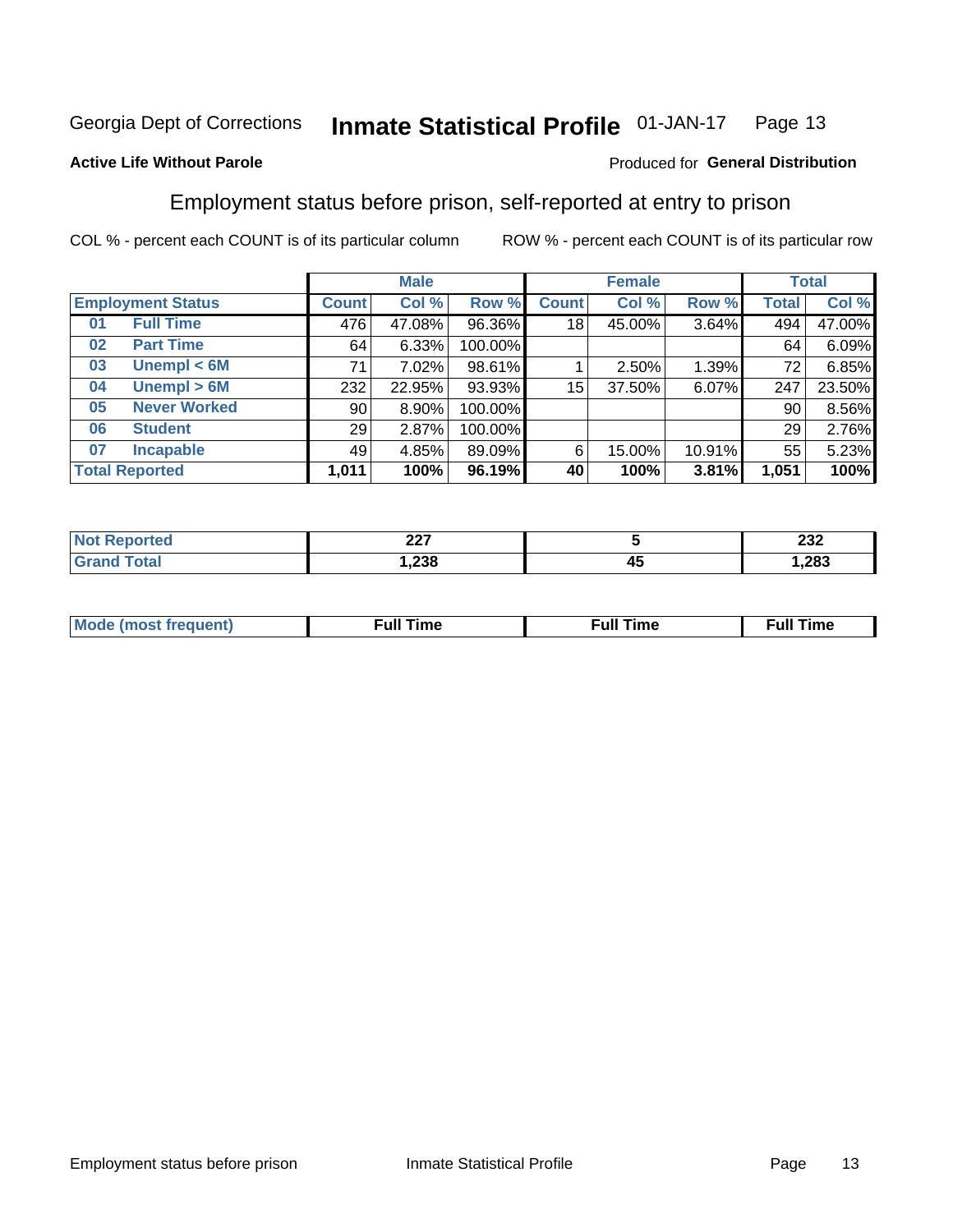### **Active Life Without Parole**

Produced for General Distribution

## Age at admission

COL % - percent each COUNT is of its particular column

|                         |                 | <b>Male</b> |         |                | <b>Female</b> |        |              | <b>Total</b> |
|-------------------------|-----------------|-------------|---------|----------------|---------------|--------|--------------|--------------|
| <b>Age At Admission</b> | <b>Count</b>    | Col %       | Row %   | <b>Count</b>   | Col %         | Row %  | <b>Total</b> | Col %        |
| 15                      | 2               | 0.16%       | 100.00% |                |               |        | 2            | 0.16%        |
| 16                      | 1               | 0.08%       | 100.00% |                |               |        | 1            | 0.08%        |
| $\overline{17}$         | $6\phantom{1}6$ | 0.48%       | 100.00% |                |               |        | 6            | 0.47%        |
| 18                      | 10              | 0.81%       | 100.00% |                |               |        | 10           | 0.78%        |
| 19                      | 21              | 1.70%       | 100.00% |                |               |        | 21           | 1.64%        |
| $\overline{20}$         | 26              | 2.10%       | 96.30%  | 1              | 2.22%         | 3.70%  | 27           | 2.10%        |
| 21                      | 29              | 2.34%       | 96.67%  | 1              | 2.22%         | 3.33%  | 30           | 2.34%        |
| 22                      | 60              | 4.85%       | 98.36%  | 1              | 2.22%         | 1.64%  | 61           | 4.75%        |
| 23                      | 46              | 3.72%       | 97.87%  | 1              | 2.22%         | 2.13%  | 47           | 3.66%        |
| 24                      | 48              | 3.88%       | 96.00%  | $\overline{2}$ | 4.44%         | 4.00%  | 50           | 3.90%        |
| $\overline{25}$         | 49              | 3.96%       | 94.23%  | 3              | 6.67%         | 5.77%  | 52           | 4.05%        |
| 26                      | 51              | 4.12%       | 98.08%  | 1              | 2.22%         | 1.92%  | 52           | 4.05%        |
| $\overline{27}$         | 41              | 3.31%       | 93.18%  | 3              | 6.67%         | 6.82%  | 44           | 3.43%        |
| 28                      | 51              | 4.12%       | 98.08%  | 1              | 2.22%         | 1.92%  | 52           | 4.05%        |
| 29                      | 54              | 4.36%       | 98.18%  | 1              | 2.22%         | 1.82%  | 55           | 4.29%        |
| 30                      | 42              | 3.39%       | 100.00% |                |               |        | 42           | 3.27%        |
| 31                      | 56              | 4.52%       | 100.00% |                |               |        | 56           | 4.36%        |
| 32                      | 51              | 4.12%       | 94.44%  | 3              | 6.67%         | 5.56%  | 54           | 4.21%        |
| 33                      | 41              | 3.31%       | 97.62%  | 1              | 2.22%         | 2.38%  | 42           | 3.27%        |
| 34                      | 26              | 2.10%       | 92.86%  | $\overline{2}$ | 4.44%         | 7.14%  | 28           | 2.18%        |
| 35                      | 33              | 2.67%       | 97.06%  | 1              | 2.22%         | 2.94%  | 34           | 2.65%        |
| 36                      | 43              | 3.47%       | 95.56%  | $\overline{2}$ | 4.44%         | 4.44%  | 45           | 3.51%        |
| $\overline{37}$         | 32              | 2.58%       | 100.00% |                |               |        | 32           | 2.49%        |
| 38                      | 36              | 2.91%       | 100.00% |                |               |        | 36           | 2.81%        |
| 39                      | 31              | 2.50%       | 83.78%  | 6              | 13.33%        | 16.22% | 37           | 2.88%        |
| 40                      | 21              | 1.70%       | 91.30%  | $\overline{2}$ | 4.44%         | 8.70%  | 23           | 1.79%        |
| 41                      | 35              | 2.83%       | 94.59%  | $\overline{2}$ | 4.44%         | 5.41%  | 37           | 2.88%        |
| 42                      | 32              | 2.58%       | 100.00% |                |               |        | 32           | 2.49%        |
| 43                      | 27              | 2.18%       | 93.10%  | $\overline{2}$ | 4.44%         | 6.90%  | 29           | 2.26%        |
| 44                      | 19              | 1.53%       | 90.48%  | $\overline{2}$ | 4.44%         | 9.52%  | 21           | 1.64%        |
| 45                      | 26              | 2.10%       | 100.00% |                |               |        | 26           | 2.03%        |
| 46                      | 25              | 2.02%       | 89.29%  | 3              | 6.67%         | 10.71% | 28           | 2.18%        |
| 47                      | 18              | 1.45%       | 100.00% |                |               |        | 18           | 1.40%        |
| 48                      | 22              | 1.78%       | 88.00%  | 3              | 6.67%         | 12.00% | 25           | 1.95%        |
| 49                      | 19              | 1.53%       | 100.00% |                |               |        | 19           | 1.48%        |
| 50                      | 19              | 1.53%       | 100.00% |                |               |        | 19           | 1.48%        |
| $\overline{51}$         | 10              | 0.81%       | 100.00% |                |               |        | 10           | 0.78%        |
| 52                      | 10              | 0.81%       | 100.00% |                |               |        | 10           | 0.78%        |
| 53                      | 13              | 1.05%       | 100.00% |                |               |        | 13           | 1.01%        |
| 54                      | 8               | 0.65%       | 100.00% |                |               |        | 8            | 0.62%        |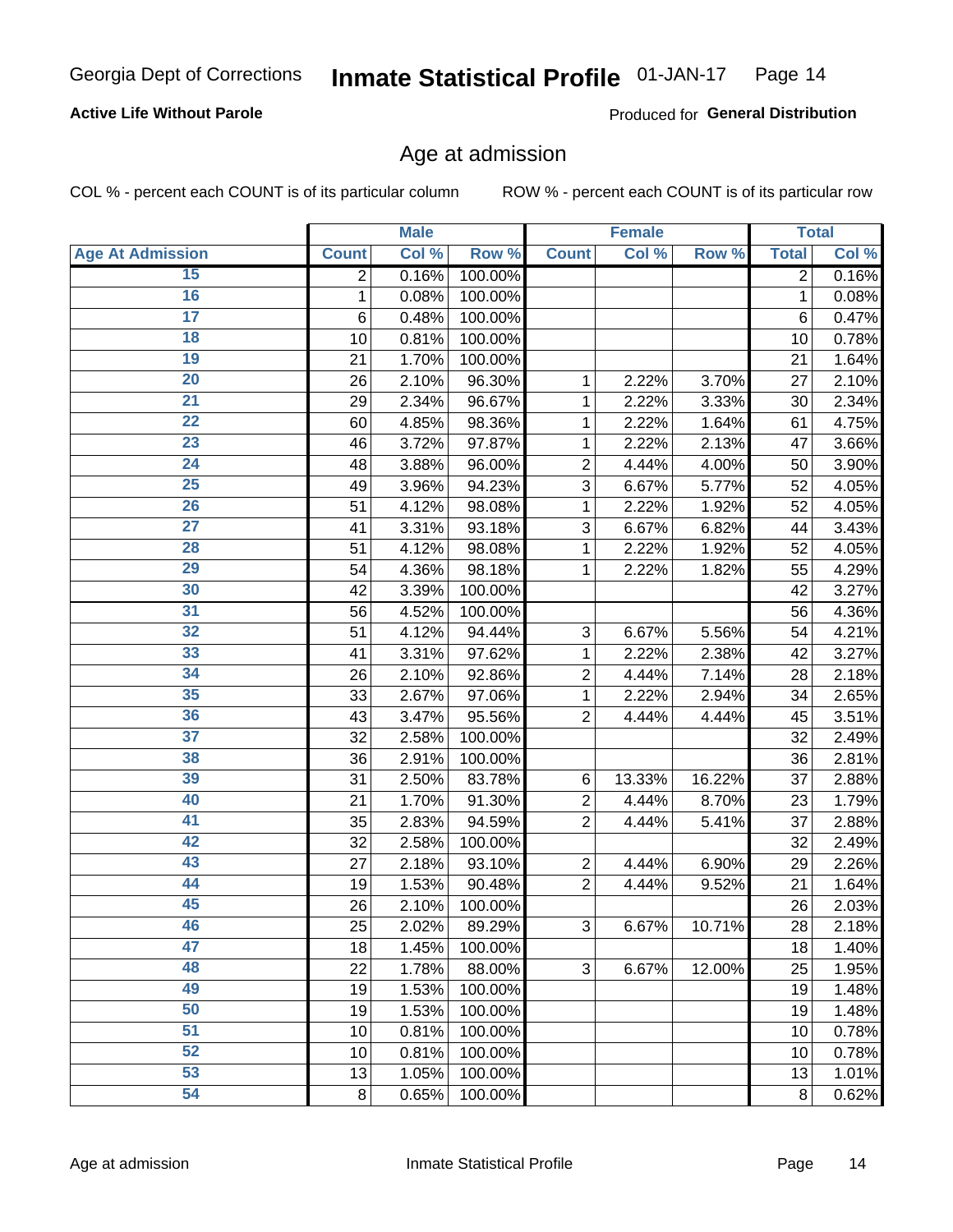#### Inmate Statistical Profile 01-JAN-17 Page 15

### **Active Life Without Parole**

Produced for General Distribution

## Age at admission

COL % - percent each COUNT is of its particular column

|                         |              | <b>Male</b> |         |              | <b>Female</b> |       |                | <b>Total</b> |
|-------------------------|--------------|-------------|---------|--------------|---------------|-------|----------------|--------------|
| <b>Age At Admission</b> | <b>Count</b> | Col %       | Row %   | <b>Count</b> | Col %         | Row % | <b>Total</b>   | Col %        |
| 55                      | 10           | 0.81%       | 90.91%  |              | 2.22%         | 9.09% | 11             | 0.86%        |
| 56                      | 9            | 0.73%       | 100.00% |              |               |       | 9              | 0.70%        |
| 57                      |              | 0.57%       | 100.00% |              |               |       |                | 0.55%        |
| 58                      | 6            | 0.48%       | 100.00% |              |               |       | 6              | 0.47%        |
| 59                      |              | 0.08%       | 100.00% |              |               |       |                | 0.08%        |
| 60                      | 3            | 0.24%       | 100.00% |              |               |       | 3              | 0.23%        |
| 62                      | 2            | 0.16%       | 100.00% |              |               |       | 2              | 0.16%        |
| 64                      | 4            | 0.32%       | 100.00% |              |               |       | 4              | 0.31%        |
| 65                      | 2            | 0.16%       | 100.00% |              |               |       | $\overline{2}$ | 0.16%        |
| 66                      |              | 0.08%       | 100.00% |              |               |       |                | 0.08%        |
| 67                      |              | 0.08%       | 100.00% |              |               |       |                | 0.08%        |
| 69                      | 2            | 0.16%       | 100.00% |              |               |       | $\overline{2}$ | 0.16%        |
| <b>Total Reported</b>   | 1,238        | 100%        | 96.49%  | 45           | 100%          | 3.51% | 1,283          | 100%         |

| <b>Reported</b><br><b>NOT</b> |       |                |       |
|-------------------------------|-------|----------------|-------|
| ™otal                         | 1,238 | - -<br>д.<br>∼ | 1,283 |

| Mean<br>(average)              | 33.97 | 35.2 | 34.02     |
|--------------------------------|-------|------|-----------|
| <b>Median (middle)</b>         | ◡▵    | 36   | າາ<br>∠د  |
| <b>Mode</b><br>(most frequent) | --    | 39   | ng,<br>LL |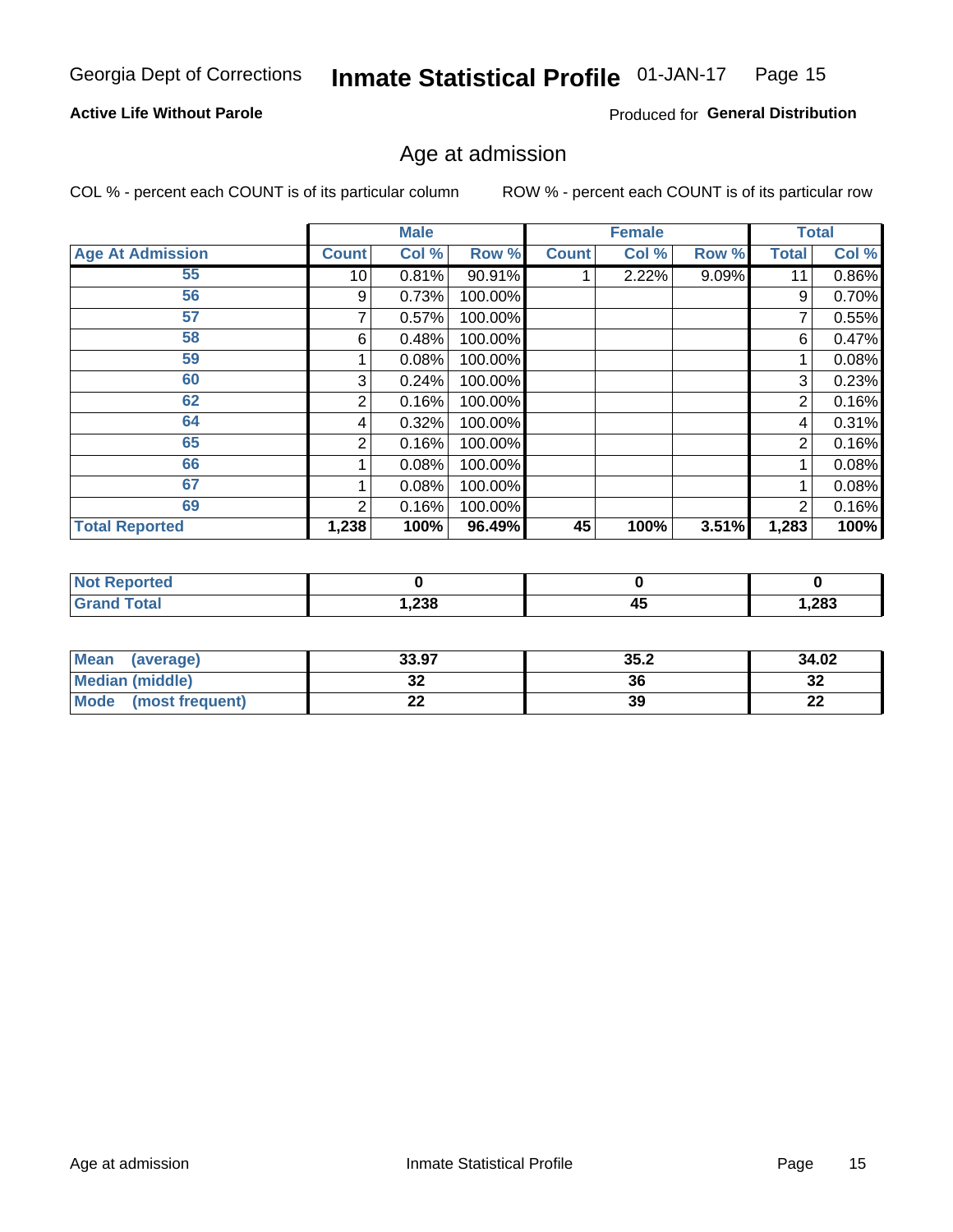### **Active Life Without Parole**

### Produced for General Distribution

## Height, measured at entry to prison

COL % - percent each COUNT is of its particular column

|                         |                | <b>Male</b> |         |                | <b>Female</b> |         |                         | <b>Total</b> |
|-------------------------|----------------|-------------|---------|----------------|---------------|---------|-------------------------|--------------|
| <b>Height</b>           | <b>Count</b>   | Col %       | Row %   | <b>Count</b>   | Col %         | Row %   | <b>Total</b>            | Col %        |
| $\overline{\mathbf{0}}$ | $\overline{3}$ | 0.24%       | 100.00% |                |               |         | 3                       | 0.23%        |
| 4'10"                   |                |             |         | $\mathbf{1}$   | 2.22%         | 100.00% | 1                       | 0.08%        |
| 5'00''                  | 1              | 0.08%       | 100.00% |                |               |         | 1                       | 0.08%        |
| 5'01"                   | 4              | 0.32%       | 66.67%  | $\overline{2}$ | 4.44%         | 33.33%  | 6                       | 0.47%        |
| 5'02"                   | 5              | 0.40%       | 83.33%  | 1              | 2.22%         | 16.67%  | 6                       | 0.47%        |
| 5'03''                  | 10             | 0.81%       | 58.82%  | $\overline{7}$ | 15.56%        | 41.18%  | 17                      | 1.33%        |
| 5'04"                   | 15             | 1.21%       | 53.57%  | 13             | 28.89%        | 46.43%  | 28                      | 2.18%        |
| 5'05"                   | 35             | 2.83%       | 85.37%  | 6              | 13.33%        | 14.63%  | 41                      | 3.20%        |
| 5'06''                  | 91             | 7.35%       | 94.79%  | 5              | 11.11%        | 5.21%   | 96                      | 7.48%        |
| 5'07''                  | 87             | 7.03%       | 94.57%  | 5              | 11.11%        | 5.43%   | 92                      | 7.17%        |
| 5'08''                  | 123            | 9.94%       | 99.19%  | 1              | 2.22%         | 0.81%   | 124                     | 9.66%        |
| 5'09''                  | 156            | 12.60%      | 98.73%  | $\overline{2}$ | 4.44%         | 1.27%   | 158                     | 12.31%       |
| 5'10''                  | 156            | 12.60%      | 100.00% |                |               |         | 156                     | 12.16%       |
| 5'11''                  | 152            | 12.28%      | 100.00% |                |               |         | 152                     | 11.85%       |
| 6'00''                  | 129            | 10.42%      | 99.23%  | $\mathbf{1}$   | 2.22%         | 0.77%   | 130                     | 10.13%       |
| 6'01''                  | 99             | 8.00%       | 100.00% |                |               |         | 99                      | 7.72%        |
| 6'02"                   | 87             | 7.03%       | 100.00% |                |               |         | 87                      | 6.78%        |
| 6'03''                  | 39             | 3.15%       | 97.50%  | $\mathbf{1}$   | 2.22%         | 2.50%   | 40                      | 3.12%        |
| 6'04"                   | 32             | 2.58%       | 100.00% |                |               |         | 32                      | 2.49%        |
| 6'05"                   | 7              | 0.57%       | 100.00% |                |               |         | $\overline{7}$          | 0.55%        |
| 6'06''                  | 4              | 0.32%       | 100.00% |                |               |         | $\overline{\mathbf{4}}$ | 0.31%        |
| 6'07''                  | 1              | 0.08%       | 100.00% |                |               |         | 1                       | 0.08%        |
| 6'09''                  | 1              | 0.08%       | 100.00% |                |               |         | 1                       | 0.08%        |
| 6'11''                  |                | 0.08%       | 100.00% |                |               |         |                         | 0.08%        |
| <b>Total Reported</b>   | 1,238          | 100%        | 96.49%  | 45             | 100%          | 3.51%   | 1,283                   | 100%         |

| <b>NOT</b><br>rtea<br>$\sim$ |        |                 |      |
|------------------------------|--------|-----------------|------|
| $int^{\bullet}$              | 238, ا | . .<br>д.<br>≖∾ | ,283 |

| <b>Mean</b> | (average)       | 5'10" | 5'05" | 5'10'' |
|-------------|-----------------|-------|-------|--------|
|             |                 |       |       |        |
| <b>Mode</b> | (most frequent) | 5'10" | 5'04" | 5'09"  |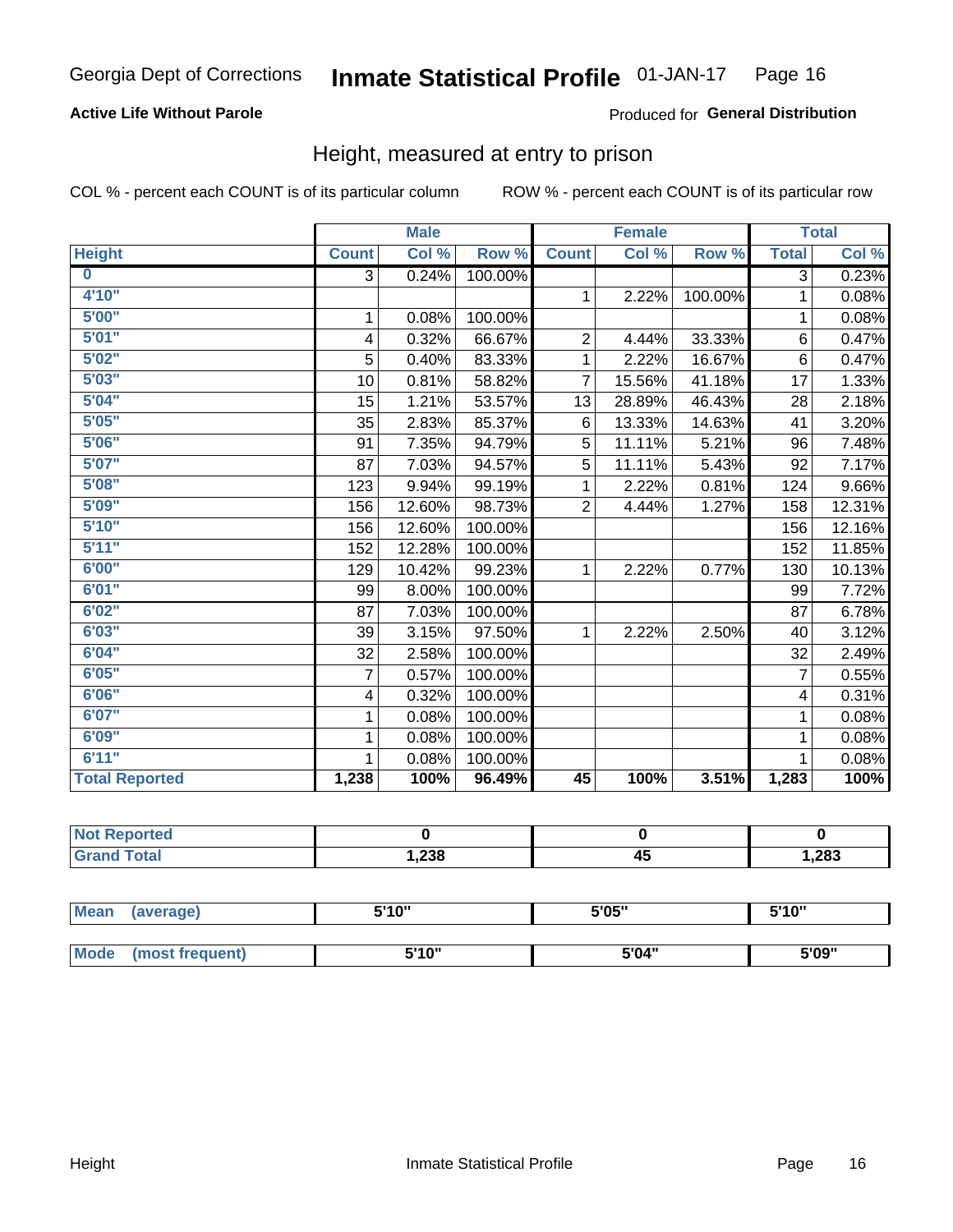**Active Life Without Parole** 

Produced for General Distribution

## Weight, measured at entry to prison

COL % - percent each COUNT is of its particular column

ROW % - percent each COUNT is of its particular row

|                                                    |                         | <b>Male</b> |         |                 | <b>Female</b>   |         |                | <b>Total</b> |
|----------------------------------------------------|-------------------------|-------------|---------|-----------------|-----------------|---------|----------------|--------------|
| Weight                                             | <b>Count</b>            | Col %       | Row %   | <b>Count</b>    | Col %           | Row %   | <b>Total</b>   | Col %        |
| 100 - 109 pounds                                   |                         |             |         | 1               | 2.22%           | 100.00% | 1              | 0.08%        |
| 110 - 119 pounds                                   | 1                       | 0.08%       | 25.00%  | $\overline{3}$  | 6.67%           | 75.00%  | 4              | 0.31%        |
| 120 - 129 pounds                                   | $6\phantom{1}6$         | 0.49%       | 75.00%  | $\overline{2}$  | 4.44%           | 25.00%  | 8              | 0.62%        |
| 130 - 139 pounds                                   | 38                      | 3.07%       | 95.00%  | $\overline{2}$  | 4.44%           | 5.00%   | 40             | 3.12%        |
| 140 - 149 pounds                                   | 79                      | 6.39%       | 94.05%  | 5               | 11.11%          | 5.95%   | 84             | 6.55%        |
| 150 - 159 pounds                                   | 116                     | 9.38%       | 98.31%  | $\overline{2}$  | 4.44%           | 1.69%   | 118            | 9.20%        |
| 160 - 169 pounds                                   | 141                     | 11.40%      | 97.92%  | 3               | 6.67%           | 2.08%   | 144            | 11.23%       |
| 170 - 179 pounds                                   | 164                     | 13.26%      | 95.91%  | 7               | 15.56%          | 4.09%   | 171            | 13.34%       |
| 180 - 189 pounds                                   | 167                     | 13.50%      | 98.82%  | $\overline{2}$  | 4.44%           | 1.18%   | 169            | 13.18%       |
| 190 - 199 pounds                                   | 108                     | 8.73%       | 96.43%  | 4               | 8.89%           | 3.57%   | 112            | 8.74%        |
| 200 - 209 pounds                                   | 105                     | 8.49%       | 98.13%  | $\overline{2}$  | 4.44%           | 1.87%   | 107            | 8.35%        |
| 210 - 219 pounds                                   | 69                      | 5.58%       | 92.00%  | 6               | 13.33%          | 8.00%   | 75             | 5.85%        |
| 220 - 229 pounds                                   | 72                      | 5.82%       | 98.63%  | $\mathbf{1}$    | 2.22%           | 1.37%   | 73             | 5.69%        |
| 230 - 239 pounds                                   | 52                      | 4.20%       | 98.11%  | $\overline{1}$  | 2.22%           | 1.89%   | 53             | 4.13%        |
| 240 - 249 pounds                                   | 34                      | 2.75%       | 100.00% |                 |                 |         | 34             | 2.65%        |
| 250 - 259 pounds                                   | 31                      | 2.51%       | 100.00% |                 |                 |         | 31             | 2.42%        |
| 260 - 269 pounds                                   | 11                      | 0.89%       | 100.00% |                 |                 |         | 11             | 0.86%        |
| 270 - 279 pounds                                   | 11                      | 0.89%       | 100.00% |                 |                 |         | 11             | 0.86%        |
| 280 - 289 pounds                                   | 10                      | 0.81%       | 90.91%  | $\mathbf{1}$    | 2.22%           | 9.09%   | 11             | 0.86%        |
| 290 - 299 pounds                                   | 5                       | 0.40%       | 71.43%  | $\overline{2}$  | 4.44%           | 28.57%  | $\overline{7}$ | 0.55%        |
| 300 - 309 pounds                                   | 4                       | 0.32%       | 100.00% |                 |                 |         | 4              | 0.31%        |
| 310 - 319 pounds                                   | $\mathbf 1$             | 0.08%       | 100.00% |                 |                 |         | $\mathbf{1}$   | 0.08%        |
| 320 - 329 pounds                                   | $\overline{5}$          | 0.40%       | 100.00% |                 |                 |         | 5              | 0.39%        |
| 330 - 339 pounds                                   | $\overline{\mathbf{4}}$ | 0.32%       | 100.00% |                 |                 |         | 4              | 0.31%        |
| 350 - 359 pounds                                   | 1                       | 0.08%       | 100.00% |                 |                 |         | $\mathbf{1}$   | 0.08%        |
| 360 - 369 pounds                                   | 1                       | 0.08%       | 100.00% |                 |                 |         | $\mathbf{1}$   | 0.08%        |
| 390 - 399 pounds                                   |                         |             |         | $\mathbf{1}$    | 2.22%           | 100.00% | $\mathbf{1}$   | 0.08%        |
| 400 pounds and over                                | $\mathbf{1}$            | 0.08%       | 100.00% |                 |                 |         | $\mathbf{1}$   | 0.08%        |
| <b>Total Reported</b>                              | 1,237                   | 100%        | 96.49%  | $\overline{45}$ | 100%            | 3.51%   | 1,282          | 100%         |
|                                                    |                         |             |         |                 |                 |         |                |              |
| <b>Not Reported</b>                                |                         | 1           |         | $\pmb{0}$       |                 |         |                | 1            |
| <b>Grand Total</b>                                 |                         | 1,238       |         |                 | $\overline{45}$ |         |                | 1,283        |
|                                                    |                         |             |         |                 |                 |         |                |              |
| <b>Mean</b><br>(average)<br><b>Median (middle)</b> |                         | 189         |         |                 | 182<br>174      |         |                | 189          |
|                                                    | <b>180</b>              |             |         |                 |                 | 180     |                |              |

**Mode** 

(most frequent)

 $\overline{210}$ 

 $180$ 

 $180$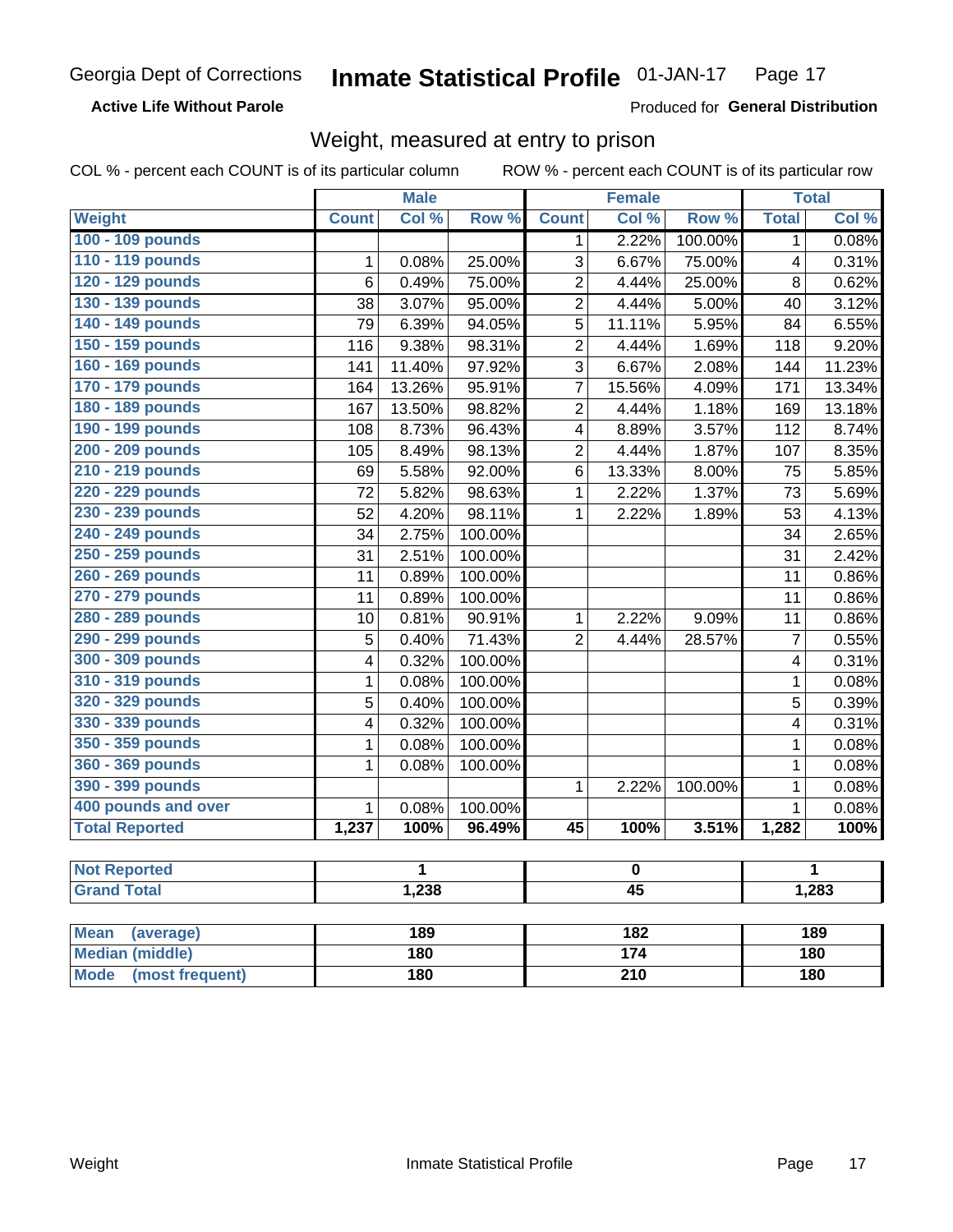#### Inmate Statistical Profile 01-JAN-17 Page 18

#### **Active Life Without Parole**

### Produced for General Distribution

## Veterans validated by Veteran's Administration

COL % - percent each COUNT is of its particular column

|                               |              | <b>Male</b> |                    | <b>Female</b> |       |              | <b>Total</b> |
|-------------------------------|--------------|-------------|--------------------|---------------|-------|--------------|--------------|
| <b>Military service</b>       | <b>Count</b> | Col %       | <b>Row % Count</b> | Col %         | Row % | <b>Total</b> | Col %        |
| <b>Others</b>                 | 47           | 43.93%      | 100.00%            |               |       | 47           | 43.52%       |
| <b>Air Force</b>              | 42           | 39.25%      | 97.67%             | 100.00%       | 2.33% | 43           | 39.81%       |
| $\mathbf{2}^-$<br><b>Army</b> | 6            | 5.61%       | 100.00%            |               |       | 6            | 5.56%        |
| <b>Navy</b><br>3              |              | 3.74%       | 100.00%            |               |       | 4            | 3.70%        |
| <b>Coast Guard</b><br>5.      | 8            | 7.48%       | 100.00%            |               |       |              | 7.41%        |
| <b>Total Reported</b>         | 107          | 100%        | 99.07%             | 100%          | .93%  | 108          | 100%         |

| тес          | 4.24         | 44 | $\rightarrow$<br><u>.</u> |
|--------------|--------------|----|---------------------------|
| <b>Fotal</b> | າາດ<br>ەد∡,⊦ | 45 | ,283                      |

| <b>Moo.</b> |
|-------------|
|-------------|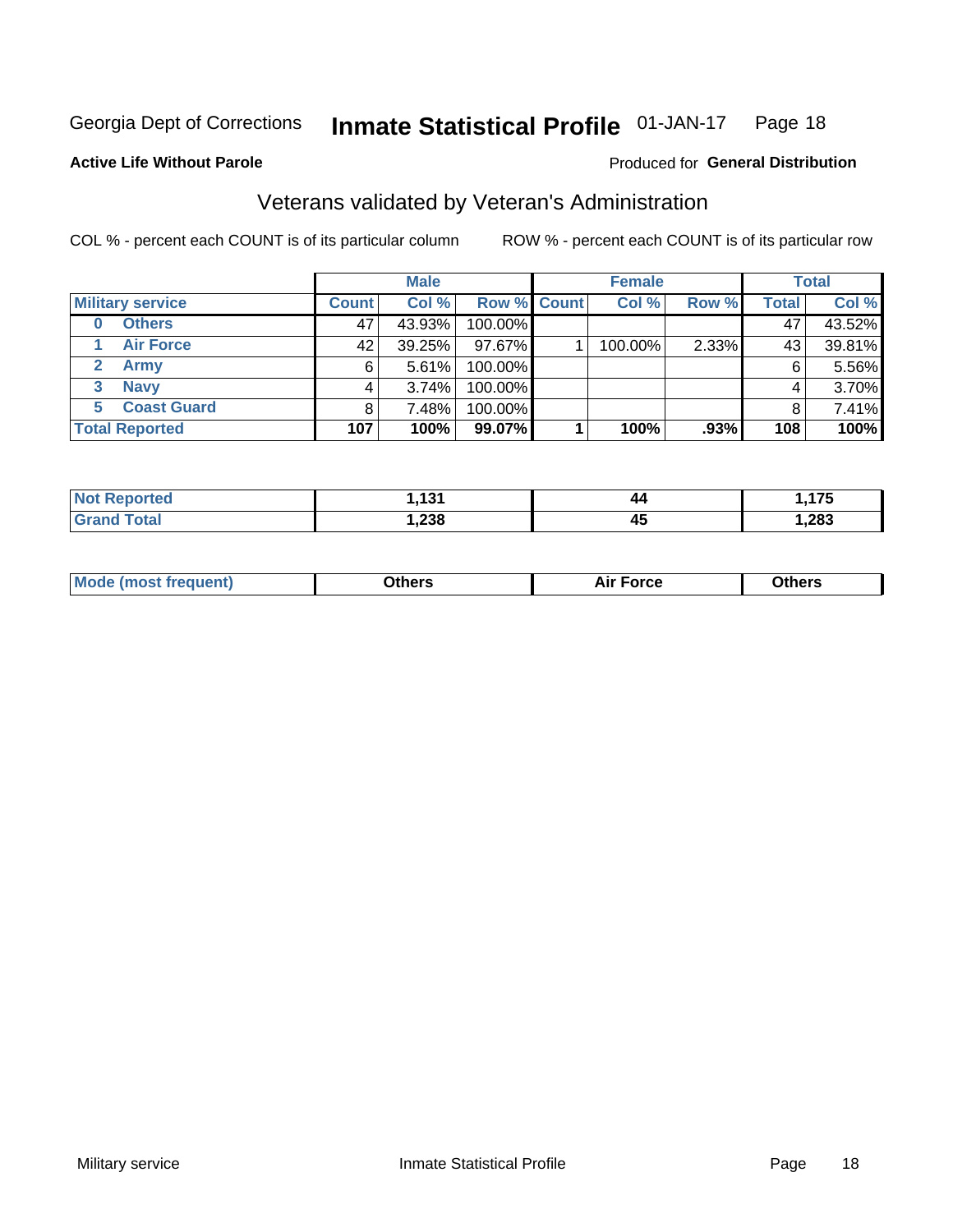#### Inmate Statistical Profile 01-JAN-17 Page 19

#### **Active Life Without Parole**

#### Produced for General Distribution

## Type of admission to prison

COL % - percent each COUNT is of its particular column

|                                      |              | <b>Male</b> |                    |    | <b>Female</b> |       |              | <b>Total</b> |
|--------------------------------------|--------------|-------------|--------------------|----|---------------|-------|--------------|--------------|
| <b>Type of Admission</b>             | <b>Count</b> | Col %       | <b>Row % Count</b> |    | Col %         | Row % | <b>Total</b> | Col %        |
| <b>New Sentence</b><br>52            | 1,178        | 95.15%      | 96.32%             | 45 | 100.00%       | 3.68% | 1,223        | 95.32%       |
| <b>Probation Rev Partial</b><br>53   | 5            | .40%        | 100.00%            |    |               |       | 5            | .39%         |
| <b>Probation Rev Remainder</b><br>54 |              | $.57\%$     | 100.00%            |    |               |       |              | .55%         |
| <b>Parole Rev New Sentence</b><br>55 | 19           | 1.53%       | 100.00%            |    |               |       | 19           | 1.48%        |
| <b>Parole Rev No New</b><br>56       | 15           | 1.21%       | 100.00%            |    |               |       | 15           | 1.17%        |
| <b>Sentence</b>                      |              |             |                    |    |               |       |              |              |
| <b>Life W/O Parole</b><br>70         | 13           | 1.05%       | 100.00%            |    |               |       | 13           | 1.01%        |
| <b>Unknown</b><br>82                 |              | .08%        | 100.00%            |    |               |       |              | .08%         |
| <b>Total Reported</b>                | 1,238        | 100%        | 96.49%             | 45 | 100%          | 3.51% | 1,283        | 100%         |

| <b>Not Reported</b> |       |           |       |
|---------------------|-------|-----------|-------|
| <b>Total</b>        | 1,238 | ,,,<br>᠇៶ | 1,283 |

| Mode (most frequent) | <b>New Sentence</b> | <b>New Sentence</b> | <b>New Sentence</b> |
|----------------------|---------------------|---------------------|---------------------|
|                      |                     |                     |                     |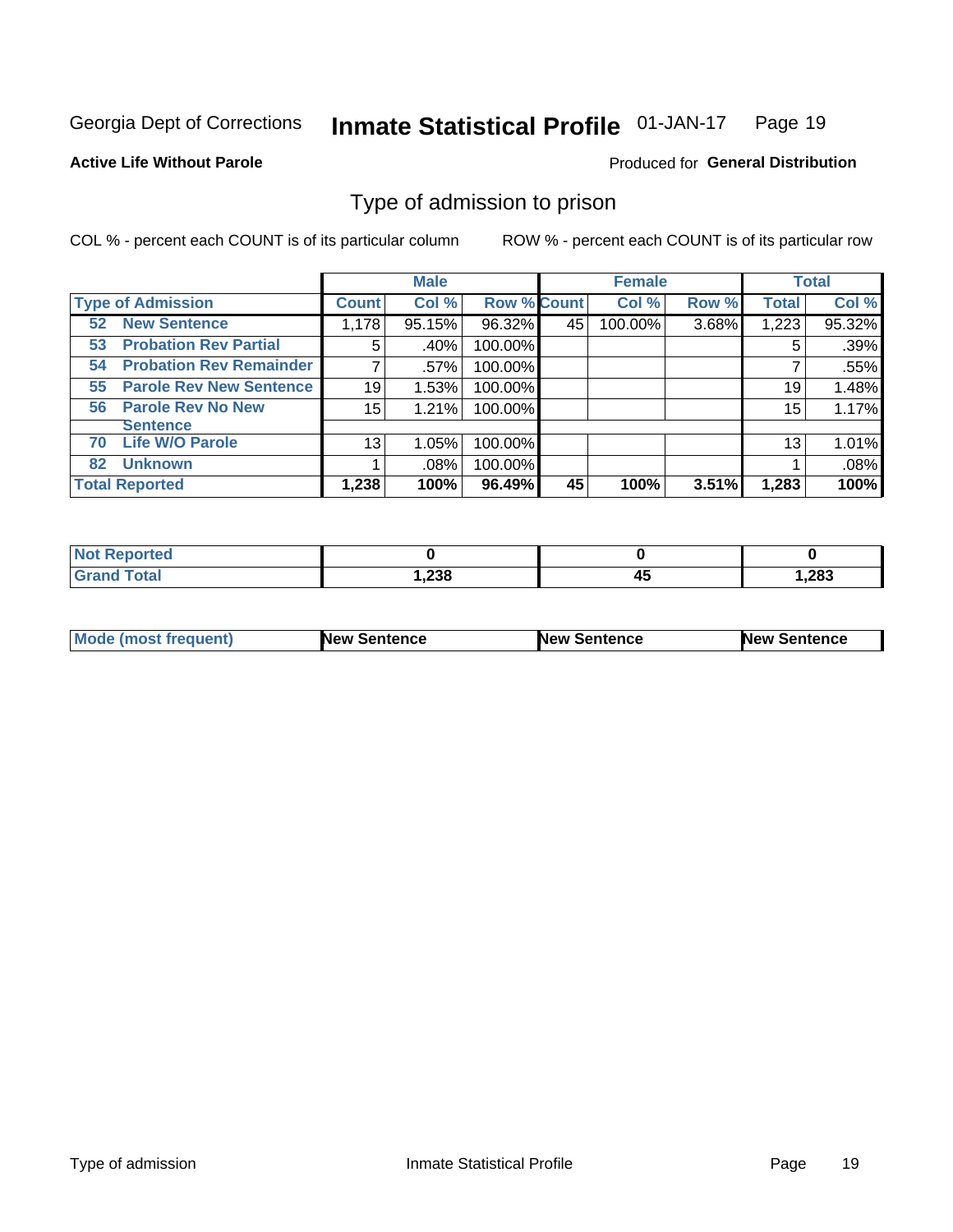#### Inmate Statistical Profile 01-JAN-17 Page 20

Produced for General Distribution

### **Active Life Without Parole**

## Current / last supervision level

COL % - percent each COUNT is of its particular column

|                        |              | <b>Male</b>       |                    |    | <b>Female</b> |          |             | Total     |
|------------------------|--------------|-------------------|--------------------|----|---------------|----------|-------------|-----------|
| <b>Security Status</b> | <b>Count</b> | Col%              | <b>Row % Count</b> |    | Col %         | Row %    | $\tau$ otal | Col %     |
| 4 Medium               |              | .16% <sup> </sup> | 100.00%            |    | .00%          |          | ົ           | .16%      |
| 5 Close                | .236         | 99.84%            | 96.49%             | 45 | 100.00%       | $3.51\%$ | 1,281       | $99.84\%$ |
| <b>Total Reported</b>  | .238         | 100%              | 96.49%             | 45 | 100%          | $3.51\%$ | 1,283       | 100%      |

| <b>Still being diagnosed</b> |      |    |       |
|------------------------------|------|----|-------|
| <b>Not Reported</b>          |      |    |       |
| <b>Grand Total</b>           | .238 | 45 | 1,283 |

| <b>AhoM</b><br>rreauent) | <b>Close</b> | Close | Close |
|--------------------------|--------------|-------|-------|
|                          |              |       |       |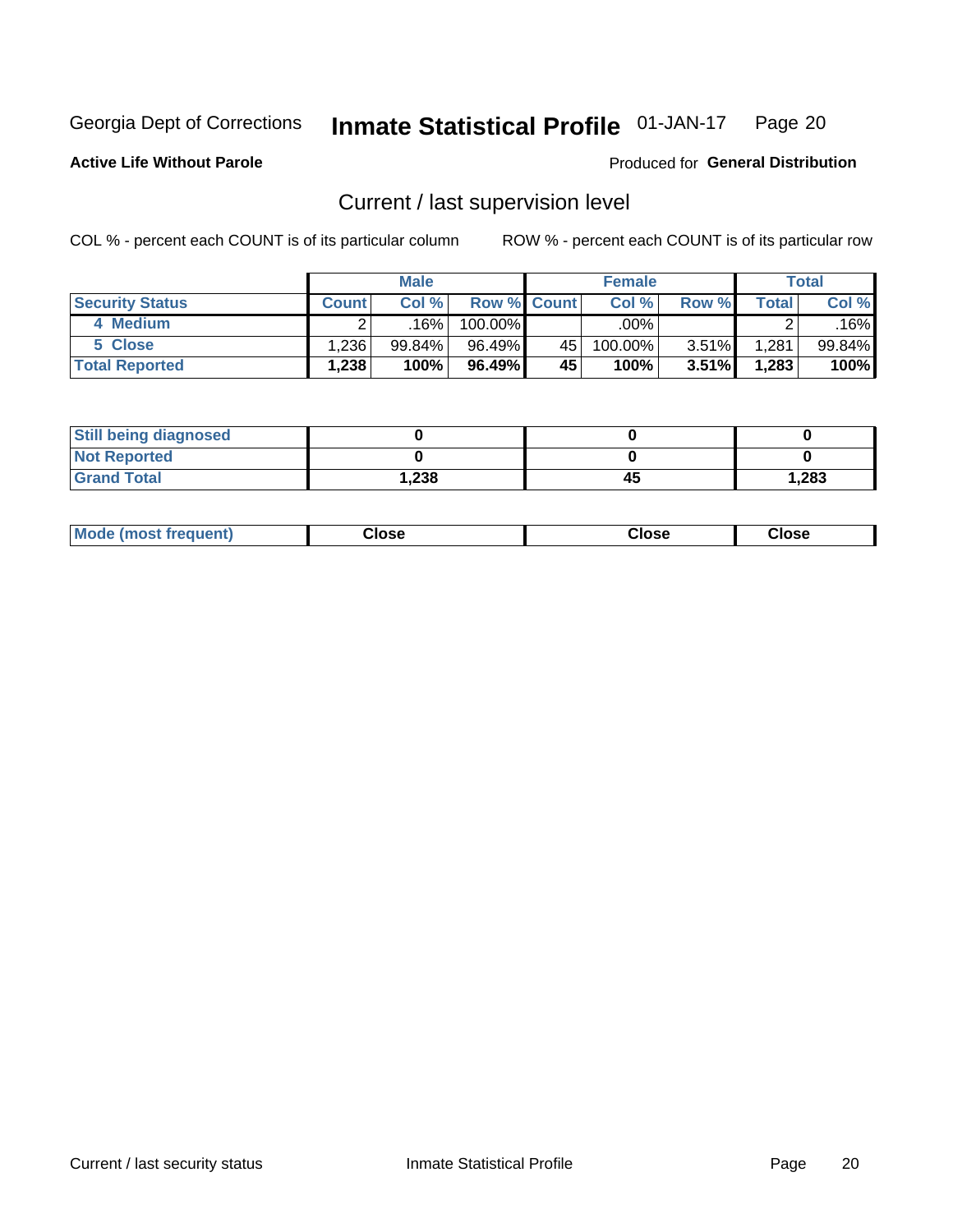#### Inmate Statistical Profile 01-JAN-17 Page 21

**Active Life Without Parole** 

Produced for General Distribution

## Current / last type of institution

COL % - percent each COUNT is of its particular column

|                            |              | <b>Male</b> |                    |    | <b>Female</b> |          |              | Total   |
|----------------------------|--------------|-------------|--------------------|----|---------------|----------|--------------|---------|
| <b>Type of Institution</b> | <b>Count</b> | Col %       | <b>Row % Count</b> |    | Col %         | Row %    | <b>Total</b> | Col %   |
| <b>State Prison</b>        | 1,238        | 100.00%     | 96.49%             | 45 | $100.00\%$    | $3.51\%$ | 1,283        | 100.00% |
| <b>Total Reported</b>      | 1,238        | 100%        | 96.49%             | 45 | 100%          | $3.51\%$ | 1,283        | 100%    |

| ueo<br>$\sim$ |              |    |       |
|---------------|--------------|----|-------|
|               | າາວ<br>0د∡,⊦ | 45 | 1,283 |

| <b>Mode (most frequent)</b> | State Prison | <b>State Prison</b> | State<br>⊦ Prisonl |
|-----------------------------|--------------|---------------------|--------------------|
|                             |              |                     |                    |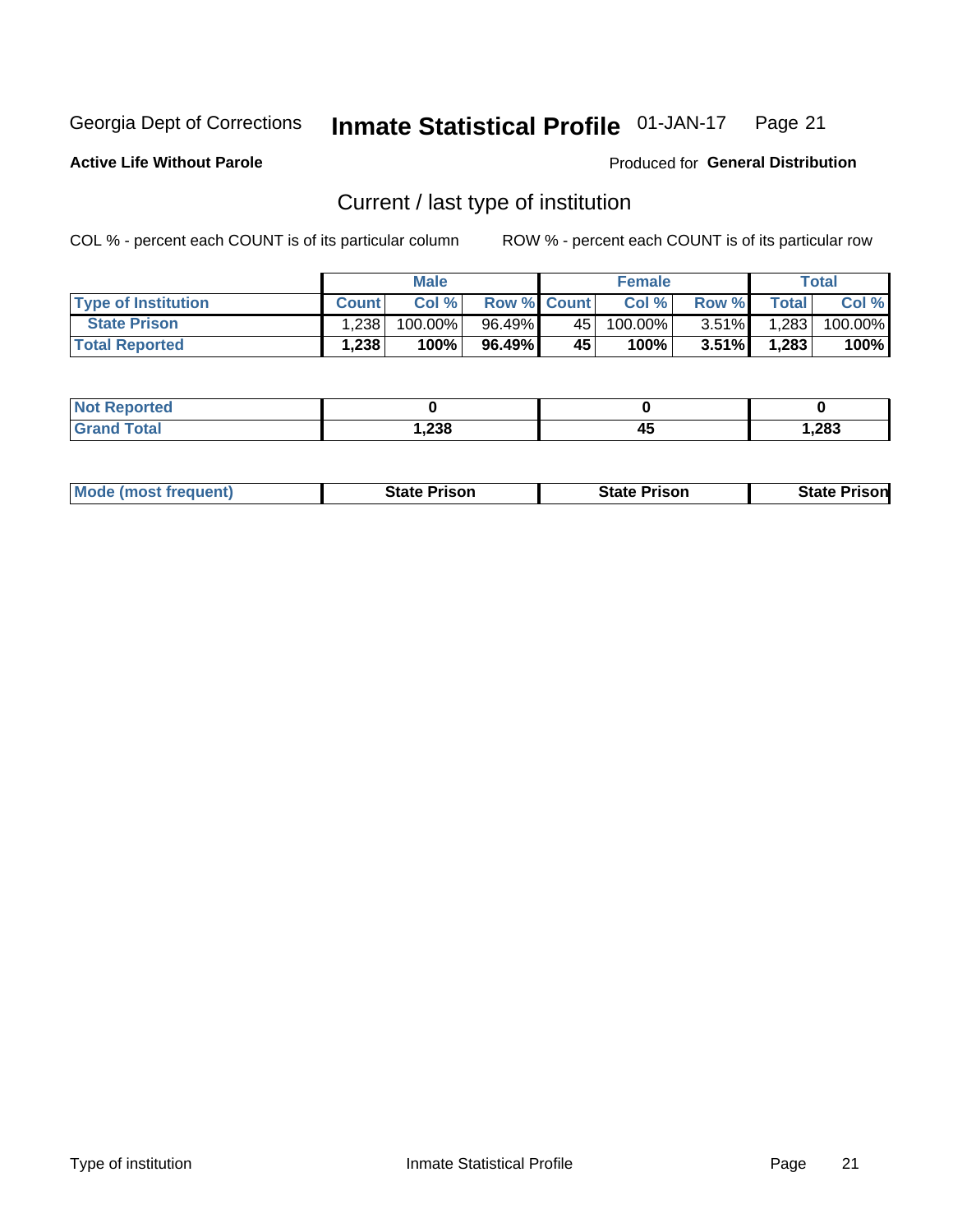#### **Inmate Statistical Profile 01-JAN-17** Page 22

### **Active Life Without Parole**

### Produced for General Distribution

## Institution type - transitional centers

COL % - percent each COUNT is of its particular column

|                                                | Male  |                    | <b>Female</b> |                   | Total |
|------------------------------------------------|-------|--------------------|---------------|-------------------|-------|
| <b>Institution Type - Trans. Centers Count</b> | Col % | <b>Row % Count</b> |               | Col % Row % Total | Col % |
| <b>Total Reported</b>                          |       |                    |               |                   |       |

| <b>Reported</b><br><b>NOT</b><br>$\sim$            |  |  |
|----------------------------------------------------|--|--|
| $f$ $f \circ f \circ f$<br>$C = 1$<br><b>TULAI</b> |  |  |

| Mode (most frequent) | <b>Null</b> | <b>Null</b> | <b>Null</b> |
|----------------------|-------------|-------------|-------------|
|                      |             |             |             |
|                      |             |             |             |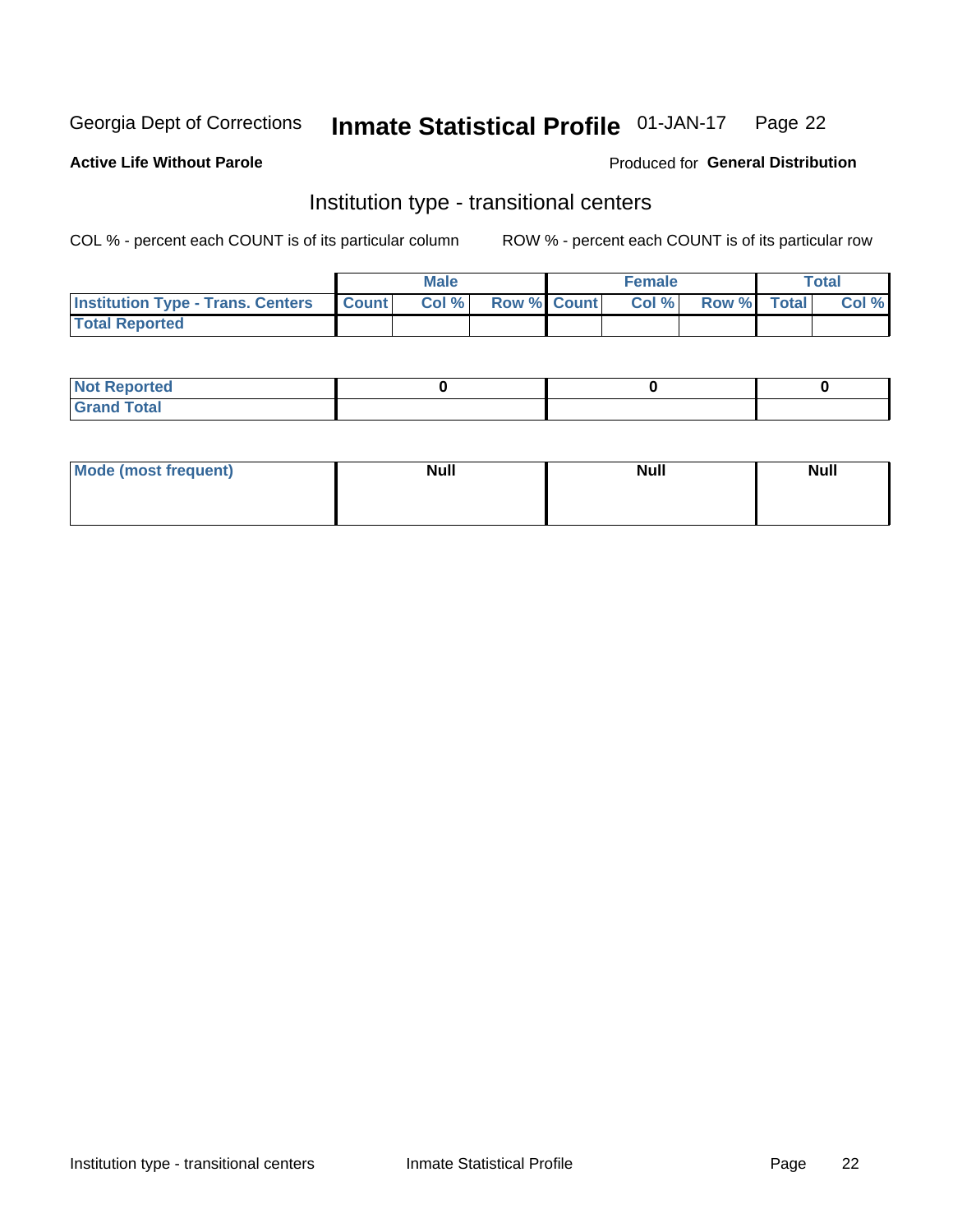#### Inmate Statistical Profile 01-JAN-17 Page 23

**Active Life Without Parole** 

Produced for General Distribution

## Institution type - county prisons

COL % - percent each COUNT is of its particular column

|                                                    | <b>Male</b> |       |  | <b>Female</b> |                          |             | <b>Total</b> |       |
|----------------------------------------------------|-------------|-------|--|---------------|--------------------------|-------------|--------------|-------|
| <b>Institution Type - County Prisons   Count  </b> |             | Col % |  |               | <b>Row % Count Col %</b> | Row % Total |              | Col % |
| <b>Total Reported</b>                              |             |       |  |               |                          |             |              |       |

| <b>Not Reported</b>   |  |  |
|-----------------------|--|--|
| <b>Total</b><br>Granc |  |  |

| Mode (most frequent) | <b>Null</b> | <b>Null</b><br><b>Null</b> |
|----------------------|-------------|----------------------------|
|                      |             |                            |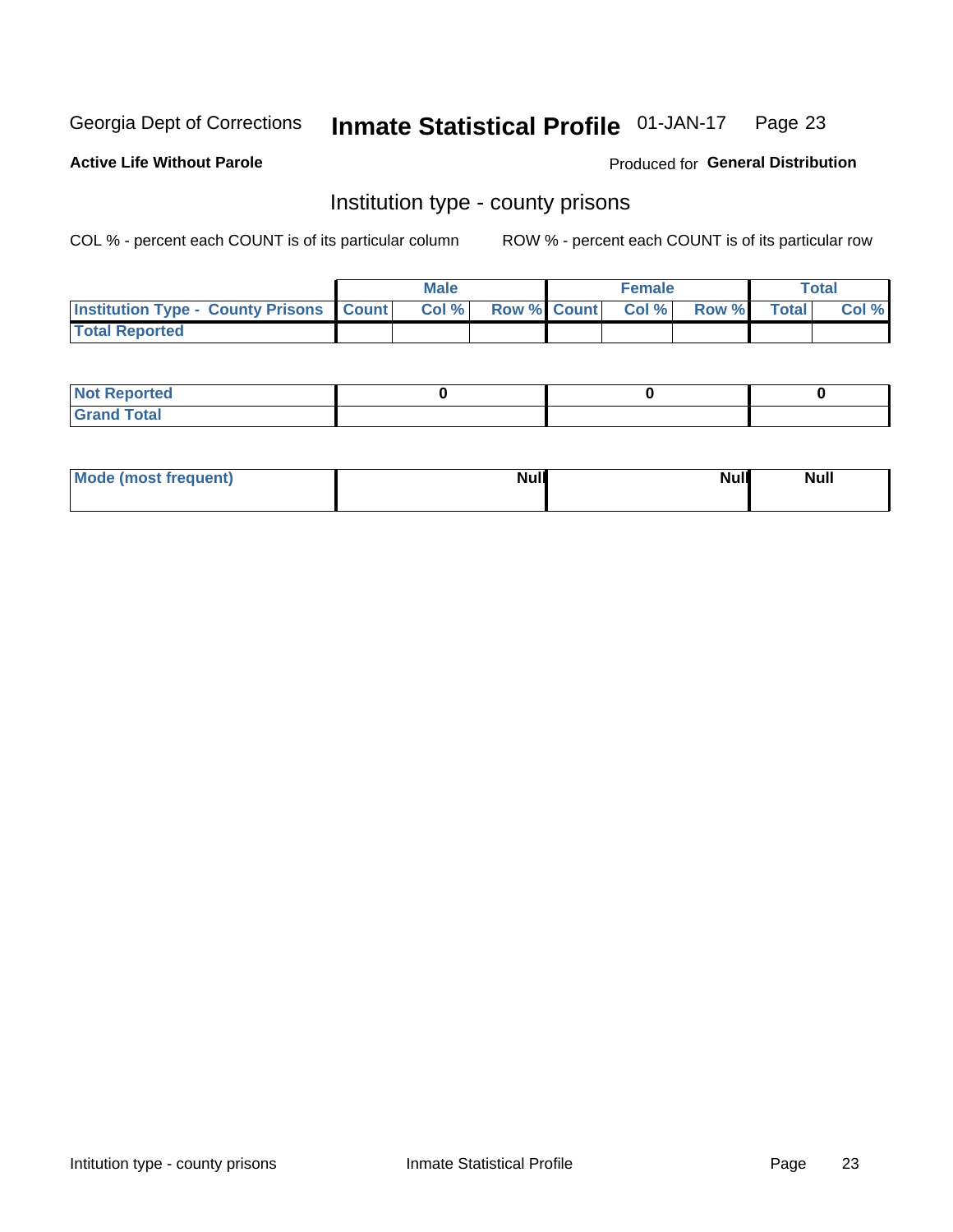#### Inmate Statistical Profile 01-JAN-17 Page 24

### **Active Life Without Parole**

#### Produced for General Distribution

## Institution type - state prisons

COL % - percent each COUNT is of its particular column

|                                         | <b>Male</b>               |        |          |                             | <b>Female</b> |          | <b>Total</b>                        |        |
|-----------------------------------------|---------------------------|--------|----------|-----------------------------|---------------|----------|-------------------------------------|--------|
| <b>Institution Type - State Prisons</b> | <b>Count</b>              | Col %  | Row %    | <b>Count</b>                | Col %         | Row %    | <b>Total</b>                        | Col %  |
| <b>Arrendale State Prison</b>           |                           |        |          | 22                          | 48.89%        | 100.00%  | 22                                  | 1.71%  |
| <b>Augusta State Med. Prison</b>        | 62                        | 5.01%  | 100.00%  |                             |               |          | 62                                  | 4.83%  |
| <b>Autry State Prison</b>               |                           | .08%   | 100.00%  |                             |               |          |                                     | .08%   |
| <b>Baldwin State Prison</b>             | 25                        | 2.02%  | 100.00%  |                             |               |          | 25                                  | 1.95%  |
| <b>Central State Prison</b>             | $\overline{2}$            | .16%   | 100.00%  |                             |               |          | 2                                   | .16%   |
| <b>Coastal State Prison</b>             | 4                         | .32%   | 100.00%  |                             |               |          | 4                                   | .31%   |
| <b>Ga Diag Class Prison</b>             | 42                        | 3.39%  | 100.00%  |                             |               |          | 42                                  | 3.27%  |
| <b>Ga State Prison</b>                  | 28                        | 2.26%  | 100.00%  |                             |               |          | 28                                  | 2.18%  |
| <b>Hancock State Prison</b>             | 143                       | 11.55% | 100.00%  |                             |               |          | 143                                 | 11.15% |
| <b>Hays State Prison</b>                | 133                       | 10.74% | 100.00%  |                             |               |          | 133                                 | 10.37% |
| <b>Macon State Prison</b>               | 223                       | 18.01% | 100.00%  |                             |               |          | 223                                 | 17.38% |
| <b>Phillips State Prison</b>            | 14                        | 1.13%  | 100.00%  |                             |               |          | 14                                  | 1.09%  |
| <b>Pulaski State Prison</b>             |                           |        |          | 23                          | 51.11%        | 100.00%  | 23                                  | 1.79%  |
| <b>Smith State Prison</b>               | 159                       | 12.84% | 100.00%  |                             |               |          | 159                                 | 12.39% |
| <b>Telfair State Prison</b>             | 168                       | 13.57% | 100.00%  |                             |               |          | 168                                 | 13.09% |
| <b>Valdosta State Prison</b>            | 120                       | 9.69%  | 100.00%  |                             |               |          | 120                                 | 9.35%  |
| <b>Ware State Prison</b>                | 114                       | 9.21%  | 100.00%  |                             |               |          | 114                                 | 8.89%  |
| <b>Total Reported</b>                   | 1,238                     | 100%   | 96.49%   | 45                          | 100%          | 3.51%    | 1,283                               | 100%   |
| <b>Not Reported</b>                     | $\bf{0}$                  |        | $\bf{0}$ |                             |               | $\bf{0}$ |                                     |        |
| <b>Grand Total</b>                      |                           | 1,238  |          | 45                          |               |          | 1,283                               |        |
| <b>Mode (most frequent)</b>             | <b>Macon State Prison</b> |        |          | <b>Pulaski State Prison</b> |               |          | <b>Macon State</b><br><b>Prison</b> |        |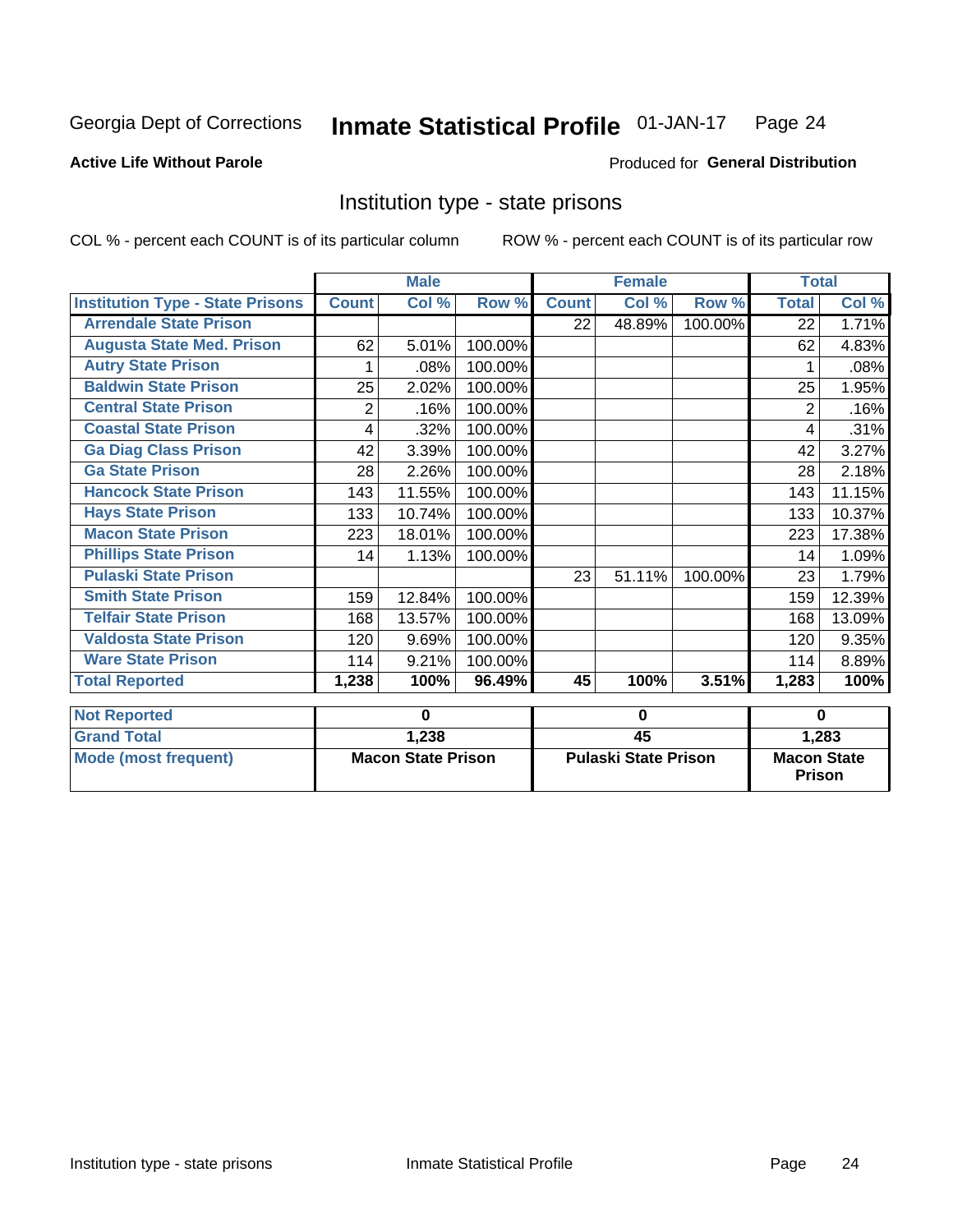#### Inmate Statistical Profile 01-JAN-17 Page 25

#### **Active Life Without Parole**

#### Produced for General Distribution

## Institution type - private prisons

COL % - percent each COUNT is of its particular column

|                                                 | <b>Male</b> |       |                    | <b>Female</b> |       |             | Total |       |
|-------------------------------------------------|-------------|-------|--------------------|---------------|-------|-------------|-------|-------|
| <b>Institution Type - Private Prisons Count</b> |             | Col % | <b>Row % Count</b> |               | Col % | Row % Total |       | Col % |
| <b>Total Reported</b>                           |             |       |                    |               |       |             |       |       |

| Not Reported          |  |  |
|-----------------------|--|--|
| <b>Cotal</b><br>_____ |  |  |

| <b>Mo</b><br>frequent) | <b>Null</b> | <b>Null</b> | . . I *<br><b>IVUII</b> |
|------------------------|-------------|-------------|-------------------------|
|                        |             |             |                         |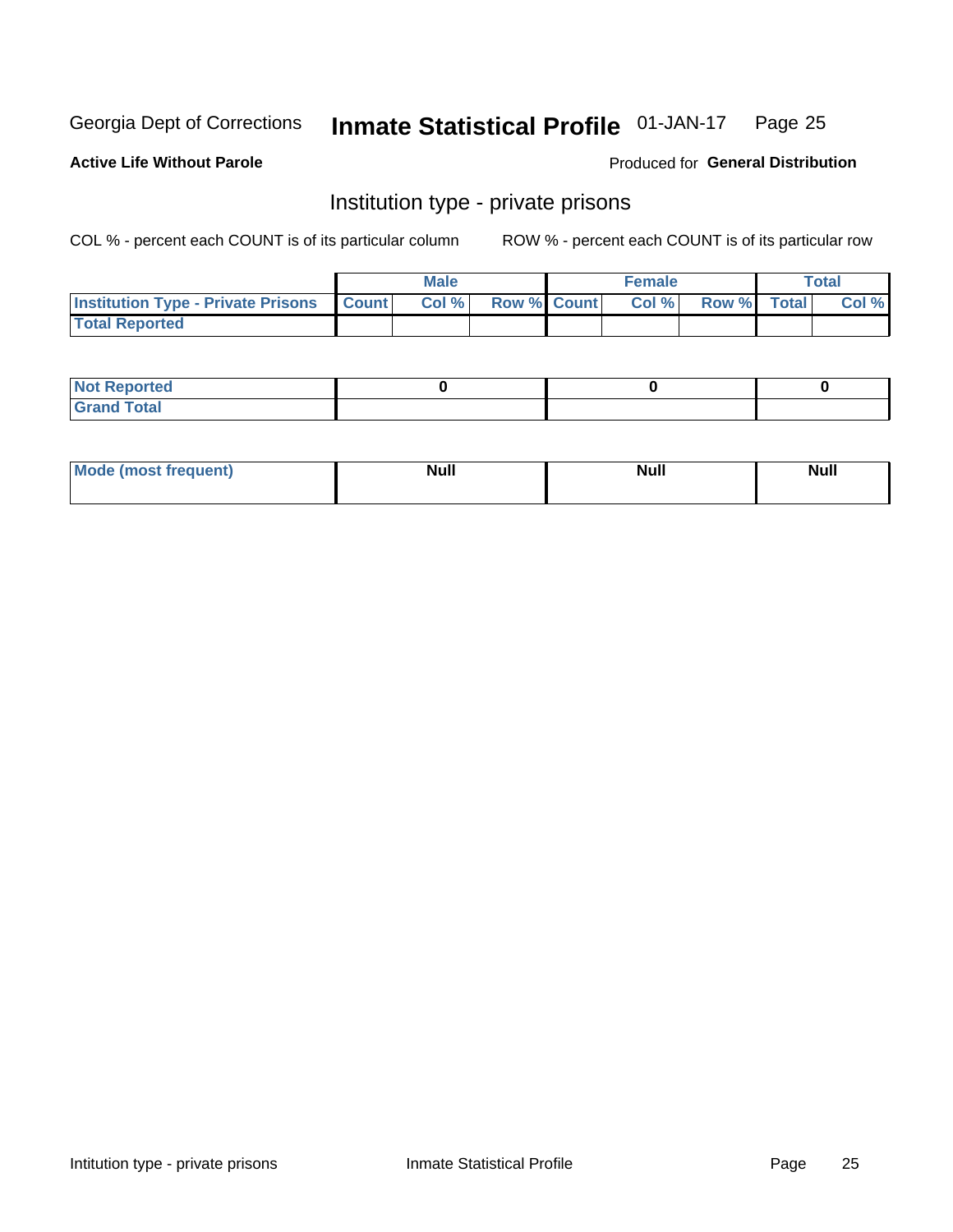#### Inmate Statistical Profile 01-JAN-17 Page 26

#### **Active Life Without Parole**

### Produced for General Distribution

## Institution type - inmate boot camp

COL % - percent each COUNT is of its particular column

|                                      | <b>Male</b>  |       |               | <b>Female</b> |       |             | <b>Total</b> |       |
|--------------------------------------|--------------|-------|---------------|---------------|-------|-------------|--------------|-------|
| <b>Institution Type - Boot Camps</b> | <b>Count</b> | Col % | <b>Row %I</b> | <b>Count</b>  | Col % | Row % Total |              | Col % |
| <b>Total Rported</b>                 |              |       |               |               |       |             |              |       |

| <b>Not Reported</b>            |  |  |
|--------------------------------|--|--|
| <b>Total</b><br>C <sub>r</sub> |  |  |

| Mod<br>uamo | Nul.<br>$- - - - - -$ | <b>Null</b> | . .<br>uu.<br>------ |
|-------------|-----------------------|-------------|----------------------|
|             |                       |             |                      |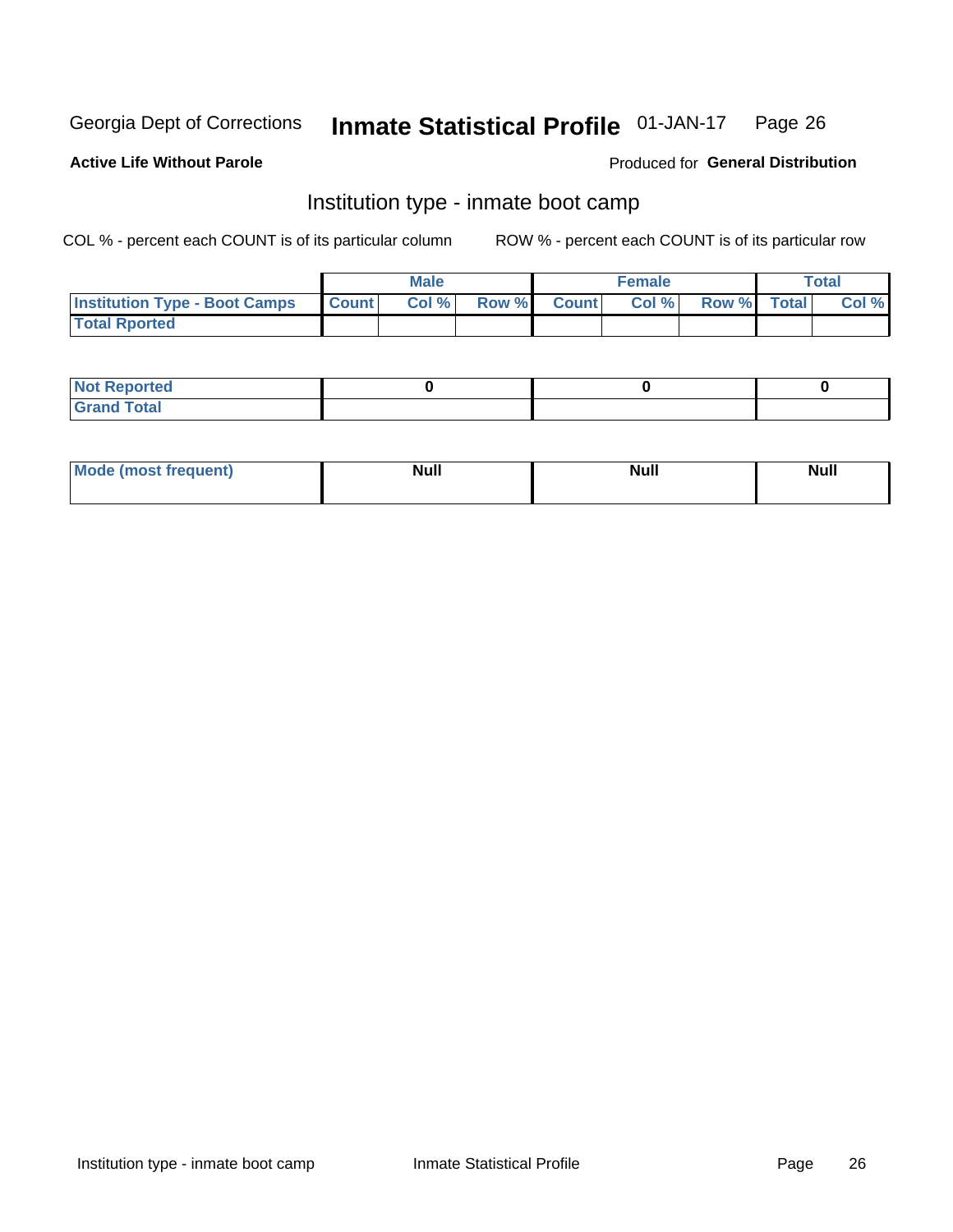#### Inmate Statistical Profile 01-JAN-17 Page 27

#### **Active Life Without Parole**

#### Produced for General Distribution

## Number of disciplinary reports

COL % - percent each COUNT is of its particular column

|                                       | <b>Male</b>  |        |         | <b>Female</b> |        |       | <b>Total</b> |        |
|---------------------------------------|--------------|--------|---------|---------------|--------|-------|--------------|--------|
| <b>Number of Disciplinary Reports</b> | <b>Count</b> | Col %  | Row %   | <b>Count</b>  | Col %  | Row % | <b>Total</b> | Col %  |
|                                       | 331          | 26.74% | 93.77%  | 22            | 48.89% | 6.23% | 353          | 27.51% |
|                                       | 164          | 13.25% | 97.04%  | 5             | 11.11% | 2.96% | 169          | 13.17% |
| 2                                     | 114          | 9.21%  | 95.00%  | 6             | 13.33% | 5.00% | 120          | 9.35%  |
| 3                                     | 92           | 7.43%  | 96.84%  | 3             | 6.67%  | 3.16% | 95           | 7.40%  |
|                                       | 68           | 5.49%  | 97.14%  | 2             | 4.44%  | 2.86% | 70           | 5.46%  |
| 5                                     | 57           | 4.60%  | 100.00% |               |        |       | 57           | 4.44%  |
| <b>More Than 5</b>                    | 412          | 33.28% | 98.33%  | 7             | 15.56% | 1.67% | 419          | 32.66% |
| <b>Total Reported</b>                 | 1,238        | 100%   | 96.49%  | 45            | 100%   | 3.51% | 1,283        | 100%   |

| NO<br>тео |      |   |       |
|-----------|------|---|-------|
| Гоtal     | ,238 | ᠇ | 1,283 |

| Mean (average)         | ר ר<br>$\mathbf{L}$ | 3.98 | 711 |
|------------------------|---------------------|------|-----|
| <b>Median (middle)</b> |                     |      |     |
| Mode (most frequent)   |                     |      |     |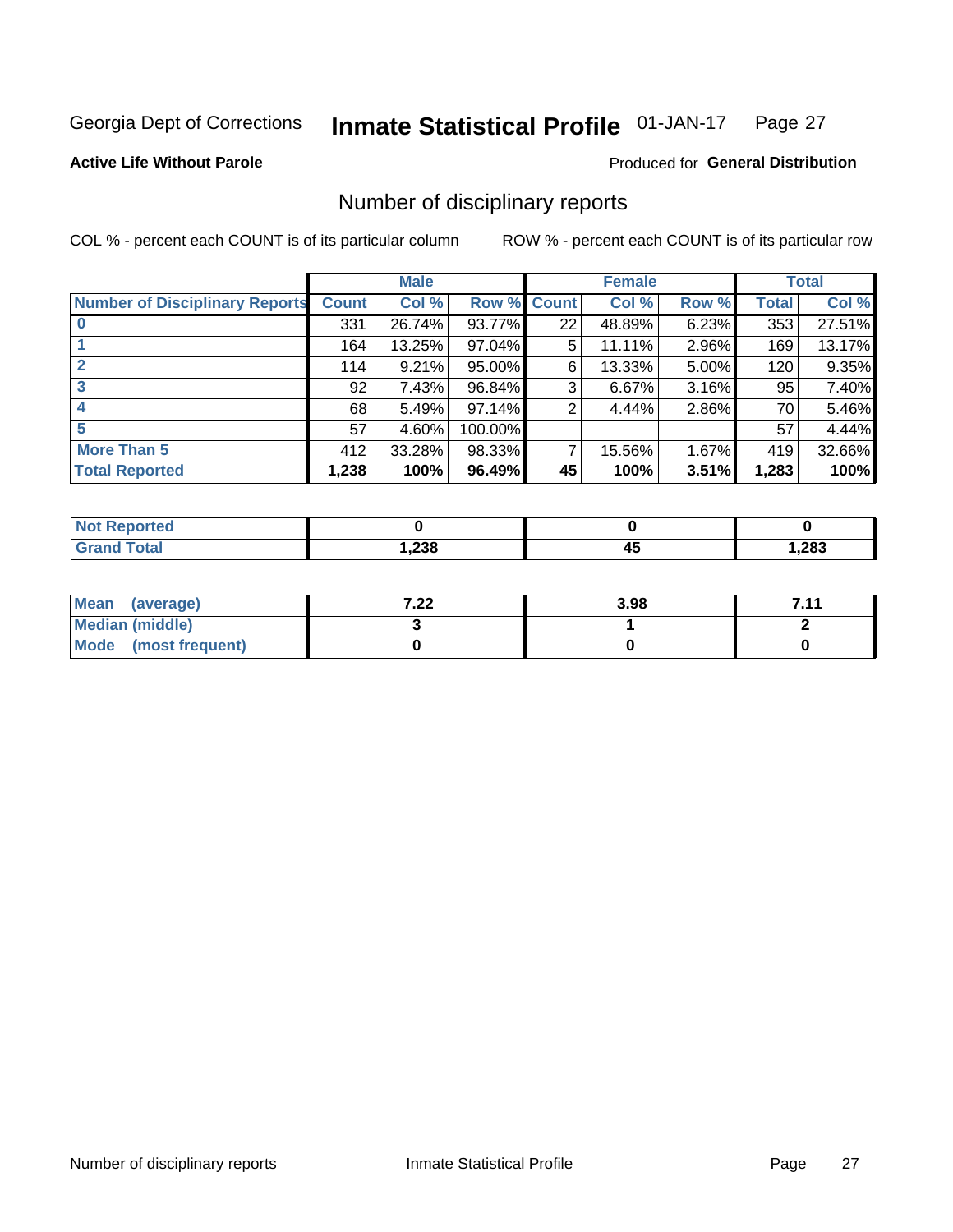#### **Inmate Statistical Profile 01-JAN-17** Page 28

### **Active Life Without Parole**

#### **Produced for General Distribution**

## Number of transfers

COL % - percent each COUNT is of its particular column

|                            |                 | <b>Male</b> |        |              | <b>Female</b> |          |       | <b>Total</b> |
|----------------------------|-----------------|-------------|--------|--------------|---------------|----------|-------|--------------|
| <b>Number of Transfers</b> | Count l         | Col %       | Row %  | <b>Count</b> | Col %         | Row %    | Total | Col %        |
|                            | 27              | 2.18%       | 77.14% | 8            | 17.78%        | 22.86%   | 35    | 2.73%        |
|                            | 349             | 28.19%      | 94.58% | 20           | 44.44%        | 5.42%    | 369   | 28.76%       |
| $\mathbf{2}$               | 170             | 13.73%      | 95.51% | 8            | 17.78%        | 4.49%    | 178   | 13.87%       |
| 3                          | 113             | 9.13%       | 97.41% | 3            | 6.67%         | 2.59%    | 116   | 9.04%        |
|                            | 80 <sub>1</sub> | 6.46%       | 98.77% |              | 2.22%         | 1.23%    | 81    | 6.31%        |
| 5                          | 59              | 4.77%       | 98.33% |              | 2.22%         | $1.67\%$ | 60    | 4.68%        |
| <b>More Than 5</b>         | 440             | 35.54%      | 99.10% | 4            | 8.89%         | 0.90%    | 444   | 34.61%       |
| <b>Total Reported</b>      | 1,238           | 100%        | 96.49% | 45           | 100%          | 3.51%    | 1,283 | 100%         |

| NO<br>тео |      |   |       |
|-----------|------|---|-------|
| Гоtal     | ,238 | ᠇ | 1,283 |

| Mean (average)         | 5.78 | 1.84 | 5.64 |
|------------------------|------|------|------|
| <b>Median (middle)</b> |      |      |      |
| Mode (most frequent)   |      |      |      |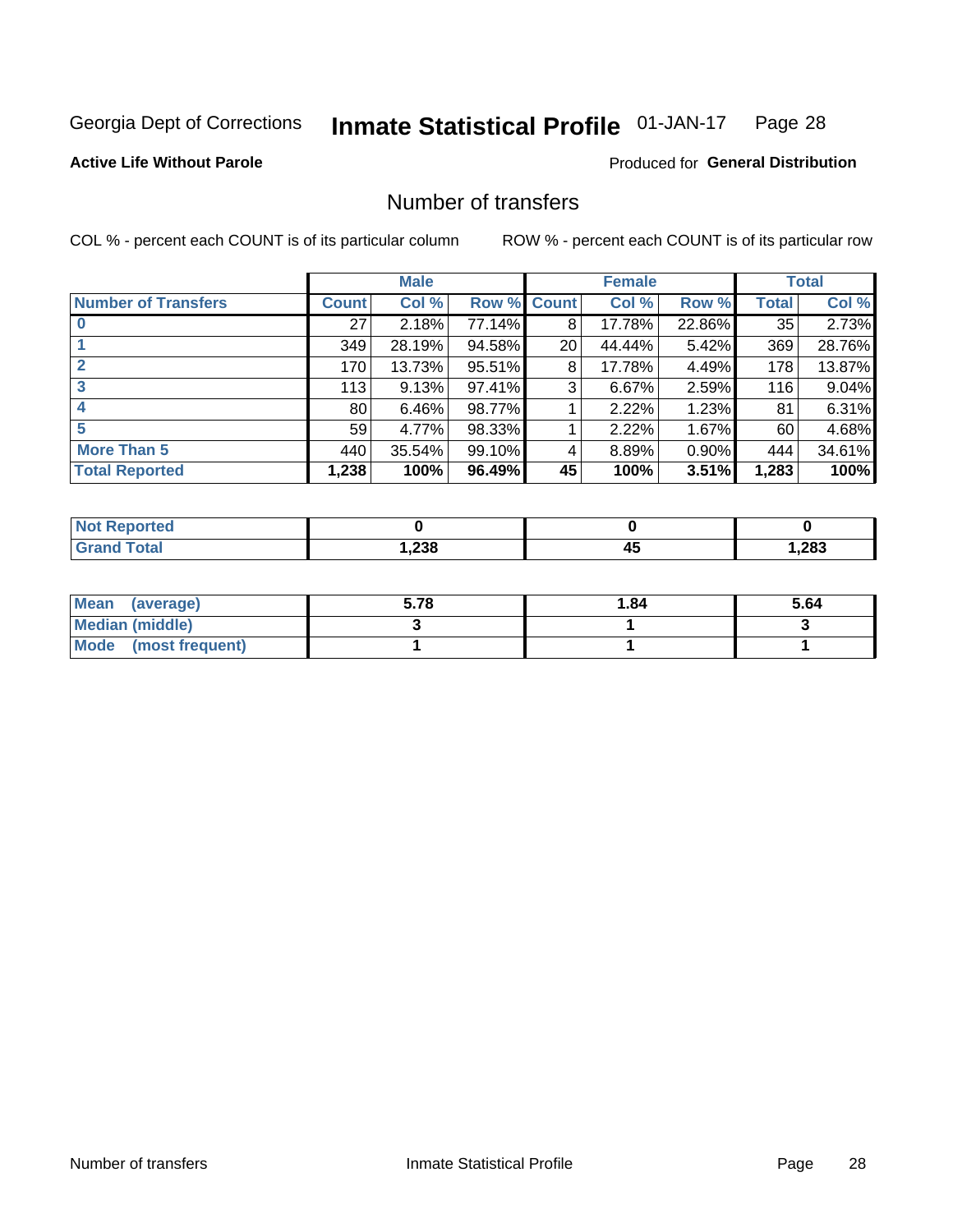#### Inmate Statistical Profile 01-JAN-17 Page 29

**Active Life Without Parole** 

**Produced for General Distribution** 

## Number of escapes

COL % - percent each COUNT is of its particular column

|                          |              | <b>Male</b> |                    |                 | <b>Female</b> |          |       | <b>Total</b> |
|--------------------------|--------------|-------------|--------------------|-----------------|---------------|----------|-------|--------------|
| <b>Number of Escapes</b> | <b>Count</b> | Col%        | <b>Row % Count</b> |                 | Col %         | Row %    | Total | Col %        |
|                          | .234         | 99.68%      | 96.48%             | 45 <sup>1</sup> | $100.00\%$    | $3.52\%$ | 1,279 | 99.69%       |
|                          |              | 0.16%       | 100.00%            |                 |               |          |       | 0.16%        |
|                          |              | 0.16%       | 100.00%            |                 |               |          |       | 0.16%        |
| <b>Total Reported</b>    | $.238^+$     | 100%        | 96.49%             | 45              | 100%          | 3.51%    | 1,283 | 100.0%       |

| <b>Not Reported</b> |       |         |       |
|---------------------|-------|---------|-------|
| <b>Grand Total</b>  | .238، | л.<br>∼ | 1,283 |

| Mean (average)       |  |  |
|----------------------|--|--|
| Median (middle)      |  |  |
| Mode (most frequent) |  |  |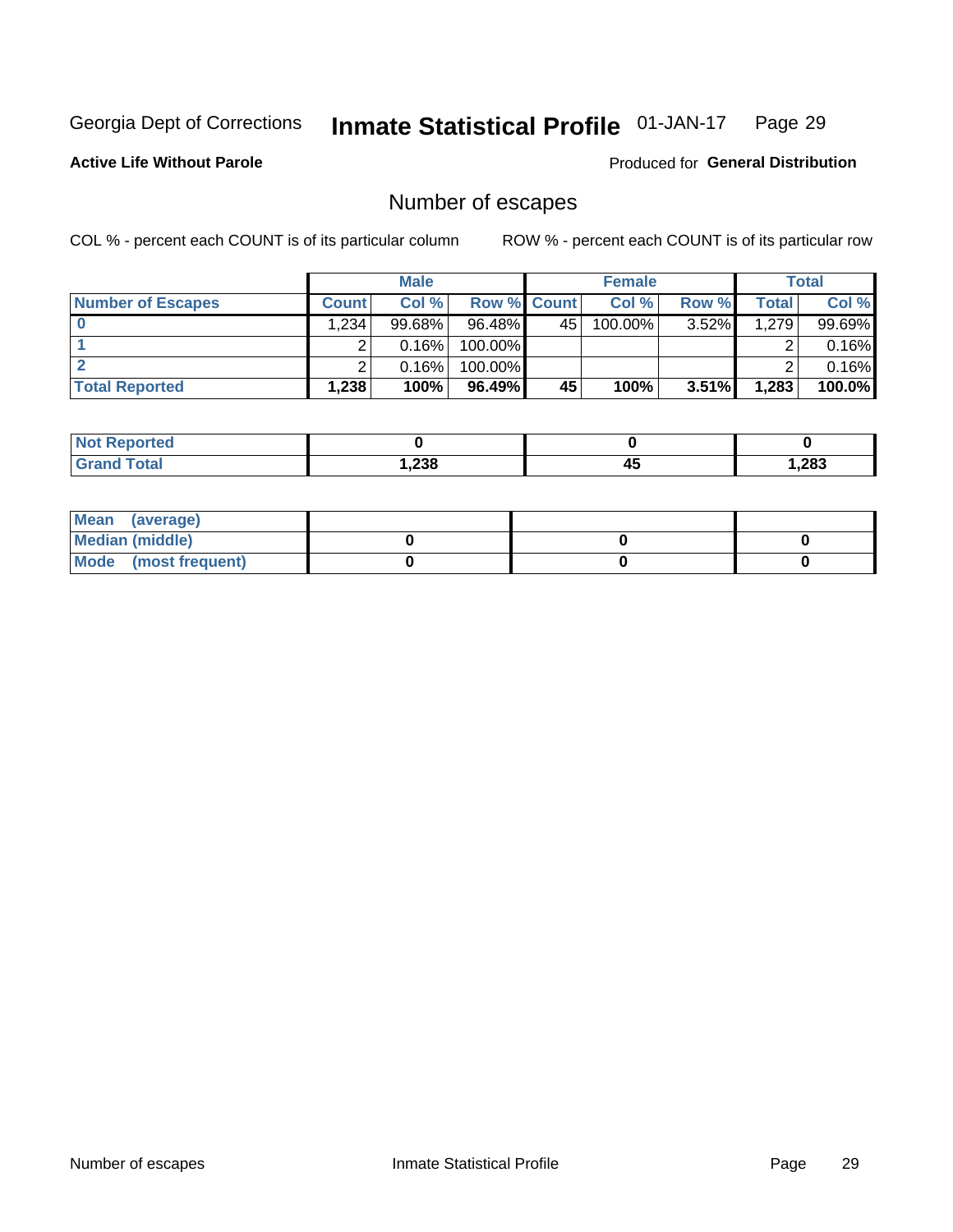### **Active Life Without Parole**

### Produced for General Distribution

## Time served in current (or last) institution

COL % - percent each COUNT is of its particular column

|                              |              | <b>Male</b> |         |              | <b>Female</b> | <b>Total</b> |              |        |
|------------------------------|--------------|-------------|---------|--------------|---------------|--------------|--------------|--------|
| <b>Time In Institution</b>   | <b>Count</b> | Col %       | Row %   | <b>Count</b> | Col %         | Row %        | <b>Total</b> | Col %  |
| 0 to 3 months                | 151          | 12.20%      | 98.69%  | 2            | 4.44%         | 1.31%        | 153          | 11.93% |
| <b>3.01 to 6 months</b>      | 106          | 8.56%       | 95.50%  | 5            | 11.11%        | 4.50%        | 111          | 8.65%  |
| 6.01 to 9 months             | 67           | 5.41%       | 94.37%  | 4            | 8.89%         | 5.63%        | 71           | 5.53%  |
| 9.01 to 12 months            | 93           | 7.51%       | 93.94%  | 6            | 13.33%        | 6.06%        | 99           | 7.72%  |
| <b>12.01 to 18 months</b>    | 136          | 10.99%      | 95.77%  | 6            | 13.33%        | 4.23%        | 142          | 11.07% |
| <b>18.01 to 24 months</b>    | 96           | 7.75%       | 96.00%  | 4            | 8.89%         | 4.00%        | 100          | 7.79%  |
| $2.01$ to 3 years            | 158          | 12.76%      | 97.53%  | 4            | 8.89%         | 2.47%        | 162          | 12.63% |
| 3.01 to 4 years              | 129          | 10.42%      | 95.56%  | 6            | 13.33%        | 4.44%        | 135          | 10.52% |
| $4.01$ to 5 years            | 81           | 6.54%       | 100.00% |              |               |              | 81           | 6.31%  |
| $\overline{5.01}$ to 6 years | 52           | 4.20%       | 88.14%  | 7            | 15.56%        | 11.86%       | 59           | 4.60%  |
| 6.01 to 7 years              | 40           | 3.23%       | 100.00% |              |               |              | 40           | 3.12%  |
| $7.01$ to 8 years            | 38           | 3.07%       | 100.00% |              |               |              | 38           | 2.96%  |
| 8.01 to 9 years              | 24           | 1.94%       | 100.00% |              |               |              | 24           | 1.87%  |
| 9.01 to 10 years             | 9            | 0.73%       | 100.00% |              |               |              | 9            | 0.70%  |
| Over 10 years                | 58           | 4.68%       | 98.31%  | 1            | 2.22%         | 1.69%        | 59           | 4.60%  |
| <b>Total Reported</b>        | 1,238        | 100%        | 96.49%  | 45           | 100%          | 3.51%        | 1,283        | 100%   |

| <b>Not Reported</b> |      |          |        |
|---------------------|------|----------|--------|
| <b>Total</b>        | ,238 | --<br>т. | 283, ا |

| <b>Mean</b><br>(average) | 35 months | 29 months | 35 months |
|--------------------------|-----------|-----------|-----------|
| Median (middle)          | 22 months | 18 months | 22 months |
| Mode (most frequent)     | 2 months  | 3 months  | 1 months  |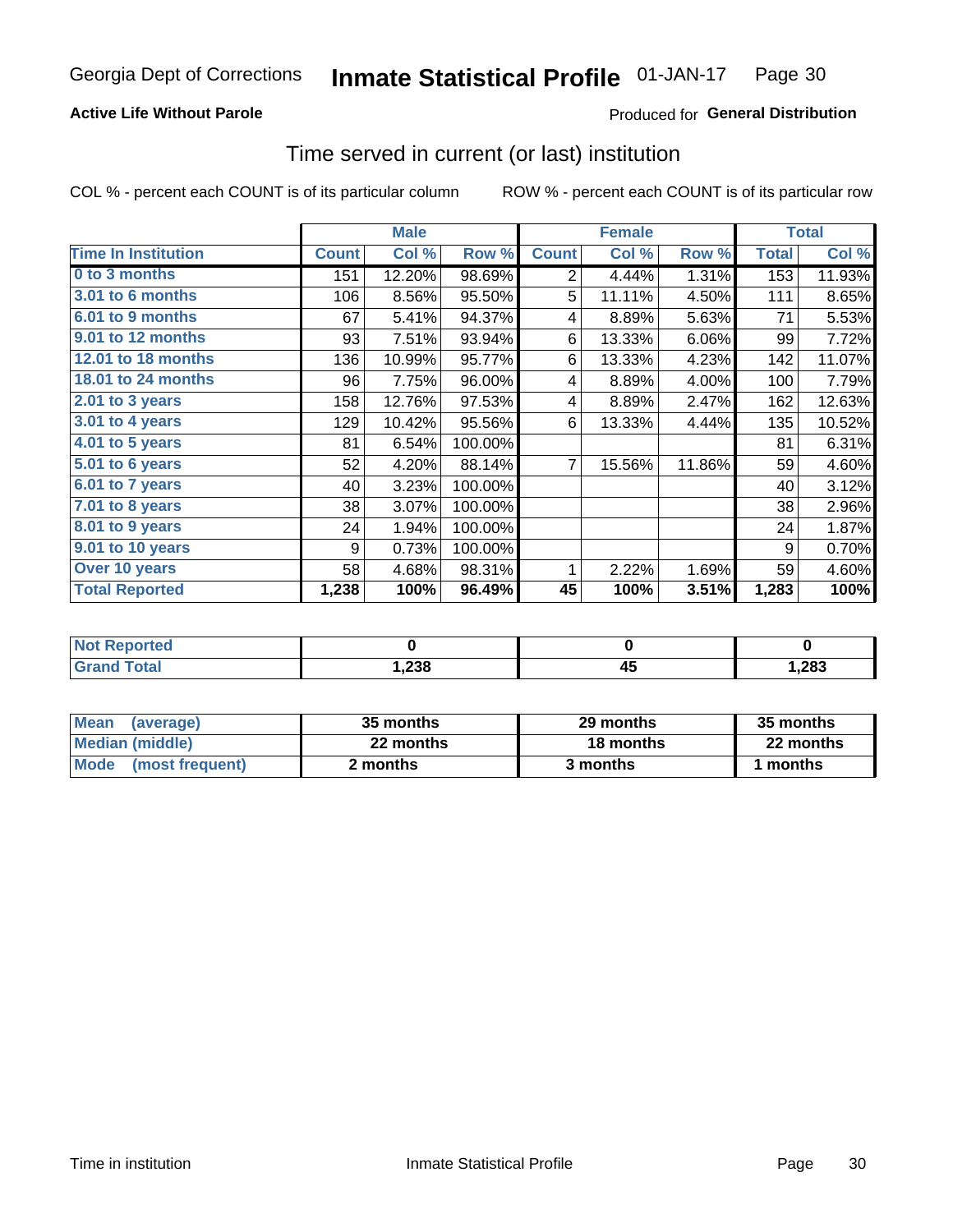#### **Active Life Without Parole**

#### Produced for General Distribution

## Highest grade level attained

COL % - percent each COUNT is of its particular column

|                              |                | <b>Male</b> |         |                | <b>Female</b> |        |                         | <b>Total</b> |
|------------------------------|----------------|-------------|---------|----------------|---------------|--------|-------------------------|--------------|
| <b>Grade Level</b>           | <b>Count</b>   | Col %       | Row %   | <b>Count</b>   | Col %         | Row %  | <b>Total</b>            | Col %        |
| No school at all             | 2              | 0.20%       | 100.00% |                |               |        | 2                       | 0.20%        |
| <b>Grade 1</b>               | 1              | 0.10%       | 100.00% |                |               |        | 1                       | 0.10%        |
| Grade 2                      | 1              | 0.10%       | 100.00% |                |               |        | 1                       | 0.10%        |
| Grade 3                      | 3              | 0.31%       | 100.00% |                |               |        | 3                       | 0.30%        |
| <b>Grade 4</b>               | 3              | 0.31%       | 100.00% |                |               |        | 3                       | 0.30%        |
| Grade 5                      | 1              | 0.10%       | 100.00% |                |               |        | 1                       | 0.10%        |
| Grade 6                      | 9              | 0.92%       | 100.00% |                |               |        | 9                       | 0.89%        |
| Grade 7                      | 36             | 3.66%       | 100.00% |                |               |        | 36                      | 3.57%        |
| Grade 8                      | 70             | 7.12%       | 98.59%  | 1              | 4.17%         | 1.41%  | 71                      | 7.05%        |
| Grade 9                      | 129            | 13.12%      | 97.73%  | 3              | 12.50%        | 2.27%  | 132                     | 13.11%       |
| Grade 10                     | 189            | 19.23%      | 96.92%  | 6              | 25.00%        | 3.08%  | 195                     | 19.36%       |
| Grade 11                     | 166            | 16.89%      | 98.81%  | $\overline{c}$ | 8.33%         | 1.19%  | 168                     | 16.68%       |
| <b>Grade 12 or GED</b>       | 237            | 24.11%      | 96.73%  | 8              | 33.33%        | 3.27%  | 245                     | 24.33%       |
| Some tech school             | 12             | 1.22%       | 92.31%  | 1              | 4.17%         | 7.69%  | 13                      | 1.29%        |
| <b>Completed tech school</b> | 15             | 1.53%       | 100.00% |                |               |        | 15                      | 1.49%        |
| College, 1 year              | 34             | 3.46%       | 97.14%  | 1              | 4.17%         | 2.86%  | 35                      | 3.48%        |
| College, 2 year              | 37             | 3.76%       | 97.37%  | 1              | 4.17%         | 2.63%  | 38                      | 3.77%        |
| College, 3 year              | 14             | 1.42%       | 100.00% |                |               |        | 14                      | 1.39%        |
| <b>Bachelor's degree</b>     | 16             | 1.63%       | 100.00% |                |               |        | 16                      | 1.59%        |
| <b>Master's degree</b>       | 4              | 0.41%       | 100.00% |                |               |        | $\overline{\mathbf{4}}$ | 0.40%        |
| Ph.D. degree                 | 1              | 0.10%       | 50.00%  | 1              | 4.17%         | 50.00% | $\overline{2}$          | 0.20%        |
| Law degree                   | $\overline{2}$ | 0.20%       | 100.00% |                |               |        | $\overline{2}$          | 0.20%        |
| <b>Medical degree</b>        |                | 0.10%       | 100.00% |                |               |        | 1                       | 0.10%        |
| <b>Total Reported</b>        | 983            | 100%        | 97.62%  | 24             | 100.0%        | 2.38%  | 1,007                   | 100%         |

| тео | 255  | $\sim$          | מדה<br>21 V |
|-----|------|-----------------|-------------|
|     | ,238 | . .<br>л.<br>᠇៴ | 1,283       |

| <b>Mean</b><br>(average) | 10.74           | 11.38           | 10.76             |
|--------------------------|-----------------|-----------------|-------------------|
| <b>Median (middle)</b>   | Grade 11        | Other           | Grade 11          |
| Mode<br>(most frequent)  | Grade 12 or GED | Grade 12 or GED | I Grade 12 or GED |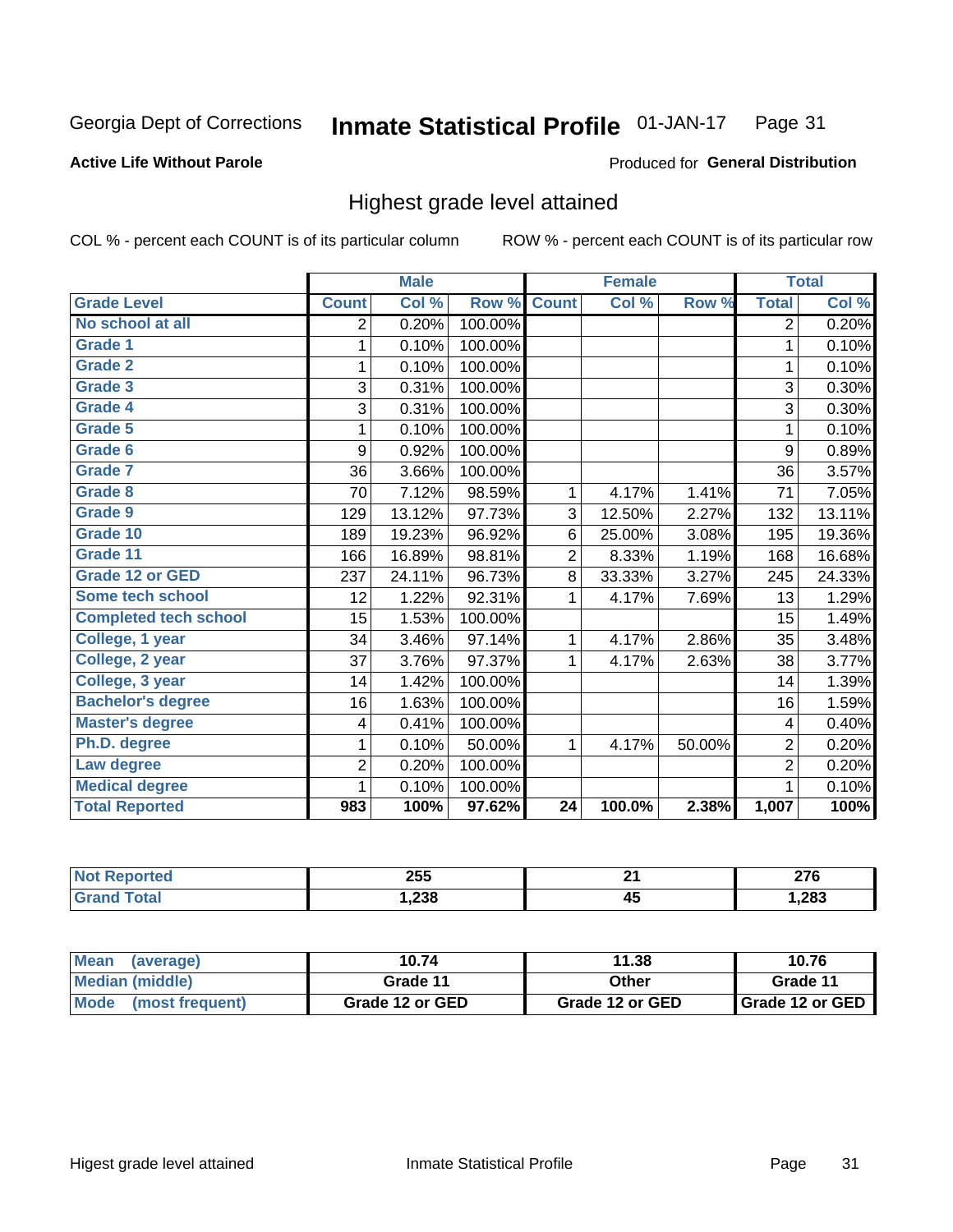#### Inmate Statistical Profile 01-JAN-17 Page 32

#### **Active Life Without Parole**

#### **Produced for General Distribution**

## Culture fair IQ scores

COL % - percent each COUNT is of its particular column

|                       |              | <b>Male</b> |                    |                | <b>Female</b> |          |              | <b>Total</b> |
|-----------------------|--------------|-------------|--------------------|----------------|---------------|----------|--------------|--------------|
| <b>IQ Scores</b>      | <b>Count</b> | Col %       | <b>Row % Count</b> |                | Col %         | Row %    | <b>Total</b> | Col %        |
| $60 - 69$             | 38           | 3.45%       | 97.44%             |                | 2.94%         | 2.56%    | 39           | 3.43%        |
| $70 - 79$             | 86           | 7.80%       | 97.73%             | $\overline{2}$ | 5.88%         | $2.27\%$ | 88           | 7.74%        |
| $80 - 89$             | 152          | 13.78%      | 96.20%             | 6              | 17.65%        | $3.80\%$ | 158          | 13.90%       |
| $90 - 99$             | 272          | 24.66%      | 95.77%             | 12             | 35.29%        | 4.23%    | 284          | 24.98%       |
| $100 - 109$           | 305          | 27.65%      | 98.07%             | 6              | 17.65%        | 1.93%    | 311          | 27.35%       |
| $110 - 119$           | 207          | 18.77%      | 98.57%             | 3              | 8.82%         | 1.43%    | 210          | 18.47%       |
| $120 - 129$           | 41           | 3.72%       | 93.18%             | 3              | 8.82%         | 6.82%    | 44           | 3.87%        |
| $130 - 139$           | 2            | 0.18%       | 66.67%             | 1              | 2.94%         | 33.33%   | 3            | 0.26%        |
| <b>Total Reported</b> | 1,103        | 100%        | 97.01%             | 34             | 100%          | 2.99%    | 1,137        | 100%         |

| <b>Not Reported</b>  | 123       |    | 130   |
|----------------------|-----------|----|-------|
| Not Valid (under 60) | 40<br>. . |    | 16    |
| <b>Grand Total</b>   | 238. ا    | 45 | 1,283 |

| Mean<br>(average)              | 98  | 98  | 98 |
|--------------------------------|-----|-----|----|
| <b>Median (middle)</b>         | 100 | 96  | 99 |
| <b>Mode</b><br>(most frequent) | 99  | 102 | 99 |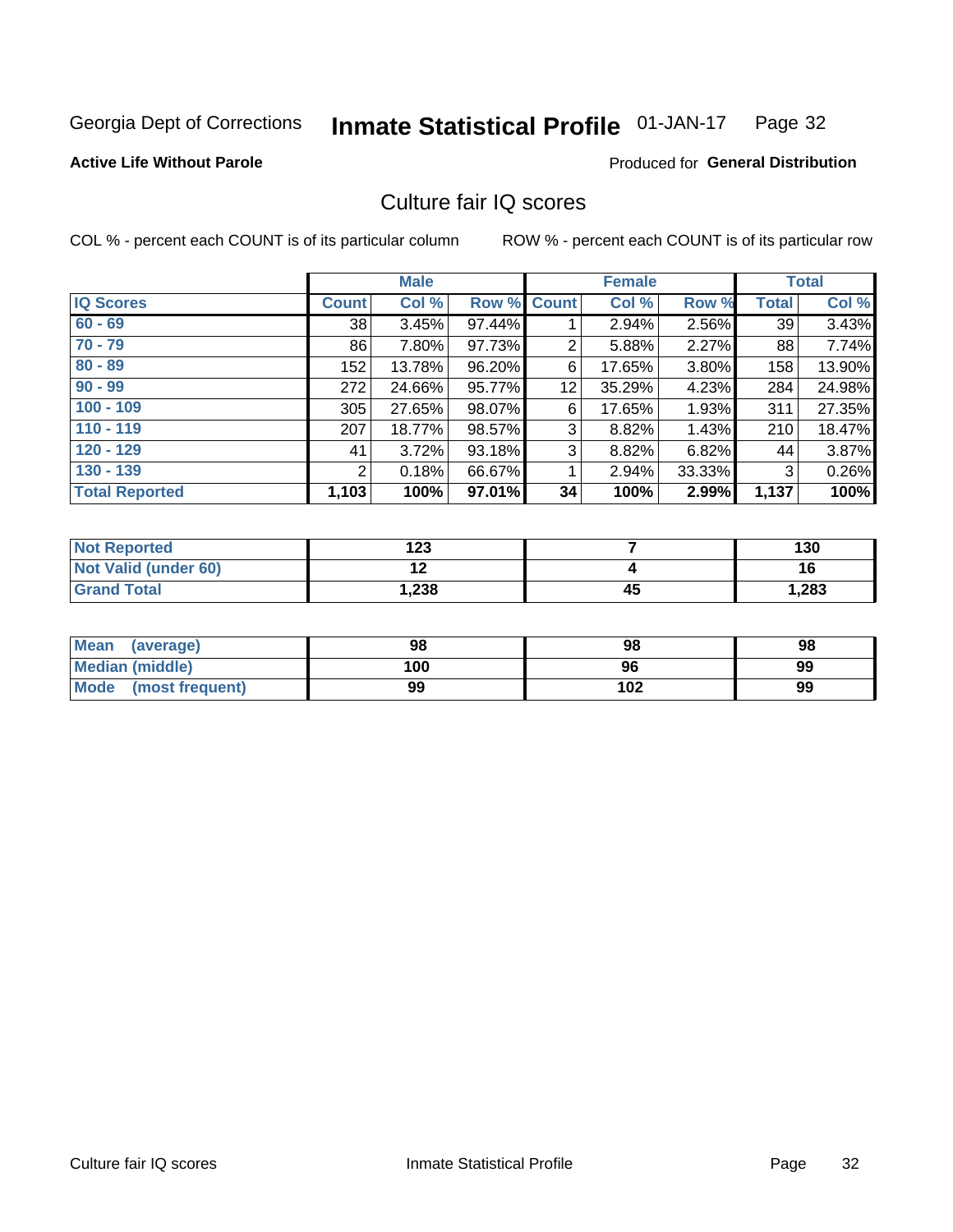#### Inmate Statistical Profile 01-JAN-17 Page 33

#### **Active Life Without Parole**

### Produced for General Distribution

## Wide Range Achievement Test (WRAT) reading score

COL % - percent each COUNT is of its particular column

| Col %<br>2.20%<br>1.50%<br>3.62%<br>6.44%<br>7.76%<br>9.17%<br>8.73% | Row %<br>100.00%<br>100.00%<br>95.35%<br>96.05%<br>96.70%<br>98.11%<br>98.02% | <b>Count</b><br>$\overline{2}$<br>3<br>3<br>$\overline{2}$ | Col %<br>5.26%<br>7.89%<br>7.89%<br>5.26% | Row %<br>4.65%<br>3.95%<br>3.30%<br>1.89% | <b>Total</b><br>25<br>17<br>43<br>76<br>91<br>106 | Col %<br>2.13%<br>1.45%<br>3.67%<br>6.48%<br>7.76%<br>9.04% |
|----------------------------------------------------------------------|-------------------------------------------------------------------------------|------------------------------------------------------------|-------------------------------------------|-------------------------------------------|---------------------------------------------------|-------------------------------------------------------------|
|                                                                      |                                                                               |                                                            |                                           |                                           |                                                   |                                                             |
|                                                                      |                                                                               |                                                            |                                           |                                           |                                                   |                                                             |
|                                                                      |                                                                               |                                                            |                                           |                                           |                                                   |                                                             |
|                                                                      |                                                                               |                                                            |                                           |                                           |                                                   |                                                             |
|                                                                      |                                                                               |                                                            |                                           |                                           |                                                   |                                                             |
|                                                                      |                                                                               |                                                            |                                           |                                           |                                                   |                                                             |
|                                                                      |                                                                               |                                                            |                                           |                                           |                                                   |                                                             |
|                                                                      |                                                                               | 2                                                          | 5.26%                                     | 1.98%                                     | 101                                               | 8.62%                                                       |
| 2.73%                                                                | 100.00%                                                                       |                                                            |                                           |                                           | 31                                                | 2.65%                                                       |
| 7.50%                                                                | 97.70%                                                                        | $\overline{2}$                                             | 5.26%                                     | 2.30%                                     | 87                                                | 7.42%                                                       |
| 5.91%                                                                | 97.10%                                                                        | $\overline{2}$                                             | 5.26%                                     | 2.90%                                     | 69                                                | 5.89%                                                       |
| 5.20%                                                                | 98.33%                                                                        | 1                                                          | 2.63%                                     | 1.67%                                     | 60                                                | 5.12%                                                       |
| 10.41%                                                               | 95.16%                                                                        | 6                                                          | 15.79%                                    | 4.84%                                     | 124                                               | 10.58%                                                      |
| 24.07%                                                               | 95.79%                                                                        | 12                                                         | 31.58%                                    | 4.21%                                     | 285                                               | 24.32%                                                      |
| 4.76%                                                                | 94.74%                                                                        | 3                                                          | 7.89%                                     | 5.26%                                     | 57                                                | 4.86%                                                       |
| 100%                                                                 | 96.76%                                                                        | 38                                                         | 100%                                      | 3.24%                                     | 1,172                                             | 100%                                                        |
|                                                                      |                                                                               |                                                            |                                           |                                           |                                                   |                                                             |

| <b>Not Reported</b>    | 104    |          | 444   |
|------------------------|--------|----------|-------|
| <b>Total</b><br>'Grand | 238، ، | ΛI<br>᠇ᡂ | 1,283 |

| <b>Mean</b><br>(average) | 8.59       | 9.49          | 8.61 |
|--------------------------|------------|---------------|------|
| Median (middle)          | י ה<br>J.L | 11 O<br>. . Z | 9.Z  |
| Mode<br>(most frequent)  | 12.9       | 12.9          | 12.9 |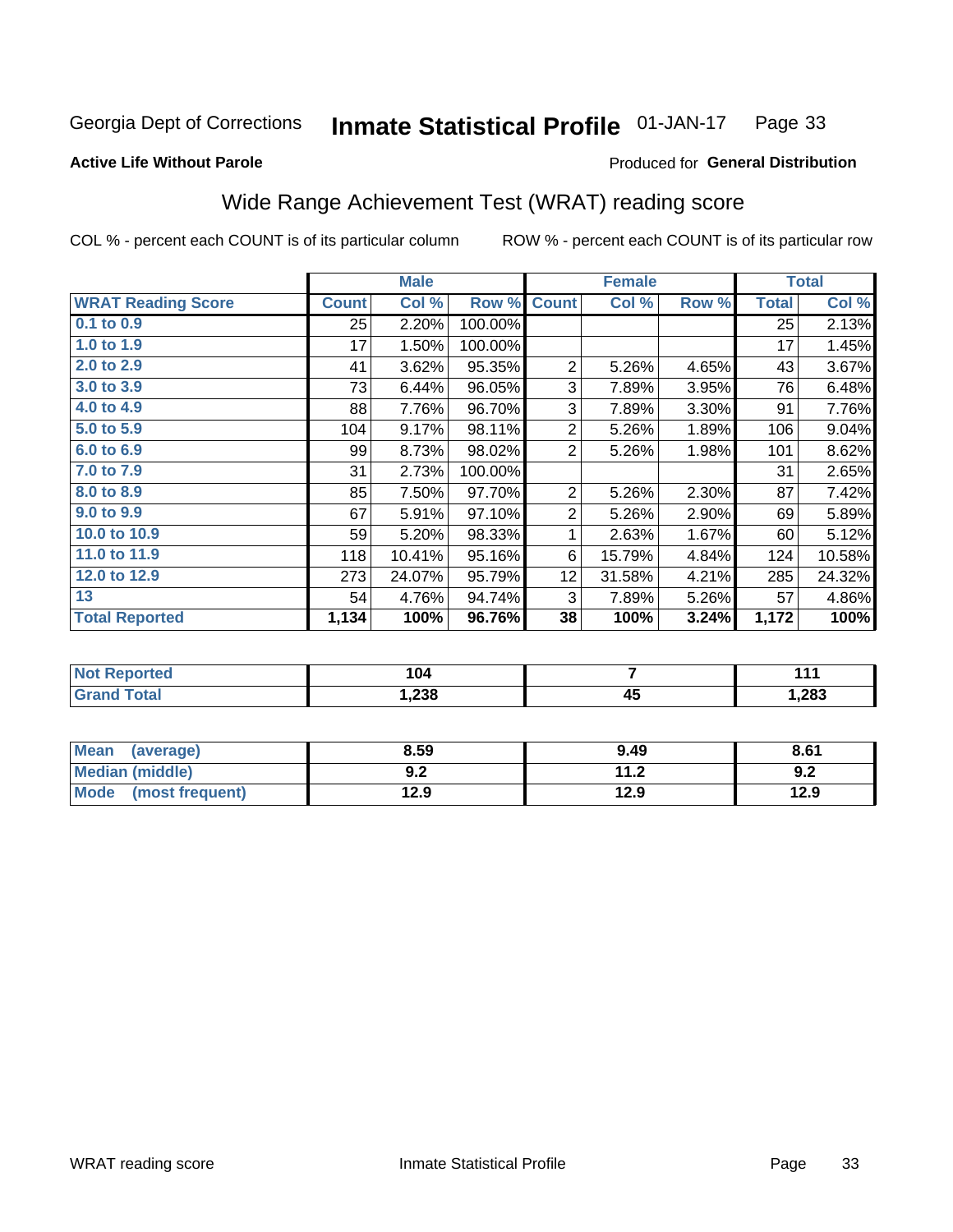#### **Inmate Statistical Profile 01-JAN-17** Page 34

#### **Active Life Without Parole**

### Produced for General Distribution

## Wide Range Achievement Test (WRAT) math score

COL % - percent each COUNT is of its particular column

| <b>Count</b><br>3<br>9<br>26 | Col %<br>0.26%<br>0.79%                         | Row %<br>100.00%<br>100.00% | <b>Count</b>    | Col %  | Row %  | <b>Total</b><br>3 | Col %<br>0.26% |
|------------------------------|-------------------------------------------------|-----------------------------|-----------------|--------|--------|-------------------|----------------|
|                              |                                                 |                             |                 |        |        |                   |                |
|                              |                                                 |                             |                 |        |        |                   |                |
|                              |                                                 |                             |                 |        |        | 9                 | 0.77%          |
|                              | 2.29%                                           | 96.30%                      | 1               | 2.63%  | 3.70%  | 27                | 2.30%          |
| 63                           | 5.56%                                           | 96.92%                      | 2               | 5.26%  | 3.08%  | 65                | 5.55%          |
|                              | 10.41%                                          | 96.72%                      | 4               | 10.53% | 3.28%  | 122               | 10.41%         |
|                              | 13.67%                                          | 98.10%                      | 3               | 7.89%  | 1.90%  | 158               | 13.48%         |
|                              | 22.05%                                          | 97.66%                      | 6               | 15.79% | 2.34%  | 256               | 21.84%         |
|                              | 10.05%                                          | 97.44%                      | $\mathbf{3}$    | 7.89%  | 2.56%  | 117               | 9.98%          |
|                              | 9.88%                                           | 97.39%                      | 3               | 7.89%  | 2.61%  | 115               | 9.81%          |
| 89                           | 7.85%                                           | 95.70%                      | 4               | 10.53% | 4.30%  | 93                | 7.94%          |
| 26                           | 2.29%                                           | 100.00%                     |                 |        |        | 26                | 2.22%          |
| 40                           | 3.53%                                           | 97.56%                      | 1               | 2.63%  | 2.44%  | 41                | 3.50%          |
|                              | 10.76%                                          | 92.42%                      | 10 <sup>1</sup> | 26.32% | 7.58%  | 132               | 11.26%         |
| 7                            | 0.62%                                           | 87.50%                      | 1               | 2.63%  | 12.50% | 8                 | 0.68%          |
|                              | 100%                                            | 96.76%                      | 38              | 100%   |        | 1,172             | 100%           |
|                              | 118<br>155<br>250<br>114<br>112<br>122<br>1,134 |                             |                 |        |        |                   | 3.24%          |

| <b>Not Reported</b>    | 104    |          | 444   |
|------------------------|--------|----------|-------|
| <b>Total</b><br>'Grand | 238، ، | ΛI<br>᠇ᡂ | 1,283 |

| Mean (average)         | 7.36 | 8.42 | 7.39 |
|------------------------|------|------|------|
| <b>Median (middle)</b> | 6.9  | 7.9  | 6.9  |
| Mode (most frequent)   | 12.9 | 12.9 | 12.9 |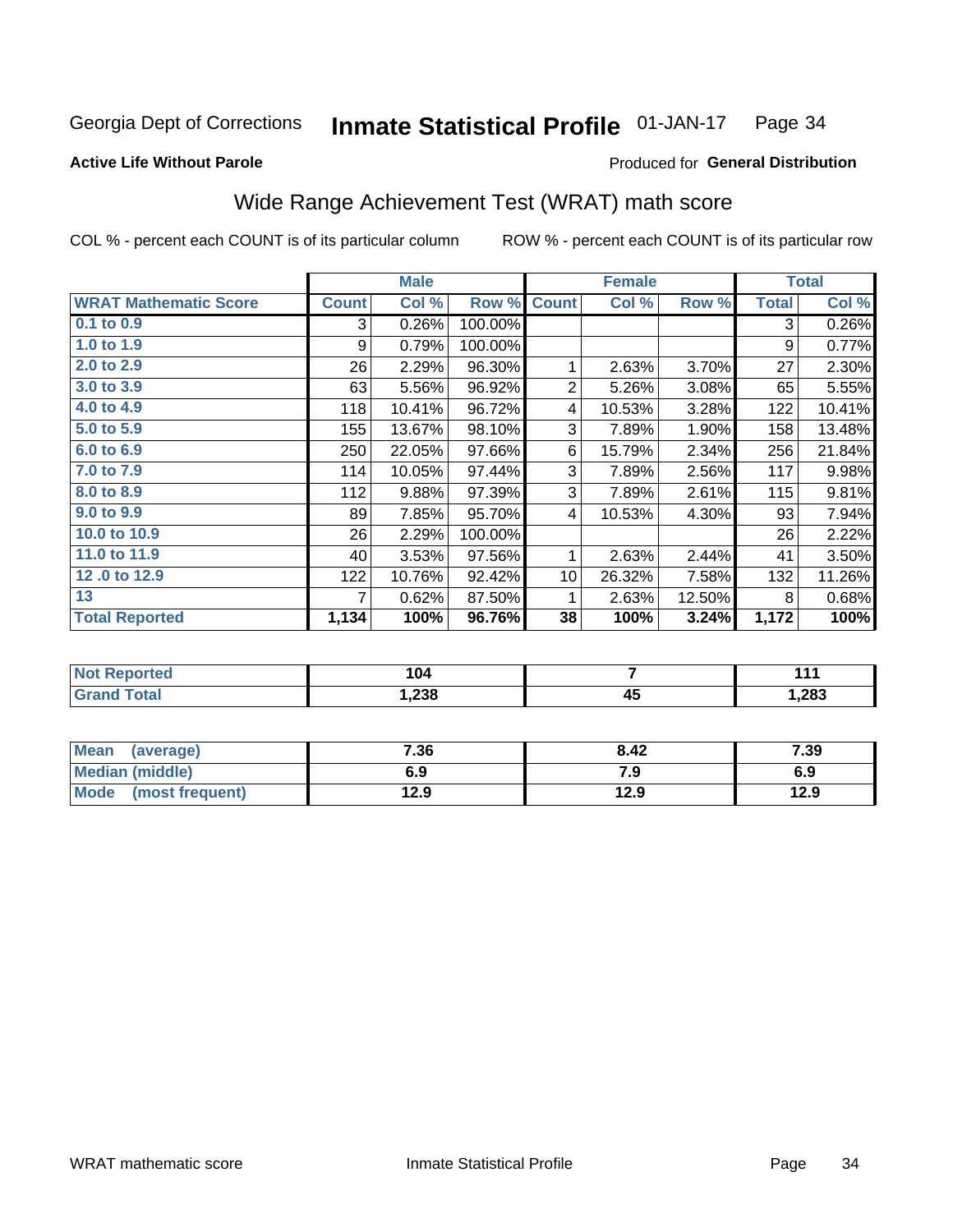#### Inmate Statistical Profile 01-JAN-17 Page 35

#### **Active Life Without Parole**

#### Produced for General Distribution

## Wide Range Achievement Test (WRAT) spelling score

COL % - percent each COUNT is of its particular column

|                            |              | <b>Male</b> |         |                | <b>Female</b> |       |              | <b>Total</b> |
|----------------------------|--------------|-------------|---------|----------------|---------------|-------|--------------|--------------|
| <b>WRAT Spelling Score</b> | <b>Count</b> | Col %       | Row %   | <b>Count</b>   | Col %         | Row % | <b>Total</b> | Col %        |
| $0.1$ to $0.9$             | 19           | 1.68%       | 100.00% |                |               |       | 19           | 1.62%        |
| 1.0 to 1.9                 | 33           | 2.92%       | 100.00% |                |               |       | 33           | 2.82%        |
| 2.0 to 2.9                 | 52           | 4.59%       | 96.30%  | $\overline{2}$ | 5.26%         | 3.70% | 54           | 4.62%        |
| 3.0 to 3.9                 | 69           | 6.10%       | 97.18%  | $\overline{2}$ | 5.26%         | 2.82% | 71           | 6.07%        |
| 4.0 to 4.9                 | 68           | 6.01%       | 98.55%  | 1              | 2.63%         | 1.45% | 69           | 5.90%        |
| 5.0 to 5.9                 | 127          | 11.22%      | 99.22%  | 1              | 2.63%         | 0.78% | 128          | 10.94%       |
| 6.0 to 6.9                 | 104          | 9.19%       | 99.05%  | 1              | 2.63%         | 0.95% | 105          | 8.97%        |
| 7.0 to 7.9                 | 99           | 8.75%       | 97.06%  | 3              | 7.89%         | 2.94% | 102          | 8.72%        |
| 8.0 to 8.9                 | 98           | 8.66%       | 97.03%  | 3              | 7.89%         | 2.97% | 101          | 8.63%        |
| 9.0 to 9.9                 | 62           | 5.48%       | 100.00% |                |               |       | 62           | 5.30%        |
| 10.0 to 10.9               | 56           | 4.95%       | 100.00% |                |               |       | 56           | 4.79%        |
| 11.0 to 11.9               | 80           | 7.07%       | 94.12%  | 5              | 13.16%        | 5.88% | 85           | 7.26%        |
| 12.0 to 12.9               | 237          | 20.94%      | 92.58%  | 19             | 50.00%        | 7.42% | 256          | 21.88%       |
| 13                         | 28           | 2.47%       | 96.55%  | 1              | 2.63%         | 3.45% | 29           | 2.48%        |
| <b>Total Reported</b>      | 1,132        | 100%        | 96.75%  | 38             | 100%          | 3.25% | 1,170        | 100%         |
|                            |              |             |         |                |               |       |              |              |

| <b>Not Reported</b> | 106   |    | 142<br>. |
|---------------------|-------|----|----------|
| Total<br>Grand      | 238.، | 45 | 1,283    |

| <b>Mean</b><br>(average) | 8.09 | 10.22 | 8.16 |
|--------------------------|------|-------|------|
| Median (middle)          | . о  | 12.3  | ი.ა  |
| Mode<br>(most frequent)  | 12.9 | 12.9  | 12.9 |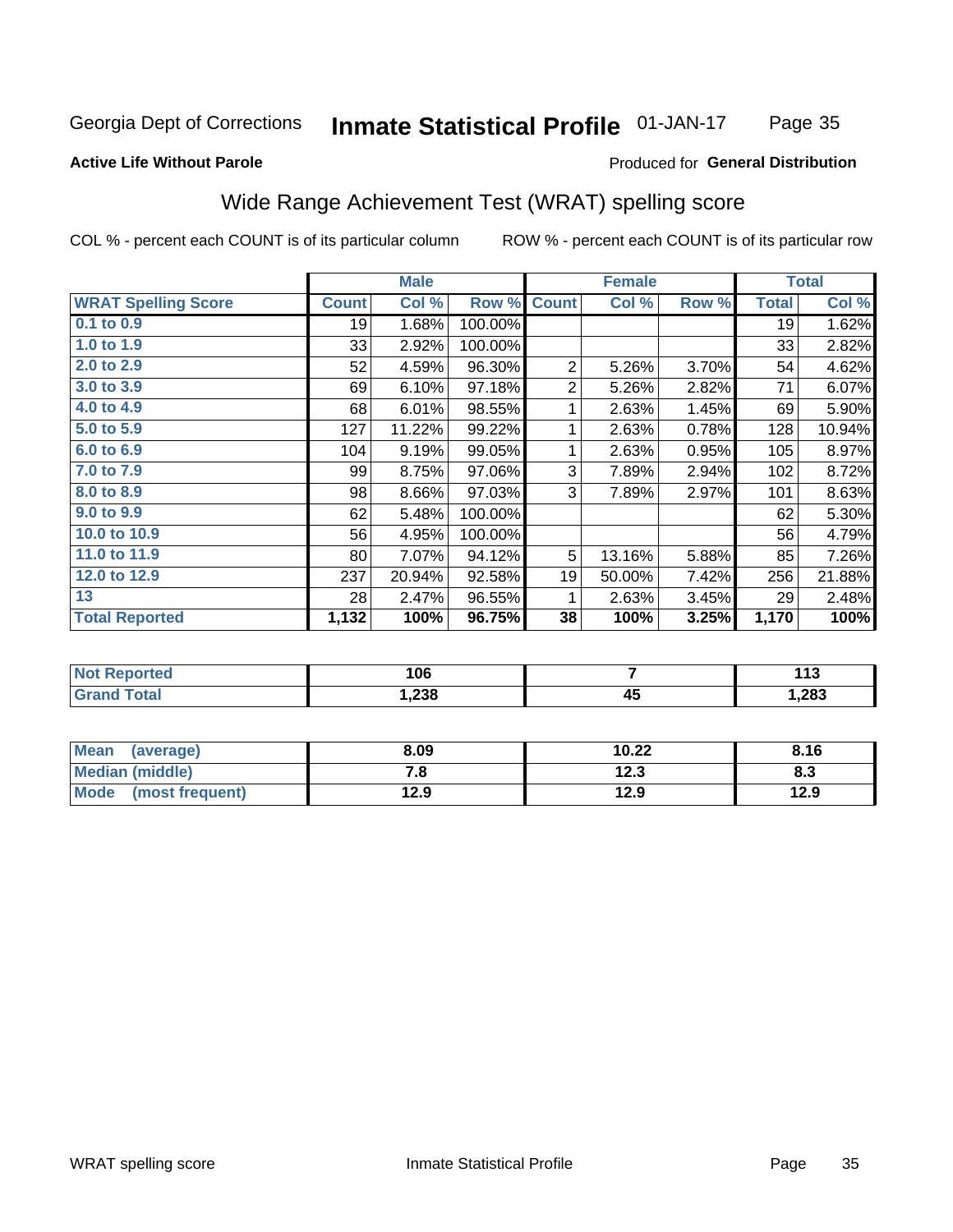#### Inmate Statistical Profile 01-JAN-17 Page 36

#### **Active Life Without Parole**

#### **Produced for General Distribution**

## Current / last mental health treatment level

COL % - percent each COUNT is of its particular column

|                                    |              | <b>Male</b> |           |                    | <b>Female</b> |        |                 | <b>Total</b> |
|------------------------------------|--------------|-------------|-----------|--------------------|---------------|--------|-----------------|--------------|
| <b>Mental Health Treatment Lev</b> | <b>Count</b> | Col %       | Row %     | Count <sup>1</sup> | Col%          | Row %  | <b>Total</b>    | Col %        |
| 1 No problem at current time       | 239          | 43.85%      | 96.76%    | 8                  | 21.62%        | 3.24%  | 247             | 42.44%       |
| 2 Receiving outpatient             | 226          | 41.47%      | 89.33%    | 27                 | 72.97%        | 10.67% | 253             | 43.47%       |
| <b>Treatment</b>                   |              |             |           |                    |               |        |                 |              |
| 3 Inpatient, moderate              | 67           | 12.29%      | $97.10\%$ | 2                  | 5.41%         | 2.90%  | 69              | 11.86%       |
| <b>Treatment</b>                   |              |             |           |                    |               |        |                 |              |
| 4 Inpatient, intensive             | 13           | 2.39%       | 100.00%   |                    |               |        | 13 <sub>1</sub> | 2.23%        |
| Treatment                          |              |             |           |                    |               |        |                 |              |
| <b>Total Evaluated</b>             | 545          | 100%        | 93.64%    | 37                 | 100%          | 6.36%  | 582             | 100%         |

| Never had MH evaluation | 693   |    | 701    |
|-------------------------|-------|----|--------|
| Total                   | .238. | ᠇֊ | 283. ا |

| <b>Median (middle)</b>         | <b>Receiving outpatient</b><br>treatment | <b>Receiving outpatient</b><br>treatment | <b>Receiving</b><br>outpatient<br>treatment |  |
|--------------------------------|------------------------------------------|------------------------------------------|---------------------------------------------|--|
| <b>Mode</b><br>(most frequent) | No problem at current time               | <b>Receiving outpatient</b><br>treatment | Receiving<br>outpatient<br>treatment        |  |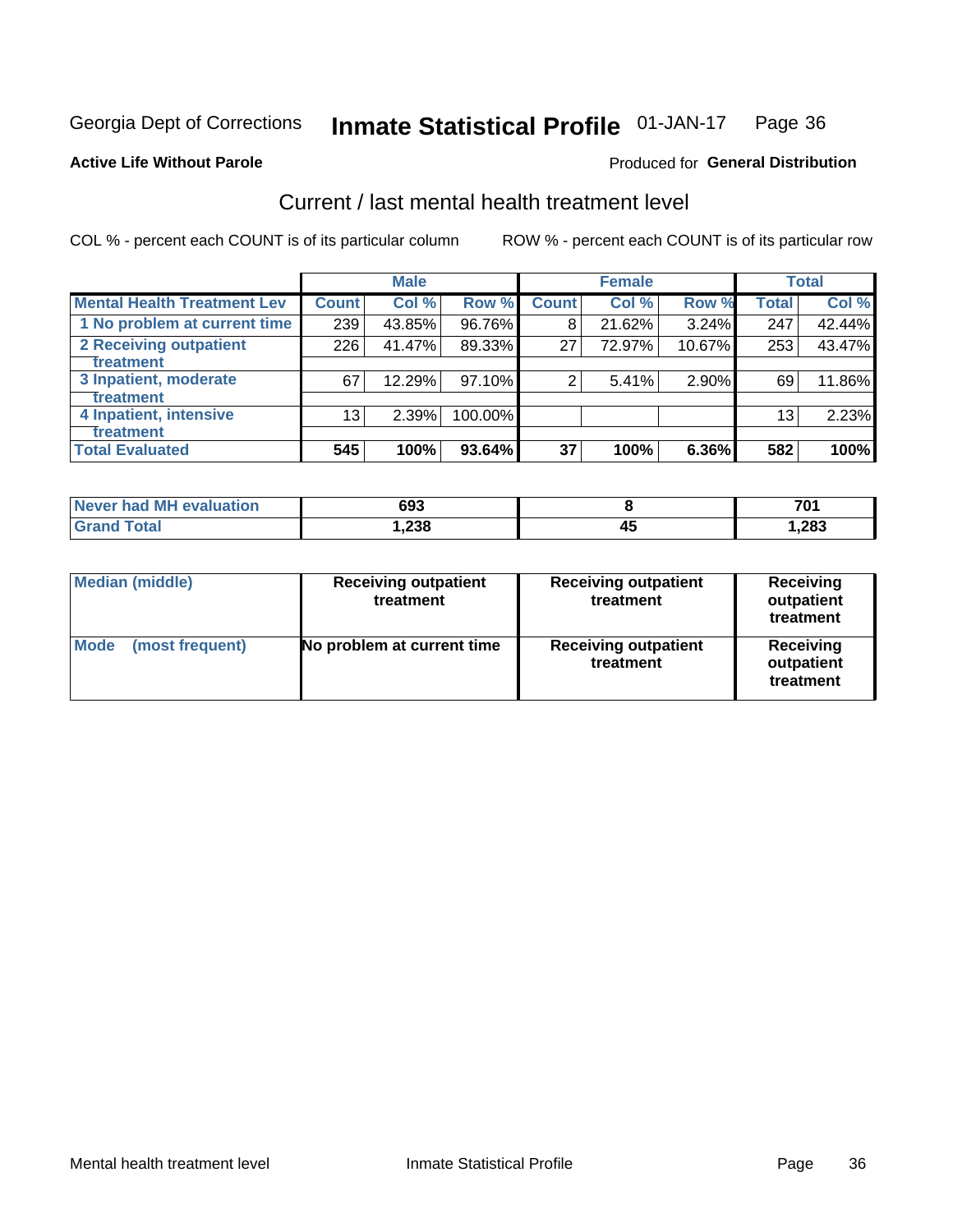#### Inmate Statistical Profile 01-JAN-17 Page 37

### **Active Life Without Parole**

### Produced for General Distribution

## PULHESDWIT medical scale - 'P' overall condition ('P'hysical)

COL % - percent each COUNT is of its particular column

|                                  |         | <b>Male</b> |                    |    | <b>Female</b> |       |              | <b>Total</b> |
|----------------------------------|---------|-------------|--------------------|----|---------------|-------|--------------|--------------|
| 'P' Overall Condition            | Count l | Col %       | <b>Row % Count</b> |    | Col %         | Row % | <b>Total</b> | Col %        |
| 1 No medical illness             | 837     | 74.33%      | 97.33%             | 23 | 51.11%        | 2.67% | 860          | 73.44%       |
| 2 Well-controlled chronic        | 267     | 23.71%      | 92.39%             | 22 | 48.89%        | 7.61% | 289          | 24.68%       |
| <b>illness</b>                   |         |             |                    |    |               |       |              |              |
| 3 Poorly-controlled chronic      | 21      | 1.87%       | 100.00%            |    |               |       | 21           | 1.79%        |
| <b>illness</b>                   |         |             |                    |    |               |       |              |              |
| 4 Significant problems requiring |         | 0.09%       | 100.00%            |    |               |       |              | 0.09%        |
| special housing                  |         |             |                    |    |               |       |              |              |
| <b>Total Reported</b>            | 1,126   | 100%        | 96.16%             | 45 | 100%          | 3.84% | 1,171        | 100%         |

| τeα   | $\sim$<br>. . |                      | 110<br>$\overline{\phantom{a}}$ |
|-------|---------------|----------------------|---------------------------------|
| _____ | ົດດດ<br>ەد∡,  | $\mathbf{r}$<br>$-1$ | ,283                            |

| <b>Mode</b> | (most frequent) | 1 No medical illness | 1 No medical illness | 1 No medical<br>illness |
|-------------|-----------------|----------------------|----------------------|-------------------------|
|-------------|-----------------|----------------------|----------------------|-------------------------|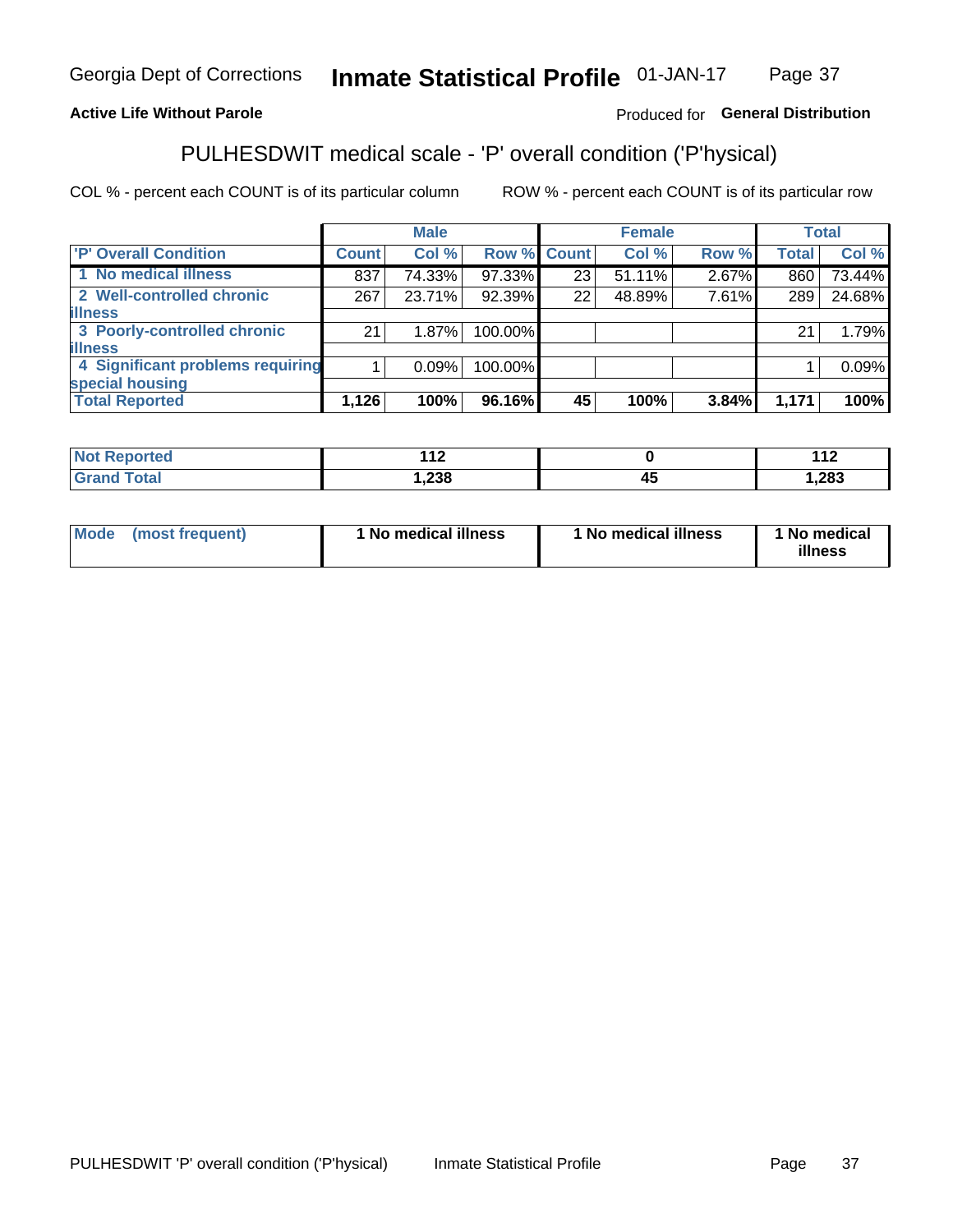### **Active Life Without Parole**

### Produced for General Distribution

## PULHESDWIT medical scale - 'U' upper body

COL % - percent each COUNT is of its particular column

|                              |               | <b>Male</b> |         |              | <b>Female</b> |       |              | <b>Total</b> |
|------------------------------|---------------|-------------|---------|--------------|---------------|-------|--------------|--------------|
| <b>U' Upper Body</b>         | <b>Count!</b> | Col %       | Row %   | <b>Count</b> | Col %         | Row % | <b>Total</b> | Col %        |
| 1 Upper bones, joints,       | 1,069         | 95.02%      | 96.31%  | 41           | $91.11\%$     | 3.69% | 1,110        | 94.87%       |
| muscles all OK               |               |             |         |              |               |       |              |              |
| 2 One or both arms minimally | 49            | 4.36%       | 92.45%  | 4            | 8.89%         | 7.55% | 53           | 4.53%        |
| limited                      |               |             |         |              |               |       |              |              |
| 3 One or both arms           | 5             | 0.44%       | 100.00% |              |               |       | 5            | 0.43%        |
| <b>moderately limited</b>    |               |             |         |              |               |       |              |              |
| 4 One arm disabled,          |               | 0.09%       | 100.00% |              |               |       |              | 0.09%        |
| paralyzed, or amputated      |               |             |         |              |               |       |              |              |
| 5 Both arms disabled,        |               | 0.09%       | 100.00% |              |               |       |              | 0.09%        |
| paralyzed, or amputated      |               |             |         |              |               |       |              |              |
| <b>Total Reported</b>        | 1,125         | 100%        | 96.15%  | 45           | 100%          | 3.85% | 1,170        | 100.0%       |

| <b>Not Reported</b> | <b>145</b><br>. . | $\overline{A}$<br>ט ו |
|---------------------|-------------------|-----------------------|
| <b>Grand Total</b>  | າາວ<br>30م. ا     | 283, ا                |

| Mode (most frequent) | 1 Upper bones, joints,<br>muscles all OK | 1 Upper bones, joints,<br>muscles all OK | 1 Upper bones,<br>joints, muscles all<br>ΟK |
|----------------------|------------------------------------------|------------------------------------------|---------------------------------------------|
|----------------------|------------------------------------------|------------------------------------------|---------------------------------------------|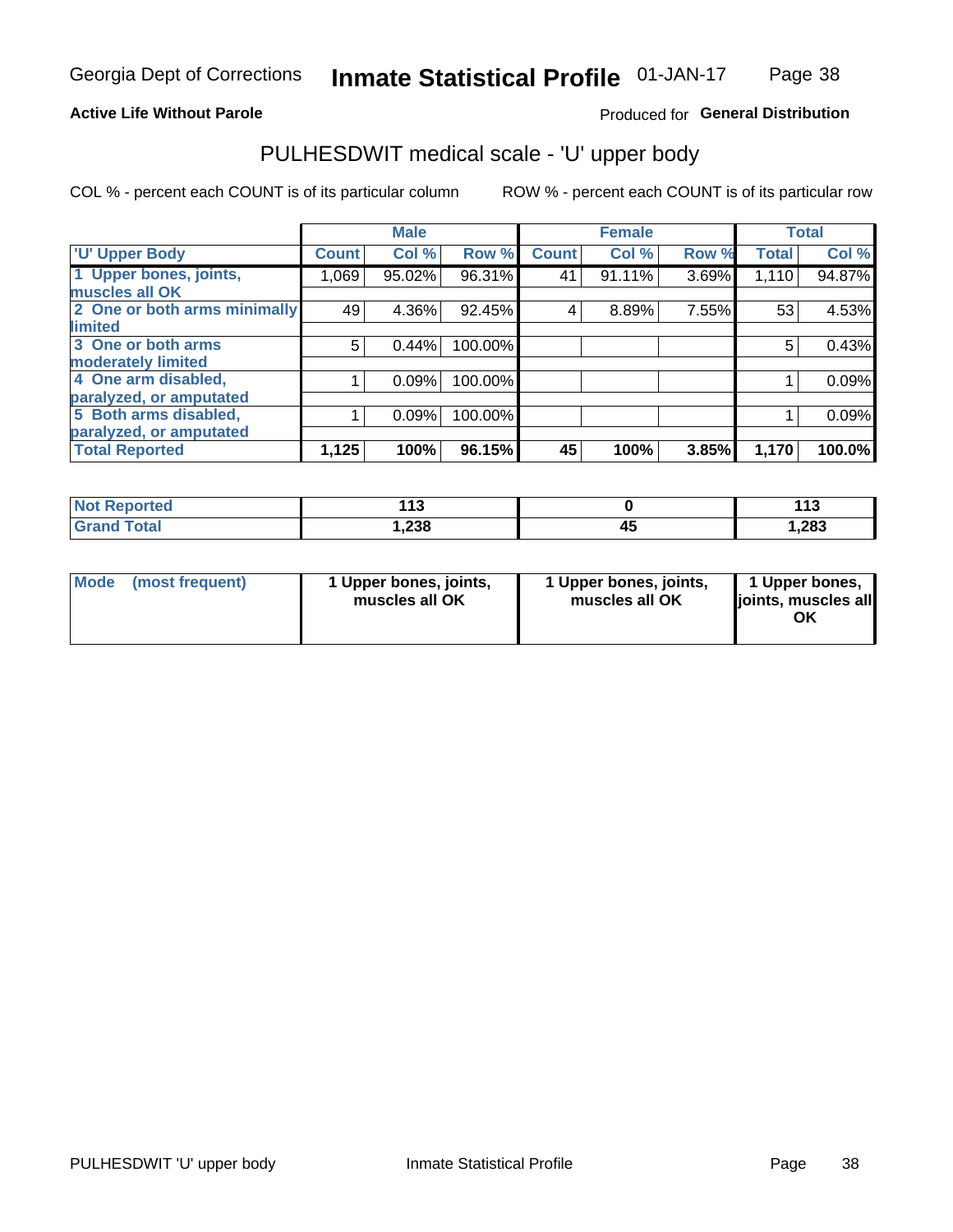### **Active Life Without Parole**

### Produced for General Distribution

## PULHESDWIT medical scale - 'L' lower body

COL % - percent each COUNT is of its particular column

|                                |              | <b>Male</b> |         |                 | <b>Female</b> |       |              | <b>Total</b> |
|--------------------------------|--------------|-------------|---------|-----------------|---------------|-------|--------------|--------------|
| 'L' Lower Body                 | <b>Count</b> | Col %       | Row %   | <b>Count</b>    | Col %         | Row % | <b>Total</b> | Col %        |
| 1 Lower bones, joints,         | 987          | 87.73%      | 96.20%  | 39 <sup>1</sup> | 86.67%        | 3.80% | 1,026        | 87.69%       |
| muscles all OK                 |              |             |         |                 |               |       |              |              |
| 2 One or both legs minimally   | 123          | 10.93%      | 95.35%  | 6               | 13.33%        | 4.65% | 129          | 11.03%       |
| limited                        |              |             |         |                 |               |       |              |              |
| 3 One or both legs             | 11           | 0.98%       | 100.00% |                 |               |       | 11           | 0.94%        |
| moderately limited             |              |             |         |                 |               |       |              |              |
| 4 One leg disabled, paralyzed, | 4            | 0.36%       | 100.00% |                 |               |       | 4            | 0.34%        |
| or amputated                   |              |             |         |                 |               |       |              |              |
| <b>Total Reported</b>          | 1,125        | 100%        | 96.15%  | 45              | 100%          | 3.85% | 1,170        | 100%         |

| <b>Not Reported</b> | $\overline{a}$<br>. . |   | 440<br>ט ו |
|---------------------|-----------------------|---|------------|
| <b>Grand Total</b>  | 1,238                 | ᠇ | 1,283      |

|  | Mode (most frequent) | 1 Lower bones, joints,<br>muscles all OK | 1 Lower bones, joints,<br>muscles all OK | 1 Lower bones,<br>ljoints, muscles all<br>ΟK |
|--|----------------------|------------------------------------------|------------------------------------------|----------------------------------------------|
|--|----------------------|------------------------------------------|------------------------------------------|----------------------------------------------|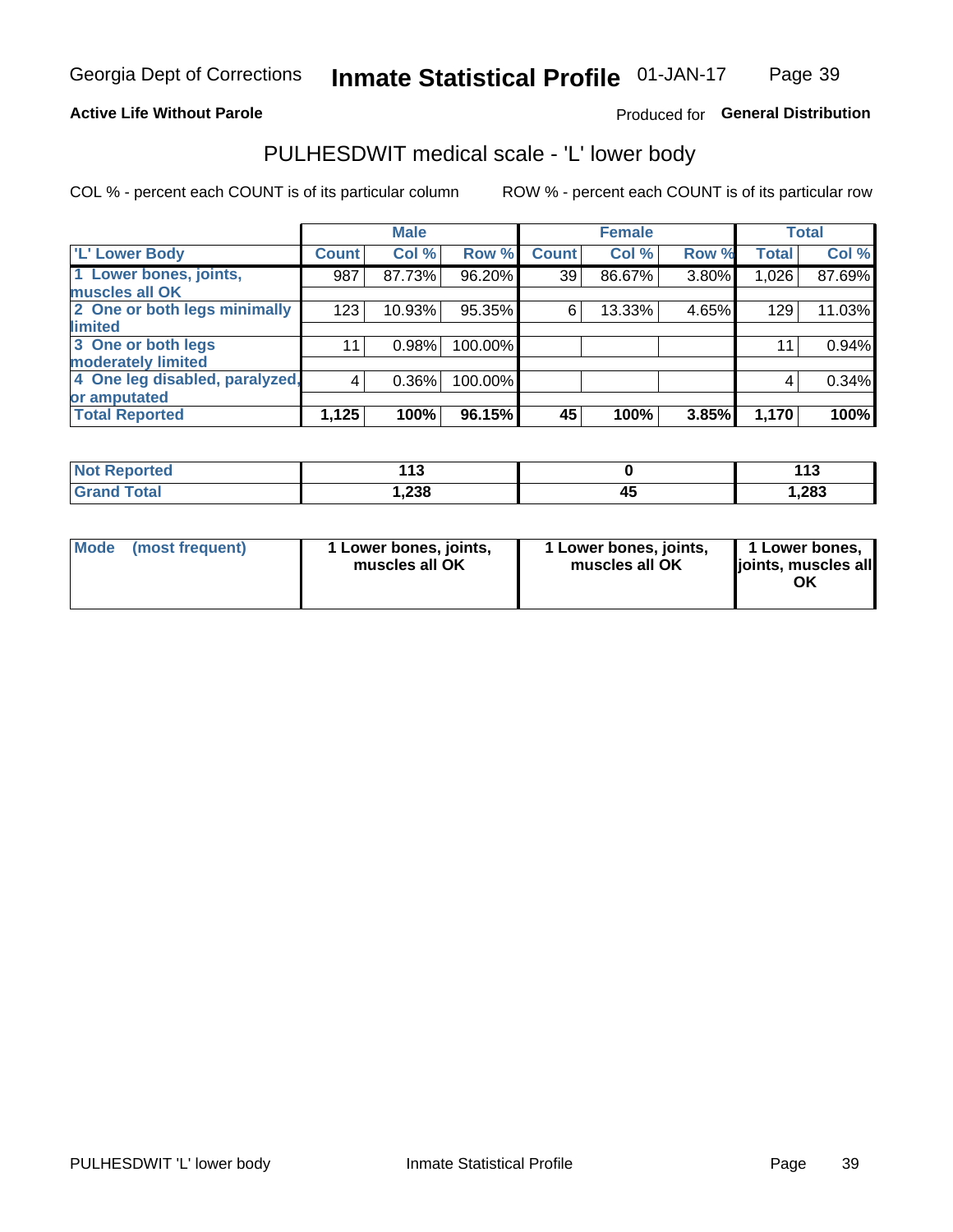### **Active Life Without Parole**

### Produced for General Distribution

## PULHESDWIT medical scale - 'H' hearing

COL % - percent each COUNT is of its particular column

|                                                               |              | <b>Male</b> |             |    | <b>Female</b> |       | <b>Total</b> |        |
|---------------------------------------------------------------|--------------|-------------|-------------|----|---------------|-------|--------------|--------|
| <b>H'</b> Hearing                                             | <b>Count</b> | Col %       | Row % Count |    | Col%          | Row % | <b>Total</b> | Col %  |
| 1 Normal hearing both ears                                    | 1,105        | 98.57%      | 96.09%      | 45 | 100.00%       | 3.91% | 1,150        | 98.63% |
| 2 Some loss in one ear with<br>other OK, or mild loss in both | 13           | 1.16%       | 100.00%     |    |               |       | 13           | 1.11%  |
| 3 Total loss in one ear with<br>mild loss in other            | 3            | 0.27%       | 100.00%     |    |               |       | 3            | 0.26%  |
| <b>Total Reported</b>                                         | 1.121        | 100%        | 96.14%      | 45 | 100%          | 3.86% | 1,166        | 100%   |

| <b>Not</b>      | $\overline{A}$ |    | 447   |
|-----------------|----------------|----|-------|
| <b>Reported</b> |                |    | .     |
| <b>Total</b>    | 238،،          | 43 | 1,283 |

| Mode (most frequent) | 1 Normal hearing both ears 1 Normal hearing both ears 1 Normal hearing | both ears |
|----------------------|------------------------------------------------------------------------|-----------|
|----------------------|------------------------------------------------------------------------|-----------|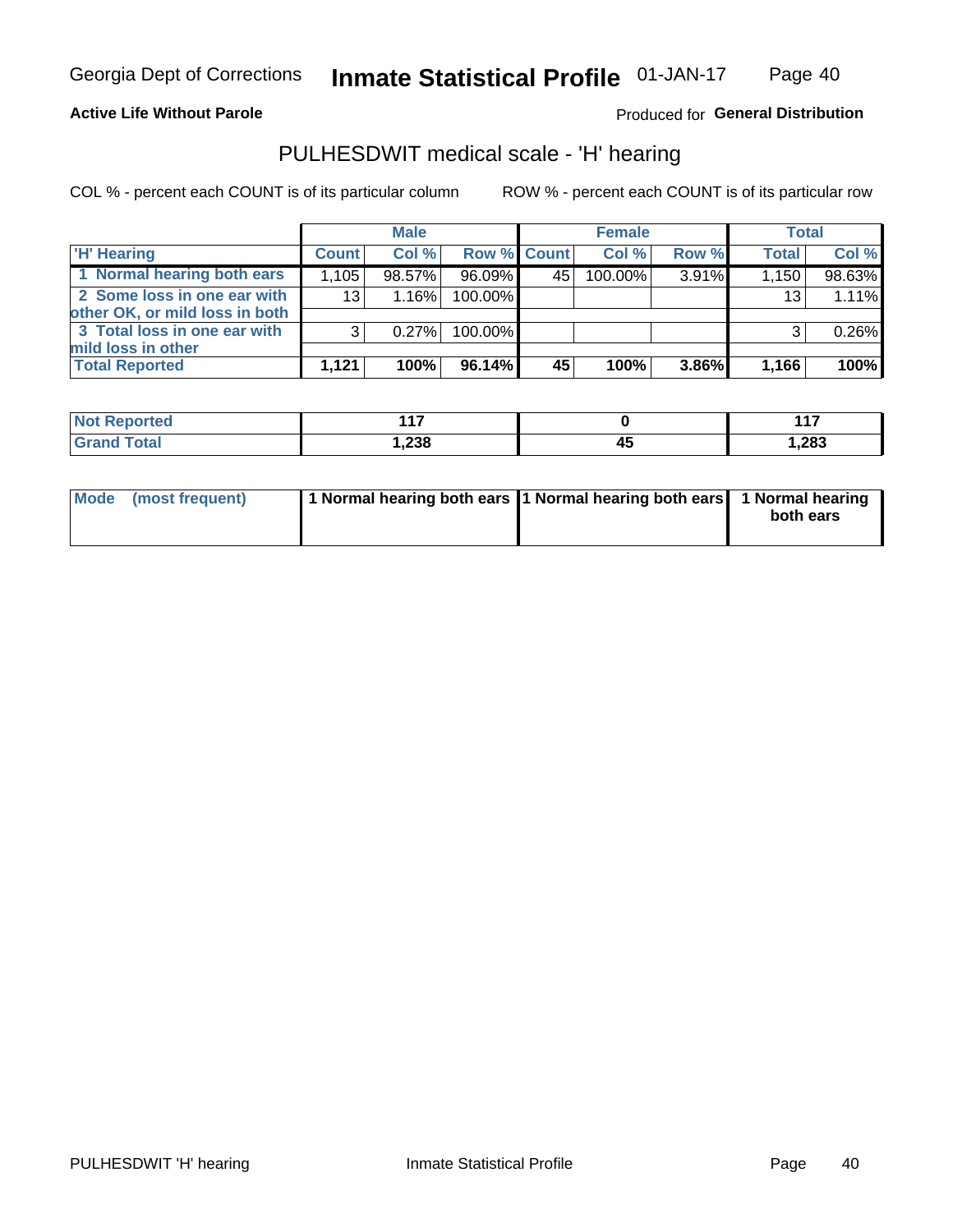### **Active Life Without Parole**

### Produced for General Distribution

## PULHESDWIT medical scale - 'E' vision

COL % - percent each COUNT is of its particular column

|                                |                 | <b>Male</b> |             |    | <b>Female</b> |          |              | <b>Total</b> |
|--------------------------------|-----------------|-------------|-------------|----|---------------|----------|--------------|--------------|
| <b>E' Vision</b>               | <b>Count</b>    | Col %       | Row % Count |    | Col %         | Row %    | <b>Total</b> | Col %        |
| 1 Correctable to 20/40 in both | 850             | 78.34%      | 97.93%      | 18 | 43.90%        | 2.07%    | 868          | 77.09%       |
| eyes                           |                 |             |             |    |               |          |              |              |
| 2 Correctable to 20/70 in one  | 212             | 19.54%      | 90.99%      | 21 | 51.22%        | $9.01\%$ | 233          | 20.69%       |
| eye, may be blind in other     |                 |             |             |    |               |          |              |              |
| 3 Correctable to 20/200 in one | 20 <sub>1</sub> | 1.84%       | 90.91%      |    | 4.88%         | 9.09%    | 22           | 1.95%        |
| eye, may be blind in other     |                 |             |             |    |               |          |              |              |
| 4 One eye not correctable to   | 3               | 0.28%       | 100.00%     |    |               |          | 3            | 0.27%        |
| 20/200, other may be blind     |                 |             |             |    |               |          |              |              |
| <b>Total Reported</b>          | 1,085           | 100%        | 96.36%      | 41 | 100%          | 3.64%    | 1,126        | 100%         |

| orted<br><b>NOT KEDIRE</b><br>. | 1 P A<br>טטו |    | <b>457</b><br>ישו |
|---------------------------------|--------------|----|-------------------|
| Total                           | ,238         | 45 | .283              |

| Mode (most frequent) | 1 Correctable to 20/40 in both 2 Correctable to 20/70 in one 1 Correctable to |                                               |  |
|----------------------|-------------------------------------------------------------------------------|-----------------------------------------------|--|
|                      | eves                                                                          | eye, may be blind in other 20/40 in both eyes |  |
|                      |                                                                               |                                               |  |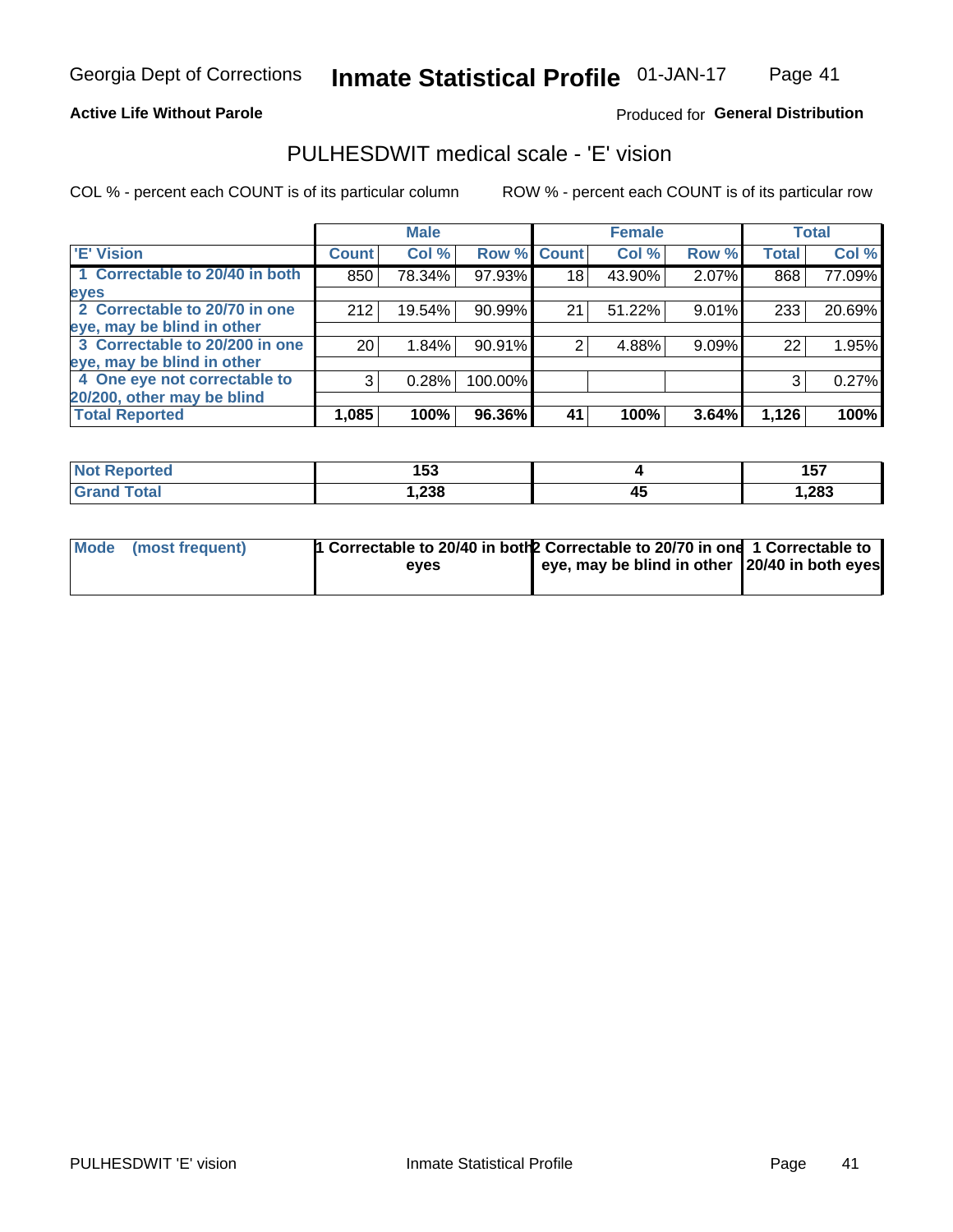### **Active Life Without Parole**

### Produced for General Distribution

## PULHESDWIT medical scale - 'S' pSychiatric

COL % - percent each COUNT is of its particular column

|                                        |              | <b>Male</b> |         |              | <b>Female</b> |        |              | <b>Total</b> |
|----------------------------------------|--------------|-------------|---------|--------------|---------------|--------|--------------|--------------|
| 'S' pSychiatric                        | <b>Count</b> | Col %       | Row %   | <b>Count</b> | Col %         | Row %  | <b>Total</b> | Col %        |
| 1 No impairment or disorders           | 949          | 81.88%      | 98.96%  | 10           | 29.41%        | 1.04%  | 959          | 80.39%       |
| 2 Stable, or in remission, or          | 145          | 12.51%      | 86.31%  | 23           | 67.65%        | 13.69% | 168          | 14.08%       |
| mild impairment or retardation         |              |             |         |              |               |        |              |              |
| 3 Requires moderate inpatient          | 54           | 4.66%       | 98.18%  |              | 2.94%         | 1.82%  | 55           | 4.61%        |
| treatment                              |              |             |         |              |               |        |              |              |
| 4 Requires intensive inpatient         | 9            | 0.78%       | 100.00% |              |               |        | 9            | 0.75%        |
| <b>treatment</b>                       |              |             |         |              |               |        |              |              |
| <b>5 Requires Crisis Stabilization</b> | 2            | 0.17%       | 100.00% |              |               |        | 2            | 0.17%        |
| Unit (CSU) inpatient care              |              |             |         |              |               |        |              |              |
| <b>Total Reported</b>                  | 1,159        | 100%        | 97.15%  | 34           | 100%          | 2.85%  | 1,193        | 100%         |

| <b>Not Reported</b>          | 70<br>$-$ | 90    |
|------------------------------|-----------|-------|
| <b>Total</b><br><b>C</b> ron | 1,238     | 1,283 |

| Mode (most frequent) | <b>1 No impairment or disorders</b> 2 Stable, or in remission, 11 No impairment or |                       |           |
|----------------------|------------------------------------------------------------------------------------|-----------------------|-----------|
|                      |                                                                                    | or mild impairment or | disorders |
|                      |                                                                                    | retardation           |           |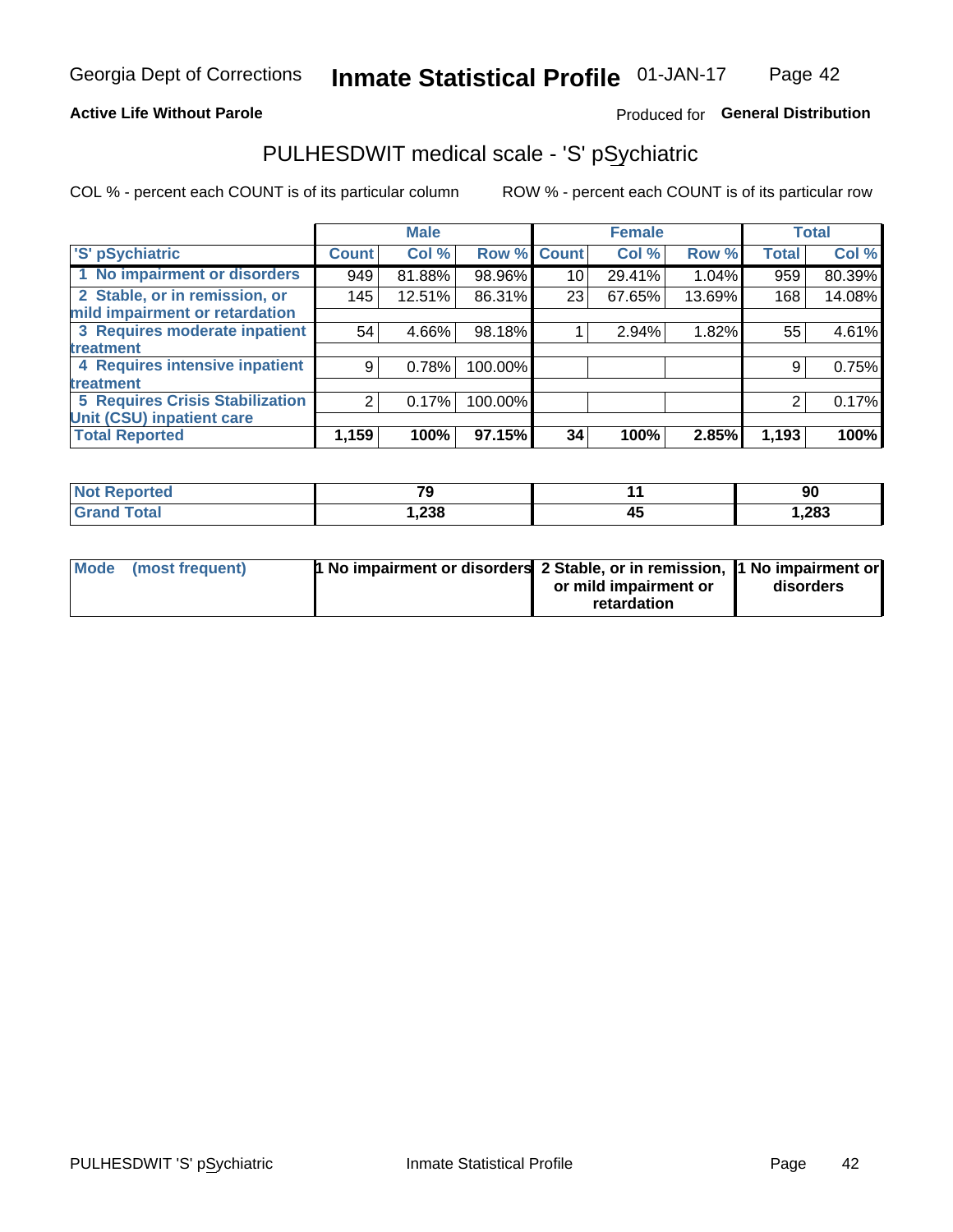### **Active Life Without Parole**

### Produced for General Distribution

## PULHESDWIT medical scale - 'D' dental

COL % - percent each COUNT is of its particular column

|                                 |              | <b>Male</b> |                    |    | <b>Female</b> |       |              | Total  |
|---------------------------------|--------------|-------------|--------------------|----|---------------|-------|--------------|--------|
| 'D' Dental                      | <b>Count</b> | Col %       | <b>Row % Count</b> |    | Col %         | Row % | <b>Total</b> | Col %  |
| 1 Minimal routine dental health | 789          | 73.88%      | 96.34%             | 30 | 76.92%        | 3.66% | 819          | 73.98% |
| <b>needs</b>                    |              |             |                    |    |               |       |              |        |
| 2 Moderate cavities and/or gum  | 232          | 21.72%      | 97.07%             |    | 17.95%        | 2.93% | 239          | 21.59% |
| <b>disease</b>                  |              |             |                    |    |               |       |              |        |
| 3 Extensive gum disease         | 47           | 4.40%       | 95.92%             |    | 5.13%         | 4.08% | 49           | 4.43%  |
| and/or widespread decay         |              |             |                    |    |               |       |              |        |
| <b>Total Reported</b>           | 1,068        | 100%        | 96.48%             | 39 | 100%          | 3.52% | 1,107        | 100%   |

| prtea<br>NOT F<br> | 170  |         | .     |
|--------------------|------|---------|-------|
| Tota               | ,238 | Д.<br>┱ | 1,283 |

| <b>Mode</b>     | Minimal routine dental | Minimal routine dental 11 Minimal routine | dental health |
|-----------------|------------------------|-------------------------------------------|---------------|
| (most frequent) | health needs           | health needs                              | needs         |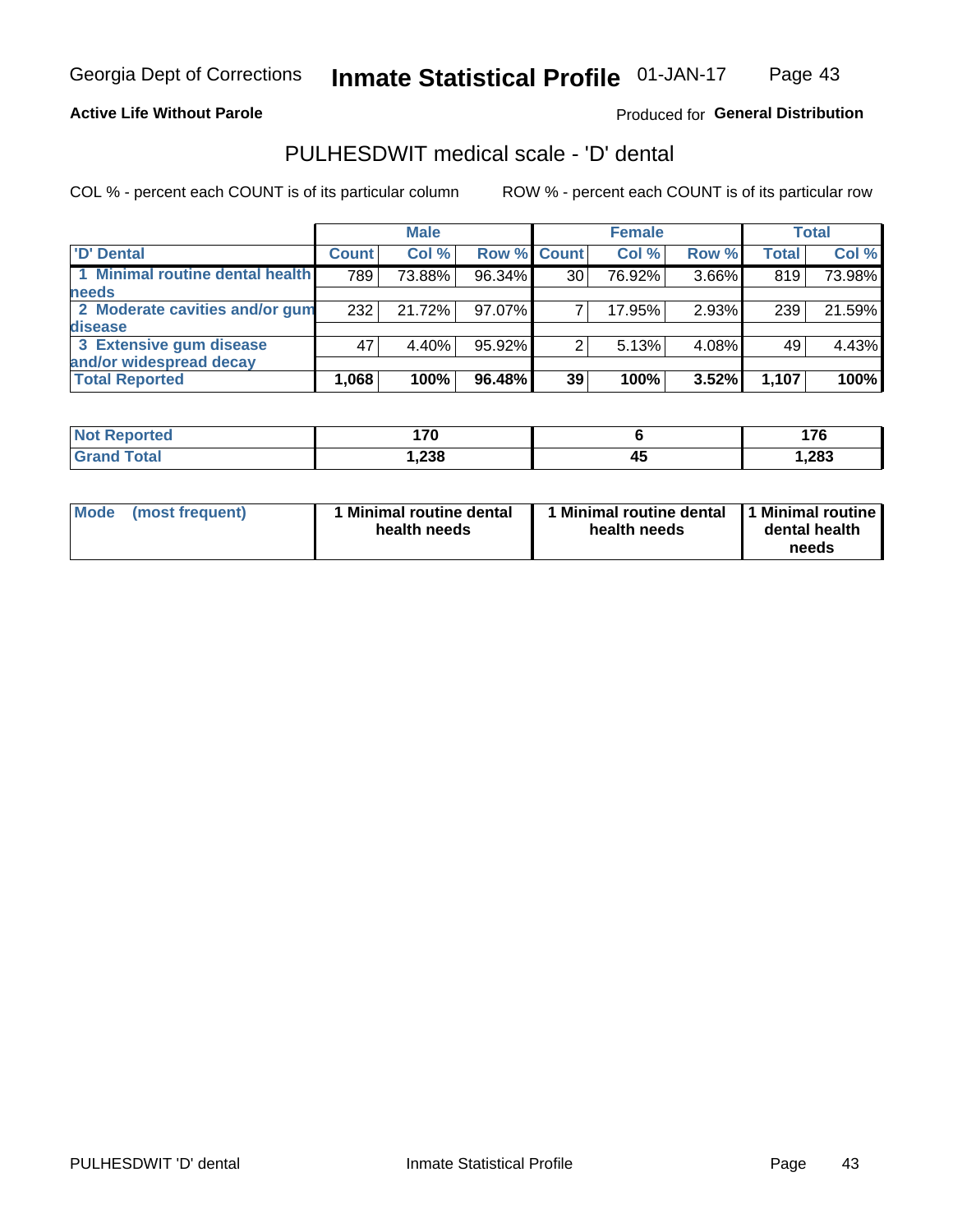### **Active Life Without Parole**

### Produced for General Distribution

## PULHESDWIT medical scale - 'W' work ability

COL % - percent each COUNT is of its particular column

|                                 |                 | <b>Male</b> |         |             | <b>Female</b> |       |              | <b>Total</b> |
|---------------------------------|-----------------|-------------|---------|-------------|---------------|-------|--------------|--------------|
| <b>W' work ability</b>          | <b>Count</b>    | Col %       |         | Row % Count | Col %         | Row % | <b>Total</b> | Col %        |
| 1 Unrestricted work or activity | 941             | 83.57%      | 96.71%  | 32          | 71.11%        | 3.29% | 973          | 83.09%       |
| 2 Minor restrictions on type of | 142             | 12.61%      | 91.61%  | 13          | 28.89%        | 8.39% | 155          | 13.24%       |
| <b>work</b>                     |                 |             |         |             |               |       |              |              |
| 3 Moderate restrictions on type | 26              | 2.31%       | 100.00% |             |               |       | 26           | 2.22%        |
| lof work                        |                 |             |         |             |               |       |              |              |
| 4 Major restrictions on type of | 12 <sub>1</sub> | $1.07\%$    | 100.00% |             |               |       | 12           | 1.02%        |
| <b>work</b>                     |                 |             |         |             |               |       |              |              |
| 5 Cannot work under any         | 5               | 0.44%       | 100.00% |             |               |       | 5            | 0.43%        |
| <b>circumstances</b>            |                 |             |         |             |               |       |              |              |
| <b>Total Reported</b>           | 1,126           | 100%        | 96.16%  | 45          | 100%          | 3.84% | 1,171        | 100%         |

| <b>Not Reported</b>          | 44 <sup>o</sup><br>. . |          | 1 4 C<br>. |
|------------------------------|------------------------|----------|------------|
| <b>Total</b><br><b>Grand</b> | 1,238                  | ⊿•<br>᠇u | 1,283      |

| Mode (most frequent) | 1 Unrestricted work or | 1 Unrestricted work or | 1 Unrestricted   |
|----------------------|------------------------|------------------------|------------------|
|                      | activity               | activity               | work or activity |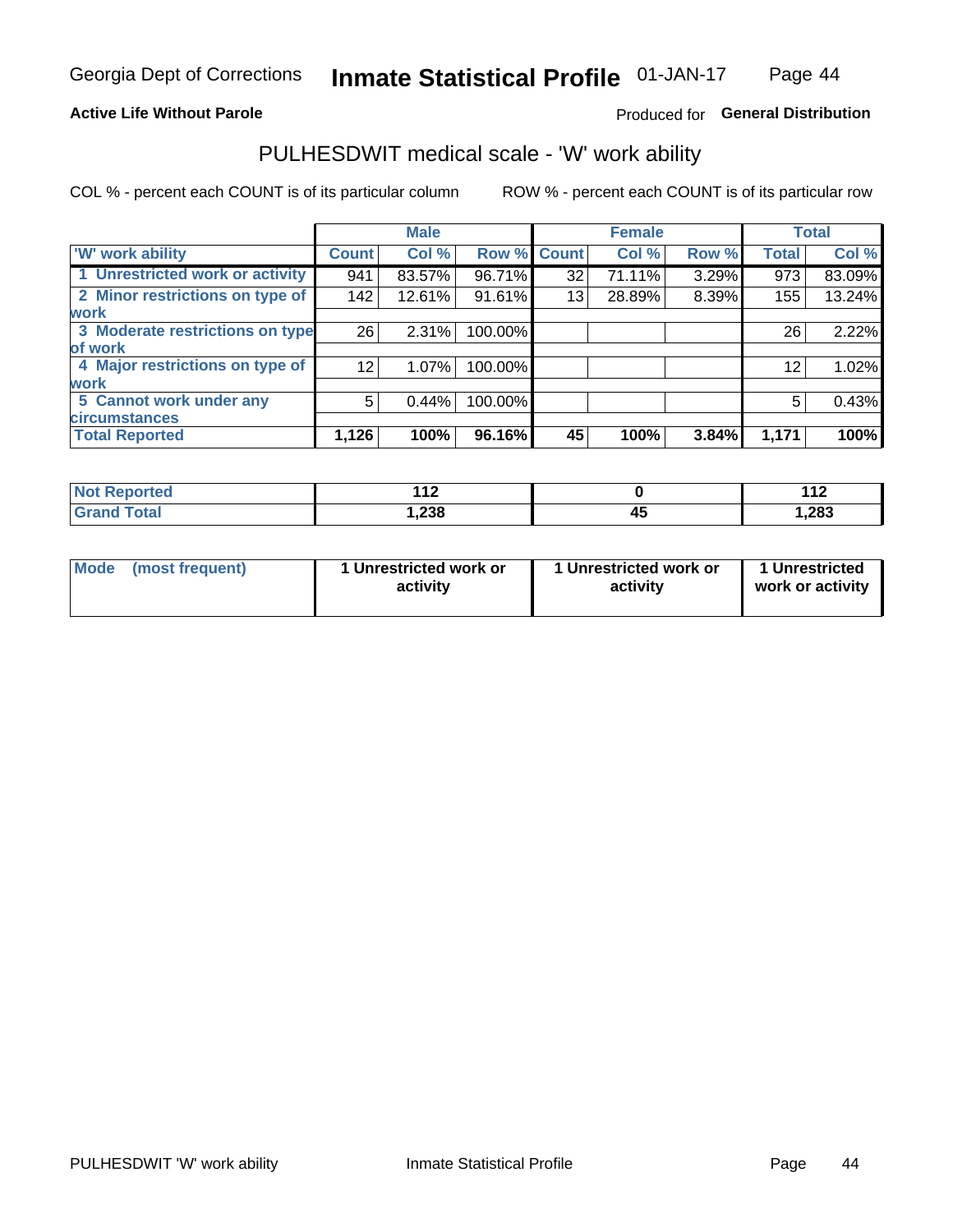### **Active Life Without Parole**

### Produced for General Distribution

## PULHESDWIT medical scale - 'I' impairment

COL % - percent each COUNT is of its particular column ROW % - percent each COUNT is of its particular row

|                                                       |              | <b>Male</b> |             |    | <b>Female</b> |       |              | <b>Total</b> |
|-------------------------------------------------------|--------------|-------------|-------------|----|---------------|-------|--------------|--------------|
| <b>T' Impairment</b>                                  | <b>Count</b> | Col %       | Row % Count |    | Col %         | Row % | <b>Total</b> | Col %        |
| 1 No impairments or<br>disabilities                   | 1,112        | 98.84%      | 96.11%      | 45 | 100.00%       | 3.89% | 1,157        | 98.89%       |
| 2 Wheelchair-bound but<br>otherwise OK                | 9            | $0.80\%$    | 100.00%     |    |               |       |              | 0.77%        |
| <b>3 Needs low-level Assisted</b><br>Living (level I) |              | 0.09%       | 100.00%     |    |               |       |              | 0.09%        |
| 4 Needs moderate Assisted<br>Living (level II)        |              | 0.09%       | 100.00%     |    |               |       |              | 0.09%        |
| <b>5 Needs maximal Assisted</b><br>Living (level III) | 2            | 0.18%       | 100.00%     |    |               |       |              | 0.17%        |
| <b>Total Reported</b>                                 | 1,125        | 100%        | 96.15%      | 45 | 100%          | 3.85% | 1,170        | 100.0%       |

| <b>orted</b> | 442<br><br>$\sim$ |    | 442<br>. |
|--------------|-------------------|----|----------|
| <b>otal</b>  | 238, ا            | ŀ. | 1,283    |

| Mode | (most frequent) | 1 No impairments or<br>disabilities | 1 No impairments or<br>disabilities | 1 No impairments<br>or disabilities |
|------|-----------------|-------------------------------------|-------------------------------------|-------------------------------------|
|------|-----------------|-------------------------------------|-------------------------------------|-------------------------------------|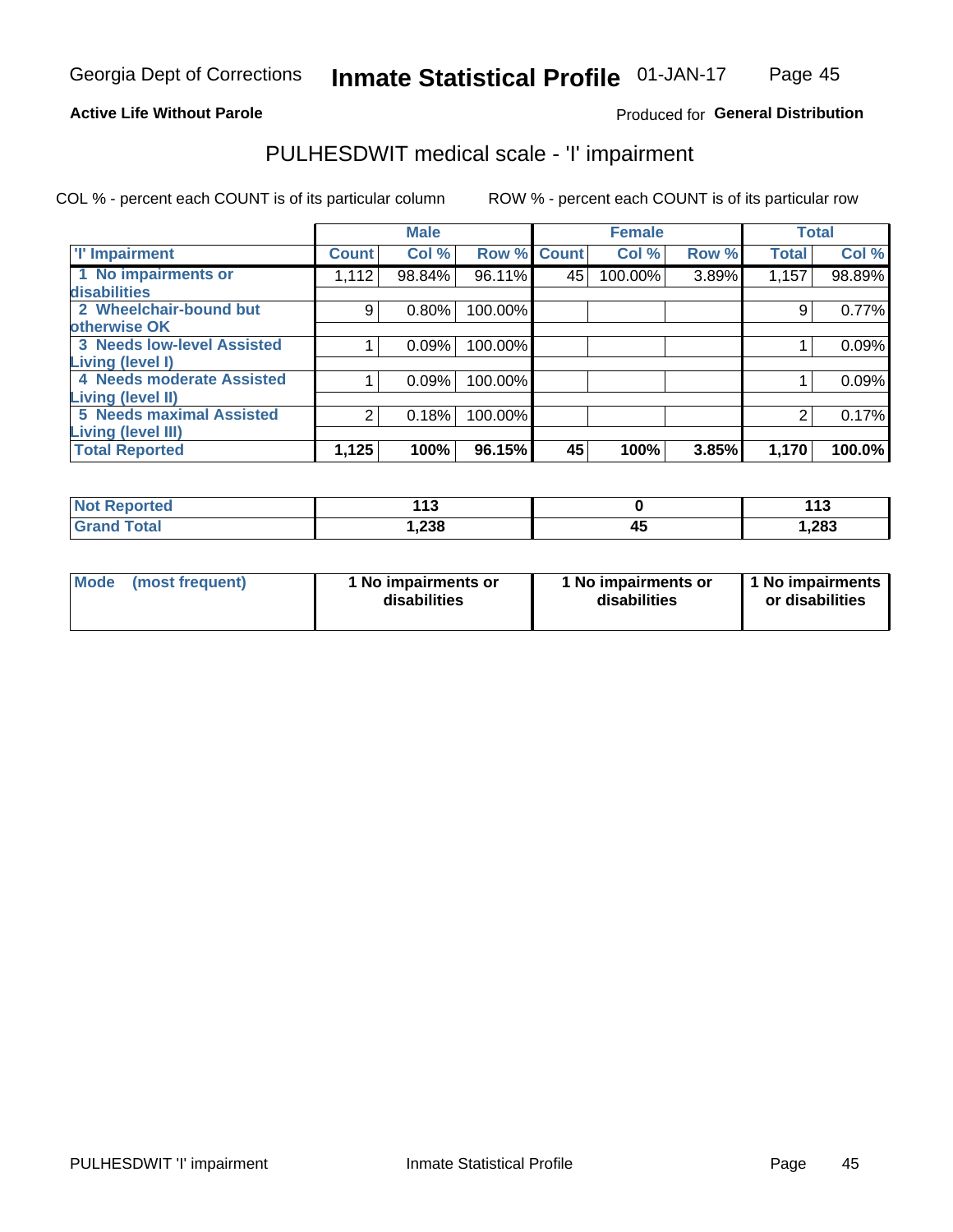### **Active Life Without Parole**

### Produced fo General Distribution

## PULHESDWIT medical scale - 'T' transportability

COL % - percent each COUNT is of its particular column

|                             |              | <b>Male</b> |             |    | <b>Female</b> |       |              | <b>Total</b> |
|-----------------------------|--------------|-------------|-------------|----|---------------|-------|--------------|--------------|
| <b>T' Transportability</b>  | <b>Count</b> | Col %       | Row % Count |    | Col %         | Row % | <b>Total</b> | Col %        |
| 1 Can be transported in any | 1,126        | 99.29%      | 96.16%      | 45 | 100.00%       | 3.84% | 1,171        | 99.32%       |
| ordinary approved vehicle   |              |             |             |    |               |       |              |              |
| 2 Wheelchair-bound, not     |              | 0.26%       | 100.00%     |    |               |       |              | 0.25%        |
| needing special vehicle     |              |             |             |    |               |       |              |              |
| 5 Requires ambulance        |              | 0.44%       | 100.00%     |    |               |       |              | 0.42%        |
| transport                   |              |             |             |    |               |       |              |              |
| <b>Total Reported</b>       | 1,134        | 100%        | 96.18%      | 45 | 100%          | 3.82% | 1,179        | 100%         |

| eported | 104  |    | 104   |
|---------|------|----|-------|
|         | 238, | тъ | 1,283 |

| Mode (most frequent) | 1 Can be transported in any 1 Can be transported in any | ordinary approved vehicle   ordinary approved vehicle   transported in any | 1 Can be<br>ordinary approved<br>vehicle |
|----------------------|---------------------------------------------------------|----------------------------------------------------------------------------|------------------------------------------|
|                      |                                                         |                                                                            |                                          |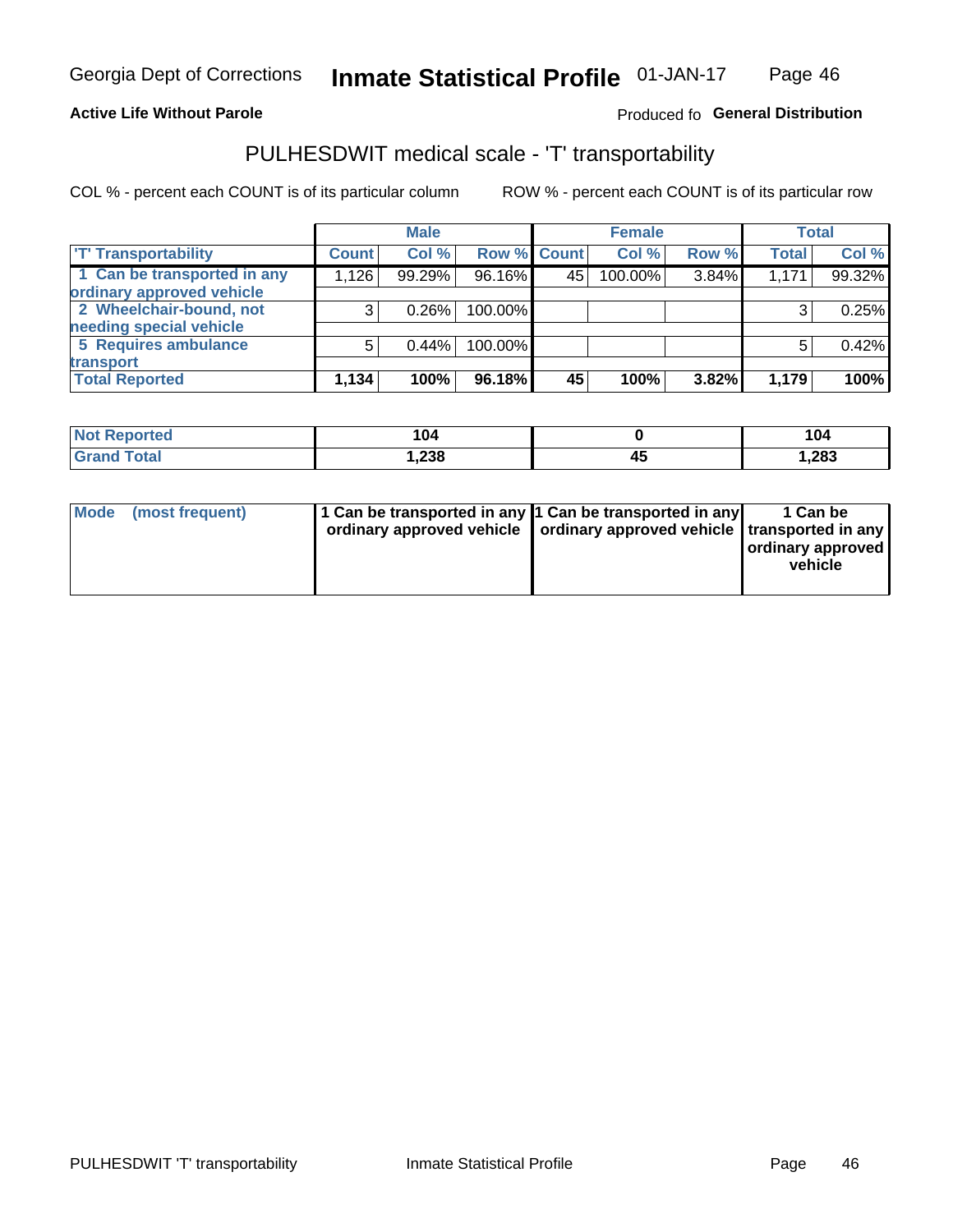#### Inmate Statistical Profile 01-JAN-17 Page 47

**Active Life Without Parole** 

### **Produced for General Distribution**

## Number of prior Georgia incarcerations

COL % - percent each COUNT is of its particular column

|                                       |              | <b>Male</b> |                    |    | <b>Female</b> |       |       | <b>Total</b> |
|---------------------------------------|--------------|-------------|--------------------|----|---------------|-------|-------|--------------|
| <b>Num of Prior GA Incarcerations</b> | <b>Count</b> | Col %       | <b>Row % Count</b> |    | Col %         | Row % | Total | Col %        |
|                                       | 618          | 49.92%      | 94.79%             | 34 | 75.56%        | 5.21% | 652   | 50.82%       |
|                                       | 243          | 19.63%      | 97.98%             | 5  | 11.11%        | 2.02% | 248   | 19.33%       |
|                                       | 157          | 12.68%      | 98.13%             | 3  | 6.67%         | 1.88% | 160   | 12.47%       |
| 3                                     | 103          | 8.32%       | 98.10%             | 2  | 4.44%         | 1.90% | 105   | 8.18%        |
|                                       | 57           | 4.60%       | 100.00%            |    |               |       | 57    | 4.44%        |
| 5                                     | 37           | 2.99%       | 100.00%            |    |               |       | 37    | 2.88%        |
| <b>More Than 5</b>                    | 23           | 1.86%       | 95.83%             |    | 2.22%         | 4.17% | 24    | 1.87%        |
| <b>Total Reported</b>                 | 1,238        | 100%        | 96.49%             | 45 | 100%          | 3.51% | 1,283 | 100%         |

| <b>orted</b><br><b>NI</b>       |       |    |       |
|---------------------------------|-------|----|-------|
| <b>otal</b><br>$\mathbf{v}$ and | 1,238 | די | 1,283 |

| Mean (average)         | 1.15 | .აა | 1.13 |
|------------------------|------|-----|------|
| <b>Median (middle)</b> |      |     |      |
| Mode (most frequent)   |      |     |      |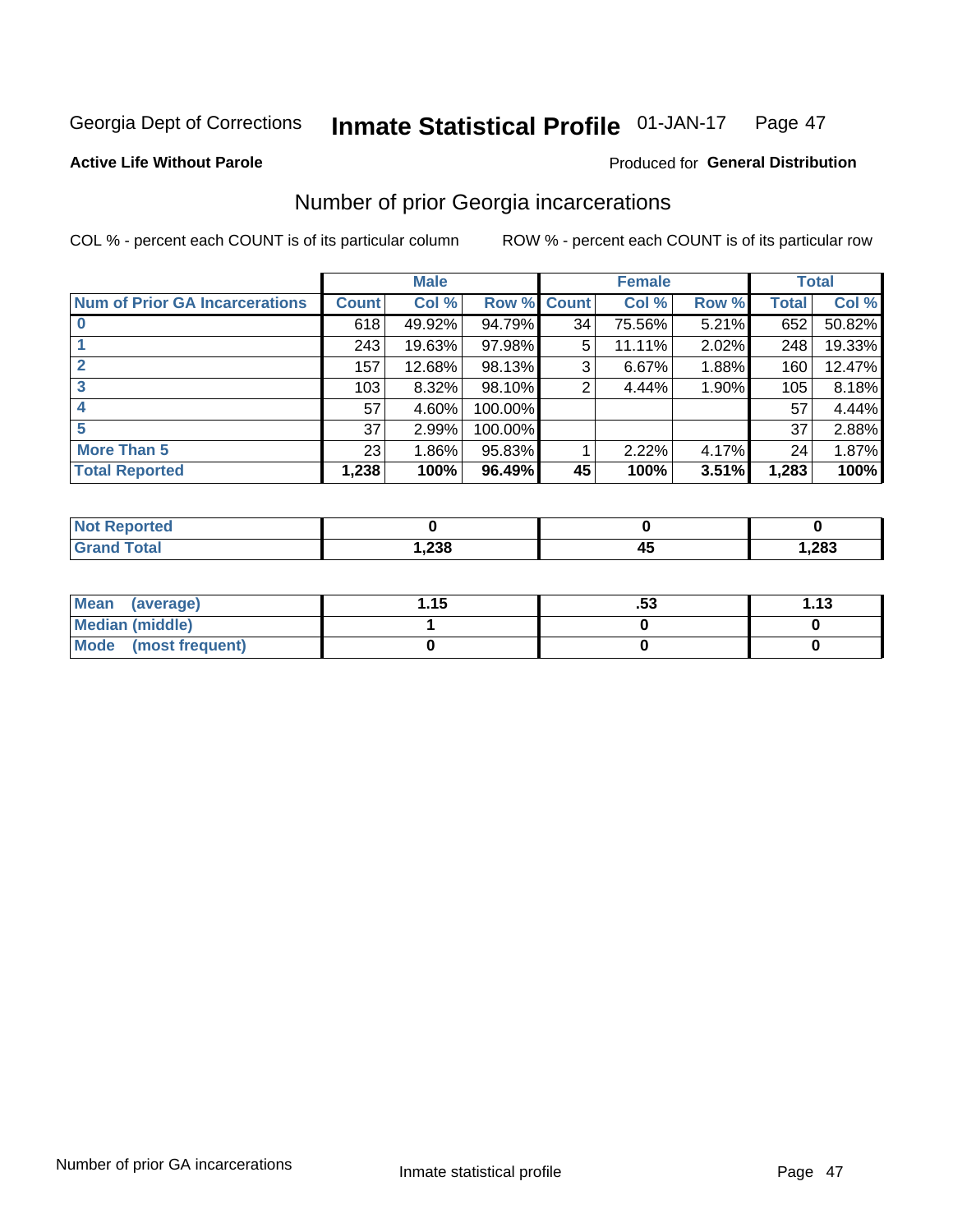#### Inmate Statistical Profile 01-JAN-17 Page 48

**Active Life Without Parole** 

Produced for General Distribution

### Prison sentence in years

COL % - percent each COUNT is of its particular column

ROW % - percent each COUNT is of its particular row

|                                 |         | <b>Male</b> |                    |    | <b>Female</b> |          |       | Total  |
|---------------------------------|---------|-------------|--------------------|----|---------------|----------|-------|--------|
| <b>Prison Sentence In Years</b> | Count l | Col %       | <b>Row % Count</b> |    | Col %         | Row %    | Total | Col %  |
| <b>Life Without Parole</b>      | ٔ 236.، | 99.84%      | 96.49%             | 45 | 100.00%       | 3.51%    | 1.281 | 99.84% |
| <b>Death</b>                    |         | 0.16%       | 100.00%            |    |               |          |       | 0.16%  |
| <b>Total Reported</b>           | 1,238   | 100%        | $96.49\%$          | 45 | 100%          | $3.51\%$ | 1,283 | 100%   |

| ported      |       |       |
|-------------|-------|-------|
| <b>otal</b> | 1,238 | 1,283 |

#### **Determinate (numeric) sentences only**

| ' Mea<br><b>Service</b> A<br>ЯМА. |  |  |  |
|-----------------------------------|--|--|--|
|                                   |  |  |  |

All sentences (including determinate), with life, life without parole, and death sentences figured at 45 years

| MС<br>a r -<br>-- |         |  |  |
|-------------------|---------|--|--|
|                   | ------- |  |  |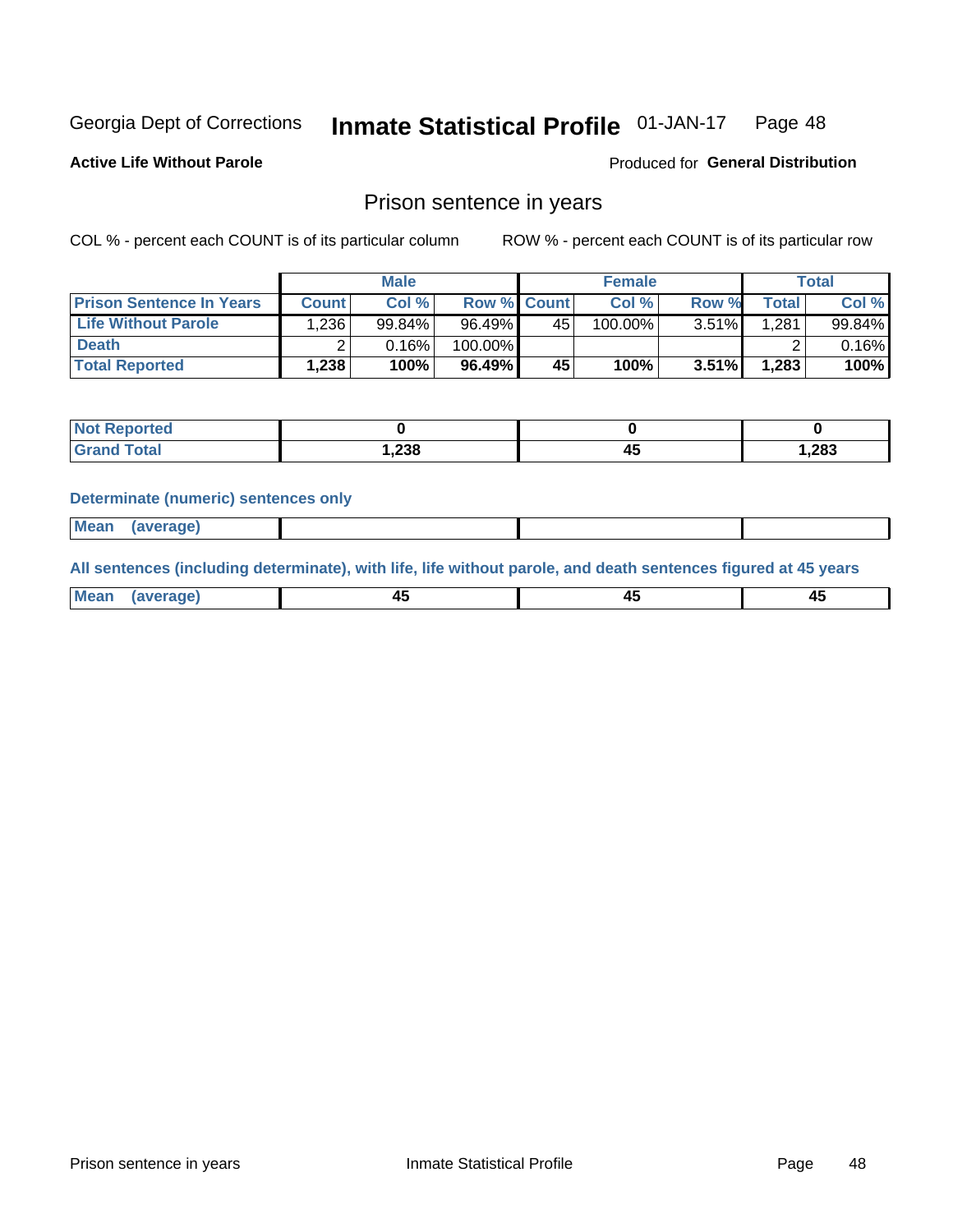#### Georgia Dept of Corrections **Inmate Statistical Profile 01-JAN-17** Page 49

#### **Active Life Without Parole**

#### Produced for General Distribution

## Primary offense, broken out into felonies vs misdemeanors

COL % - percent each COUNT is of its particular column

|                                  |              | <b>Male</b> |                    |      | <b>Female</b> |       |       | Total   |
|----------------------------------|--------------|-------------|--------------------|------|---------------|-------|-------|---------|
| <b>Felonies and Misdemeanors</b> | <b>Count</b> | Col%        | <b>Row % Count</b> |      | Col%          | Row % | Total | Col %   |
| <b>Felonies</b>                  | 1.231        | 100.00%     | 96.62%             | 43 l | 100.00%       | 3.38% | 1.274 | 100.00% |
| <b>Total Reported</b>            | 1,231        | 100%        | 96.62%             | 43   | 100%          | 3.38% | 1.274 | 100%    |

| <b>Not Reported</b> |       |        |       |
|---------------------|-------|--------|-------|
| d Total<br>Grand 1  | 1,238 | 233, ا | 1,283 |

| $Mc$<br>equent)<br>нез<br>$\sim$<br>. | onies<br>. | <b>onies</b><br>. |
|---------------------------------------|------------|-------------------|
|---------------------------------------|------------|-------------------|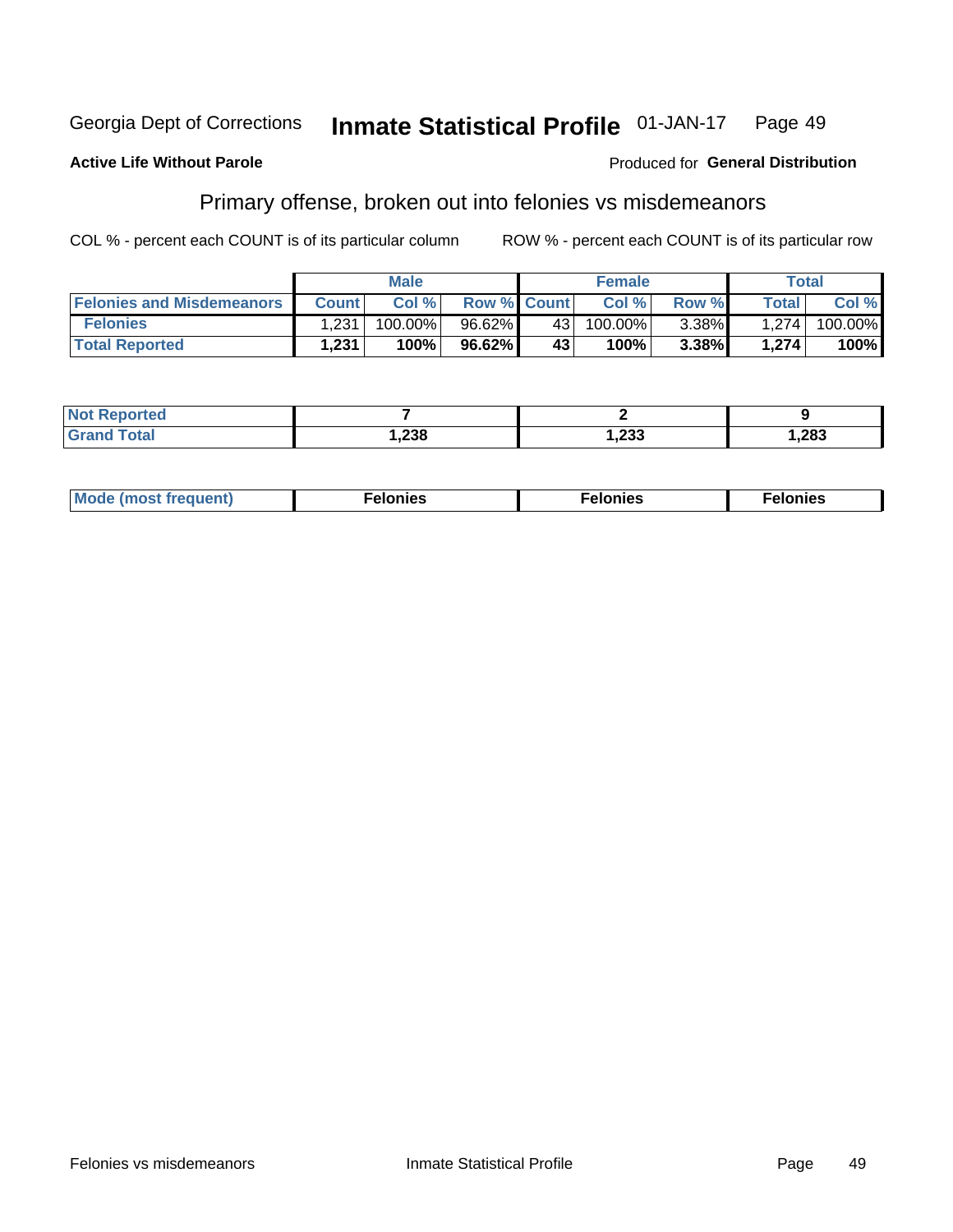#### Inmate Statistical Profile 01-JAN-17 Page 50

### **Active Life Without Parole**

#### Produced for General Distribution

## Primary offense, broken out into six broad crime categories

COL % - percent each COUNT is of its particular column

|                         |                 | <b>Male</b> |         |             | <b>Female</b> |       |              | <b>Total</b> |
|-------------------------|-----------------|-------------|---------|-------------|---------------|-------|--------------|--------------|
| <b>Crime Categories</b> | <b>Count</b>    | Col %       |         | Row % Count | Col %         | Row % | <b>Total</b> | Col %        |
| <b>Violent</b>          | .058            | 85.46%      | 96.01%  | 44          | 97.78%        | 3.99% | 1,102        | 85.89%       |
| <b>Sex Crime</b>        | 168             | 13.57%      | 99.41%  |             | 2.22%         | .59%  | 169          | 13.17%       |
| <b>Drug</b><br>4        | 10 <sup>1</sup> | .81%        | 100.00% |             | .00%          |       | 10           | $.78\%$      |
| <b>Other</b><br>6       | ົ               | .16%        | 100.00% |             | .00%          |       |              | .16%         |
| <b>Total Reported</b>   | 1,238           | 100%        | 96.49%  | 45          | 100%          | 3.51% | 1,283        | 100%         |

| <b>Not Reported</b> |      |      |  |
|---------------------|------|------|--|
| $T \cap f \cap f$   | ,238 | ,283 |  |

| <b>Mode (most frequent)</b> | <br>'iolent | Violent | --<br><b>Violent</b> |
|-----------------------------|-------------|---------|----------------------|
|                             |             |         |                      |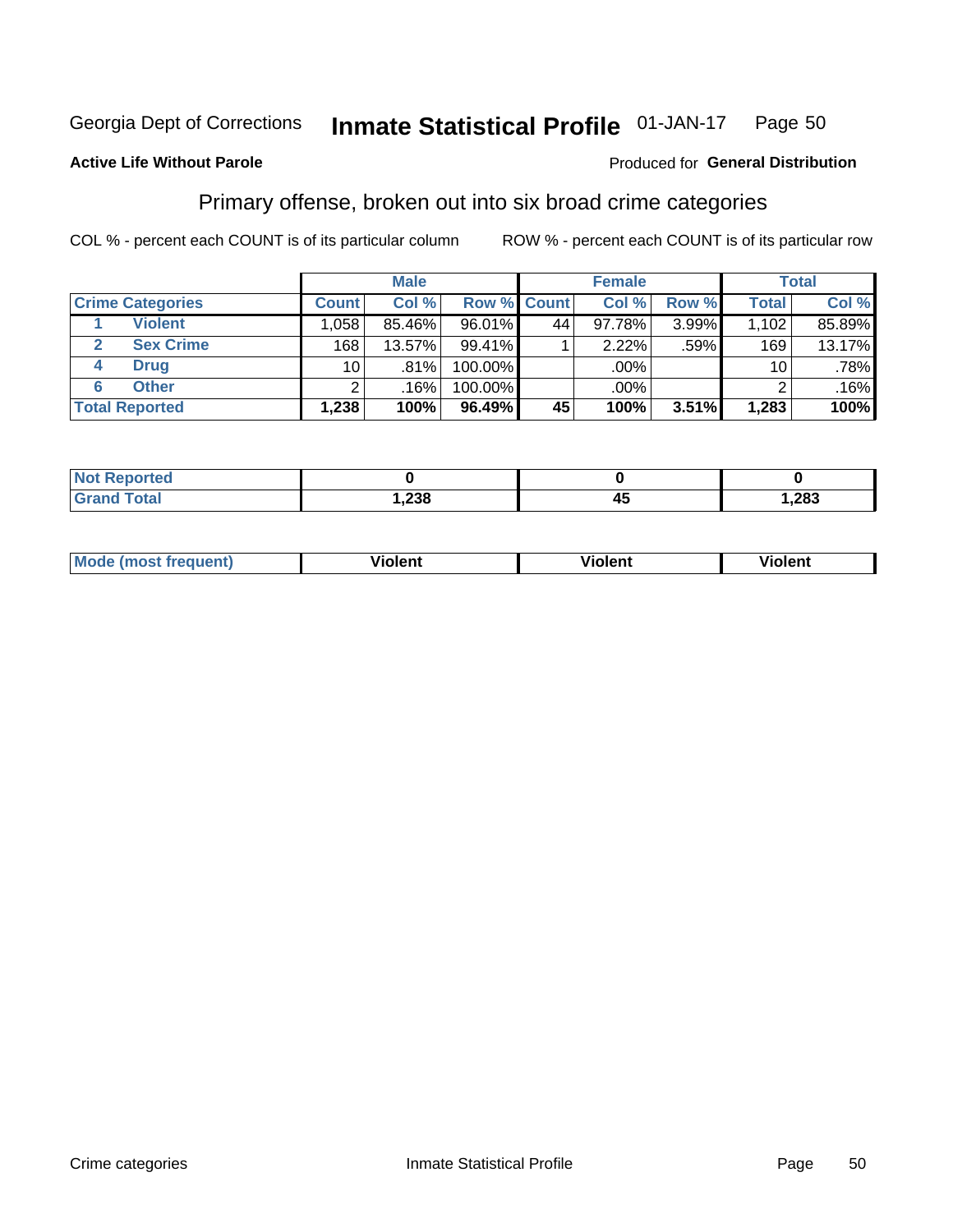#### Inmate Statistical Profile 01-JAN-17 Page 51

#### **Active Life Without Parole**

#### Produced for General Distribution

## Primary offense, detailed offense code

COL % - percent each COUNT is of its particular column

|                                            |                | <b>Male</b> |         |                | <b>Female</b> |       |                | <b>Total</b> |
|--------------------------------------------|----------------|-------------|---------|----------------|---------------|-------|----------------|--------------|
| <b>Primary Offense</b>                     | <b>Count</b>   | Col %       | Row %   | <b>Count</b>   | Col %         | Row % | <b>Total</b>   | Col %        |
| <b>Aggrav Child Molestation (2021)</b>     | 27             | 2.18%       | 100.00% |                |               |       | 27             | 2.10%        |
| <b>Aggrav Sexual Battery (2009)</b>        | 7              | .57%        | 100.00% |                |               |       | $\overline{7}$ | .55%         |
| <b>Aggrav Sodomy (2003)</b>                | 8              | .65%        | 100.00% |                |               |       | 8              | .62%         |
| <b>Armed Robbery (1902)</b>                | 149            | 12.04%      | 98.68%  | $\overline{2}$ | 4.44%         | 1.32% | 151            | 11.77%       |
| <b>Child Molestation (2019)</b>            | 6              | .48%        | 100.00% |                |               |       | 6              | .47%         |
| <b>False Imprisonment (1308)</b>           |                | .08%        | 100.00% |                |               |       |                | .08%         |
| <b>Hijacking Motor Vehicle (1911)</b>      |                | .08%        | 100.00% |                |               |       |                | .08%         |
| Kidnapping (1311)                          | 83             | 6.70%       | 100.00% |                |               |       | 83             | 6.47%        |
| <b>Murder (1101)</b>                       | 822            | 66.40%      | 95.14%  | 42             | 93.33%        | 4.86% | 864            | 67.34%       |
| <b>Poss Firearm Convct Felon</b>           | $\overline{2}$ | .16%        | 100.00% |                |               |       | 2              | .16%         |
| (2914)                                     |                |             |         |                |               |       |                |              |
| Poss Of Cocaine (4022)                     | $\overline{2}$ | .16%        | 100.00% |                |               |       | $\overline{2}$ | .16%         |
| <b>Poss Of Firearm Dur Crime</b><br>(2910) | 1.             | .08%        | 100.00% |                |               |       | 1              | .08%         |
| Poss W Int Dist Cocaine (4050)             |                | .08%        | 100.00% |                |               |       |                | .08%         |
| Rape (2001)                                | 120            | 9.69%       | 99.17%  | 1              | 2.22%         | .83%  | 121            | 9.43%        |
| <b>S/D Cocaine (4021)</b>                  | 2              | .16%        | 100.00% |                |               |       | $\overline{2}$ | .16%         |
| S/D Cont Sub Public (4017)                 |                | .08%        | 100.00% |                |               |       |                | .08%         |
| S/D Cont Sub School (4018)                 |                | .08%        | 100.00% |                |               |       | 1              | .08%         |
| <b>Traf Cocaine 401+ Gm (4103)</b>         | $\overline{c}$ | .16%        | 100.00% |                |               |       | $\overline{2}$ | .16%         |
| <b>Traf Methamph 28-199 Gm</b>             | 1.             | .08%        | 100.00% |                |               |       | 1              | .08%         |
| (4140)                                     |                |             |         |                |               |       |                |              |
| <b>Traffick Sexual Servitude (1331)</b>    | $\mathbf{1}$   | .08%        | 100.00% |                |               |       | 1              | .08%         |
| <b>Total Rported</b>                       | 1,238          | 100%        | 96.49%  | 45             | 100%          | 3.51% | 1,283          | 100%         |

| <b>eported</b> |               |    |       |
|----------------|---------------|----|-------|
| <b>otal</b>    | റാറ<br>530. ا | 43 | 1,283 |

| Mode (most frequent) | 1101 Murder | 1101 Murder | 1101 Murder |
|----------------------|-------------|-------------|-------------|
|                      |             |             |             |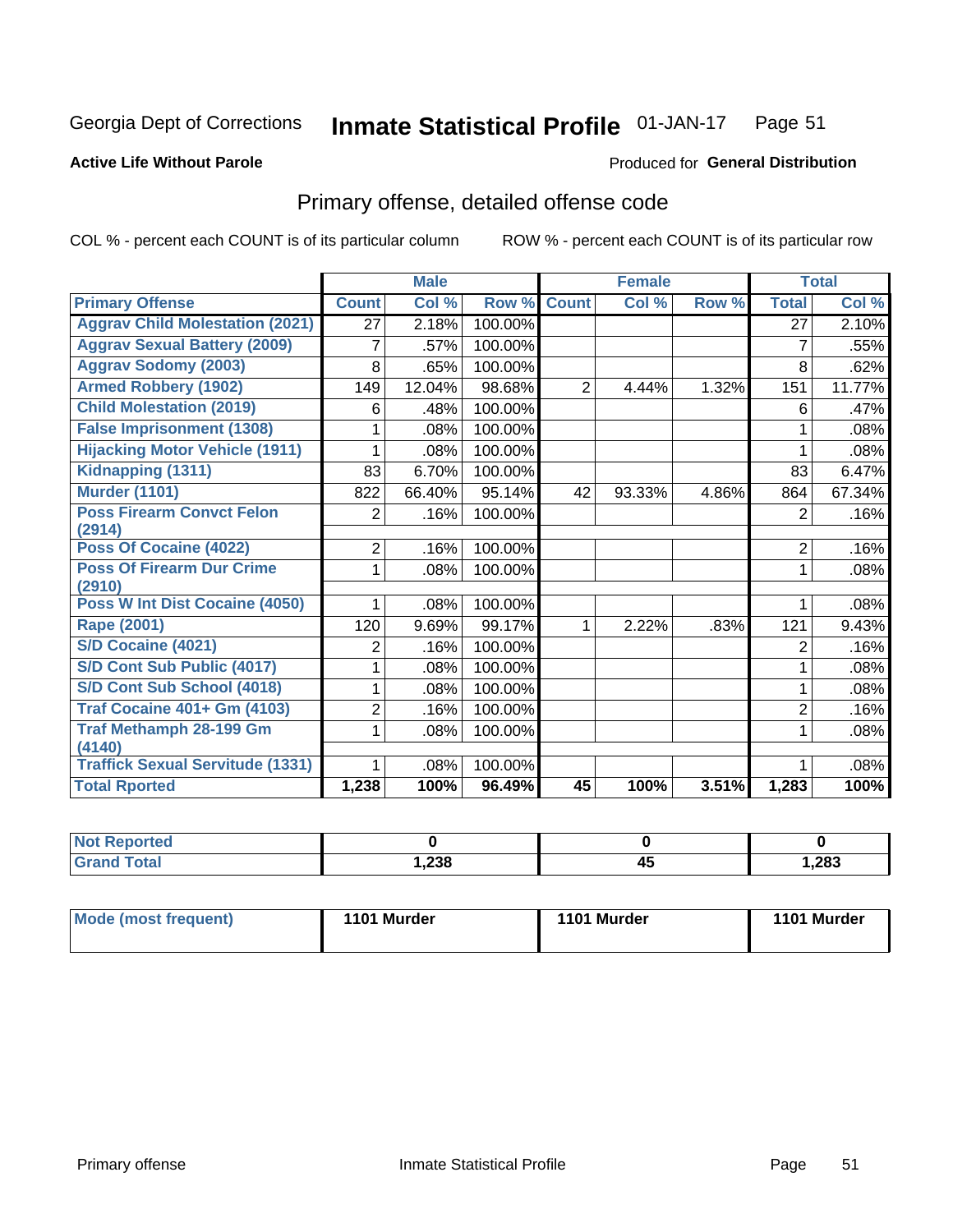#### Inmate Statistical Profile 01-JAN-17 Page 52

#### **Active Life Without Parole**

#### Produced for General Distribution

## County of conviction of primary offense

COL % - percent each COUNT is of its particular column

|                                |                | <b>Male</b> |         |                | <b>Female</b> |        |                | <b>Total</b> |
|--------------------------------|----------------|-------------|---------|----------------|---------------|--------|----------------|--------------|
| <b>County of Conviction</b>    | <b>Count</b>   | Col %       | Row %   | <b>Count</b>   | Col %         | Row %  | <b>Total</b>   | Col %        |
| 000<br><b>Unknown</b>          | 7              | .57%        | 77.78%  | $\overline{2}$ | 4.44%         | 22.22% | 9              | .70%         |
| <b>Appling County</b><br>001   | 3              | .24%        | 100.00% |                |               |        | 3              | .23%         |
| <b>Atkinson County</b><br>002  | $\overline{c}$ | .16%        | 100.00% |                |               |        | $\overline{2}$ | .16%         |
| <b>Bacon County</b><br>003     | 4              | .32%        | 100.00% |                |               |        | 4              | .31%         |
| <b>Baker County</b><br>004     | $\mathbf{1}$   | .08%        | 100.00% |                |               |        | 1              | .08%         |
| <b>Baldwin County</b><br>005   | 5              | .40%        | 100.00% |                |               |        | 5              | .39%         |
| <b>Banks County</b><br>006     | $\overline{c}$ | .16%        | 100.00% |                |               |        | $\overline{2}$ | .16%         |
| <b>Barrow County</b><br>007    | 6              | .48%        | 100.00% |                |               |        | 6              | .47%         |
| <b>Bartow County</b><br>008    | 6              | .48%        | 85.71%  | 1              | 2.22%         | 14.29% | $\overline{7}$ | .55%         |
| <b>Ben Hill County</b><br>009  | 6              | .48%        | 100.00% |                |               |        | 6              | .47%         |
| <b>Berrien County</b><br>010   | $\overline{2}$ | .16%        | 100.00% |                |               |        | $\overline{2}$ | .16%         |
| <b>Bibb County</b><br>011      | 40             | 3.23%       | 95.24%  | $\overline{2}$ | 4.44%         | 4.76%  | 42             | 3.27%        |
| <b>Bleckley County</b><br>012  | $\mathbf{1}$   | .08%        | 100.00% |                |               |        | $\mathbf{1}$   | .08%         |
| <b>Brantley County</b><br>013  | $\overline{2}$ | .16%        | 100.00% |                |               |        | $\overline{2}$ | .16%         |
| <b>Brooks County</b><br>014    | $\overline{c}$ | .16%        | 100.00% |                |               |        | $\overline{2}$ | .16%         |
| <b>Bulloch County</b><br>016   | $\overline{7}$ | .57%        | 87.50%  | 1              | 2.22%         | 12.50% | 8              | .62%         |
| <b>Burke County</b><br>017     | 11             | .89%        | 100.00% |                |               |        | 11             | .86%         |
| <b>Butts County</b><br>018     | 5              | .40%        | 100.00% |                |               |        | 5              | .39%         |
| <b>Camden County</b><br>020    | $\overline{7}$ | .57%        | 100.00% |                |               |        | $\overline{7}$ | .55%         |
| <b>Candler County</b><br>021   | $\mathbf{1}$   | .08%        | 100.00% |                |               |        | $\mathbf{1}$   | .08%         |
| <b>Carroll County</b><br>022   | 4              | .32%        | 100.00% |                |               |        | 4              | .31%         |
| <b>Catoosa County</b><br>023   | 3              | .24%        | 75.00%  | 1              | 2.22%         | 25.00% | 4              | .31%         |
| <b>Chatham County</b><br>025   | 43             | 3.47%       | 97.73%  | 1              | 2.22%         | 2.27%  | 44             | 3.43%        |
| <b>Chattooga County</b><br>027 | 1              | .08%        | 100.00% |                |               |        | 1              | .08%         |
| <b>Cherokee County</b><br>028  | 4              | .32%        | 100.00% |                |               |        | 4              | .31%         |
| <b>Clarke County</b><br>029    | 23             | 1.86%       | 95.83%  | 1              | 2.22%         | 4.17%  | 24             | 1.87%        |
| <b>Clay County</b><br>030      | $\overline{2}$ | .16%        | 100.00% |                |               |        | $\overline{2}$ | .16%         |
| <b>Clayton County</b><br>031   | 60             | 4.85%       | 93.75%  | 4              | 8.89%         | 6.25%  | 64             | 4.99%        |
| <b>Clinch County</b><br>032    | $\mathbf{1}$   | .08%        | 100.00% |                |               |        | $\mathbf{1}$   | .08%         |
| <b>Cobb County</b><br>033      | 59             | 4.77%       | 98.33%  | 1              | 2.22%         | 1.67%  | 60             | 4.68%        |
| <b>Coffee County</b><br>034    | $\overline{7}$ | .57%        | 100.00% |                |               |        | $\overline{7}$ | .55%         |
| 035<br><b>Colquitt County</b>  | 2              | .16%        | 100.00% |                |               |        | 2              | .16%         |
| <b>Columbia County</b><br>036  | 9              | .73%        | 81.82%  | $\overline{2}$ | 4.44%         | 18.18% | 11             | .86%         |
| <b>Cook County</b><br>037      | 5              | .40%        | 100.00% |                |               |        | 5              | .39%         |
| <b>Coweta County</b><br>038    | $\overline{7}$ | .57%        | 100.00% |                |               |        | $\overline{7}$ | .55%         |
| <b>Crisp County</b><br>040     | 6              | .48%        | 100.00% |                |               |        | 6              | .47%         |
| <b>Dade County</b><br>041      | $\mathbf 1$    | .08%        | 100.00% |                |               |        | 1              | .08%         |
| <b>Dawson County</b><br>042    | $\overline{2}$ | .16%        | 100.00% |                |               |        | $\overline{2}$ | .16%         |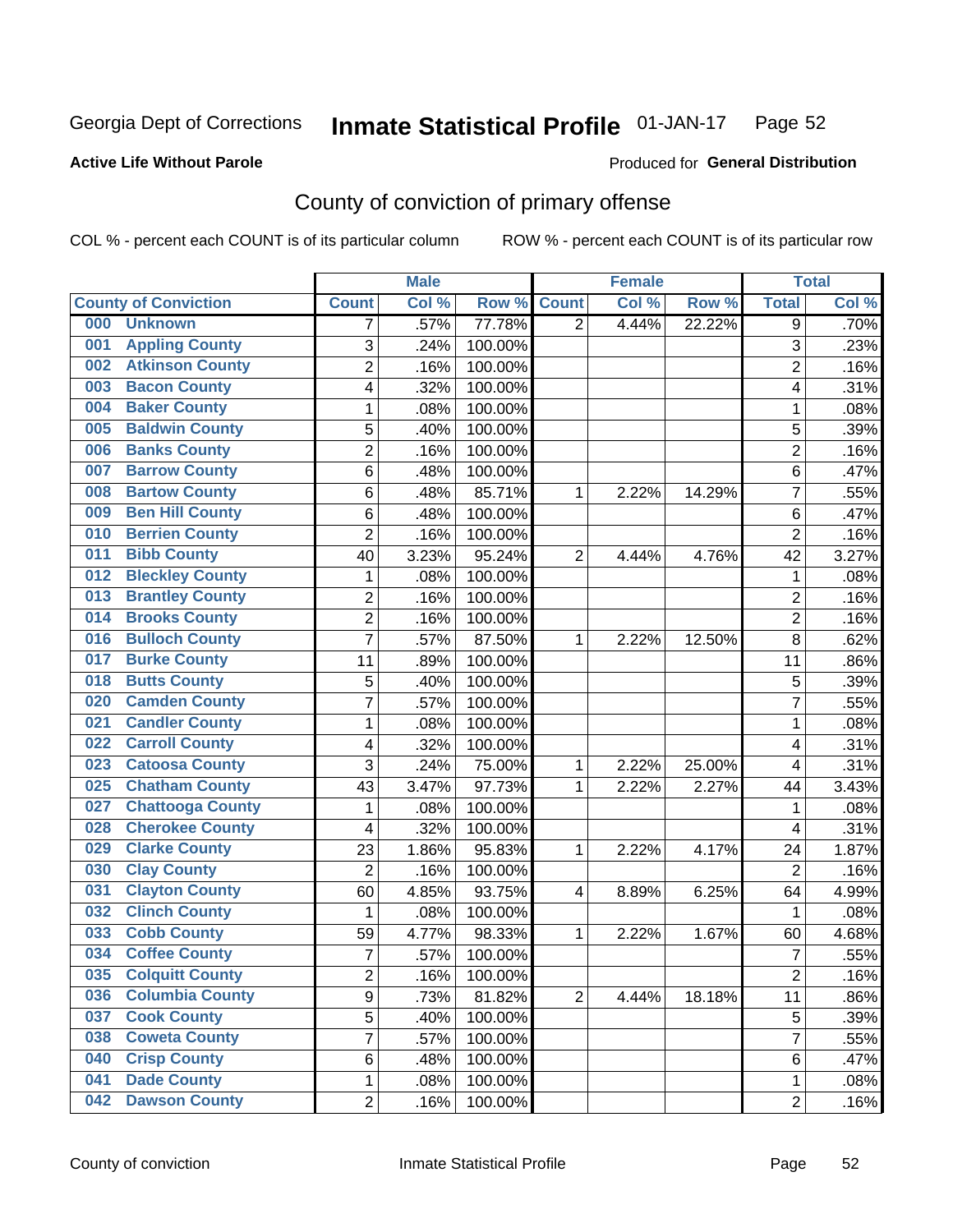#### Inmate Statistical Profile 01-JAN-17 Page 53

#### **Active Life Without Parole**

### **Produced for General Distribution**

## County of conviction of primary offense

COL % - percent each COUNT is of its particular column

|     |                             |                         | <b>Male</b> |         |                | <b>Female</b> |        |                | <b>Total</b> |
|-----|-----------------------------|-------------------------|-------------|---------|----------------|---------------|--------|----------------|--------------|
|     | <b>County of Conviction</b> | <b>Count</b>            | Col %       | Row %   | <b>Count</b>   | Col %         | Row %  | <b>Total</b>   | Col %        |
| 043 | <b>Decatur County</b>       | 4                       | .32%        | 100.00% |                |               |        | 4              | .31%         |
| 044 | <b>Dekalb County</b>        | 107                     | 8.64%       | 99.07%  | 1              | 2.22%         | .93%   | 108            | 8.42%        |
| 045 | <b>Dodge County</b>         | 1                       | .08%        | 100.00% |                |               |        | 1              | .08%         |
| 046 | <b>Dooly County</b>         | $\overline{2}$          | .16%        | 100.00% |                |               |        | $\overline{2}$ | .16%         |
| 047 | <b>Dougherty County</b>     | 26                      | 2.10%       | 96.30%  | 1              | 2.22%         | 3.70%  | 27             | 2.10%        |
| 048 | <b>Douglas County</b>       | 33                      | 2.67%       | 94.29%  | $\overline{2}$ | 4.44%         | 5.71%  | 35             | 2.73%        |
| 049 | <b>Early County</b>         | $\overline{c}$          | .16%        | 100.00% |                |               |        | $\overline{2}$ | .16%         |
| 051 | <b>Effingham County</b>     | 5                       | .40%        | 100.00% |                |               |        | 5              | .39%         |
| 052 | <b>Elbert County</b>        | 3                       | .24%        | 100.00% |                |               |        | 3              | .23%         |
| 053 | <b>Emanuel County</b>       | $\overline{7}$          | .57%        | 100.00% |                |               |        | 7              | .55%         |
| 056 | <b>Fayette County</b>       | 6                       | .48%        | 100.00% |                |               |        | 6              | .47%         |
| 057 | <b>Floyd County</b>         | 22                      | 1.78%       | 95.65%  | 1              | 2.22%         | 4.35%  | 23             | 1.79%        |
| 058 | <b>Forsyth County</b>       | 4                       | .32%        | 100.00% |                |               |        | 4              | .31%         |
| 059 | <b>Franklin County</b>      | 5                       | .40%        | 83.33%  | 1              | 2.22%         | 16.67% | 6              | .47%         |
| 060 | <b>Fulton County</b>        | 163                     | 13.17%      | 98.79%  | $\overline{2}$ | 4.44%         | 1.21%  | 165            | 12.86%       |
| 061 | <b>Gilmer County</b>        | $\overline{2}$          | .16%        | 100.00% |                |               |        | $\overline{2}$ | .16%         |
| 063 | <b>Glynn County</b>         | 19                      | 1.53%       | 95.00%  | 1              | 2.22%         | 5.00%  | 20             | 1.56%        |
| 064 | <b>Gordon County</b>        | 7                       | .57%        | 100.00% |                |               |        | $\overline{7}$ | .55%         |
| 065 | <b>Grady County</b>         | $\overline{2}$          | .16%        | 100.00% |                |               |        | $\overline{2}$ | .16%         |
| 066 | <b>Greene County</b>        | $\overline{2}$          | .16%        | 100.00% |                |               |        | $\overline{2}$ | .16%         |
| 067 | <b>Gwinnett County</b>      | 43                      | 3.47%       | 93.48%  | 3              | 6.67%         | 6.52%  | 46             | 3.59%        |
| 068 | <b>Habersham County</b>     | 5                       | .40%        | 100.00% |                |               |        | 5              | .39%         |
| 069 | <b>Hall County</b>          | 21                      | 1.70%       | 84.00%  | 4              | 8.89%         | 16.00% | 25             | 1.95%        |
| 070 | <b>Hancock County</b>       | 1                       | .08%        | 100.00% |                |               |        | 1              | .08%         |
| 071 | <b>Haralson County</b>      | 3                       | .24%        | 100.00% |                |               |        | 3              | .23%         |
| 072 | <b>Harris County</b>        | $\overline{2}$          | .16%        | 100.00% |                |               |        | $\overline{2}$ | .16%         |
| 073 | <b>Hart County</b>          | 3                       | .24%        | 100.00% |                |               |        | 3              | .23%         |
| 075 | <b>Henry County</b>         | 13                      | 1.05%       | 92.86%  | 1              | 2.22%         | 7.14%  | 14             | 1.09%        |
| 076 | <b>Houston County</b>       | 18                      | 1.45%       | 100.00% |                |               |        | 18             | 1.40%        |
| 077 | <b>Irwin County</b>         | $\mathbf{1}$            | .08%        | 100.00% |                |               |        | $\mathbf{1}$   | .08%         |
| 078 | <b>Jackson County</b>       | 11                      | .89%        | 100.00% |                |               |        | 11             | .86%         |
| 079 | <b>Jasper County</b>        | 1                       | .08%        | 100.00% |                |               |        | 1              | .08%         |
| 080 | <b>Jeff Davis County</b>    | 1                       | .08%        | 100.00% |                |               |        | $\mathbf{1}$   | .08%         |
| 081 | <b>Jefferson County</b>     | 6                       | .48%        | 100.00% |                |               |        | 6              | .47%         |
| 082 | <b>Jenkins County</b>       | $\overline{\mathbf{c}}$ | .16%        | 100.00% |                |               |        | $\overline{2}$ | .16%         |
| 083 | <b>Johnson County</b>       | 1                       | .08%        | 100.00% |                |               |        | $\mathbf{1}$   | .08%         |
| 084 | <b>Jones County</b>         | 2                       | .16%        | 66.67%  | $\mathbf{1}$   | 2.22%         | 33.33% | 3              | .23%         |
| 086 | <b>Lanier County</b>        | $\mathbf 1$             | .08%        | 100.00% |                |               |        | $\mathbf 1$    | .08%         |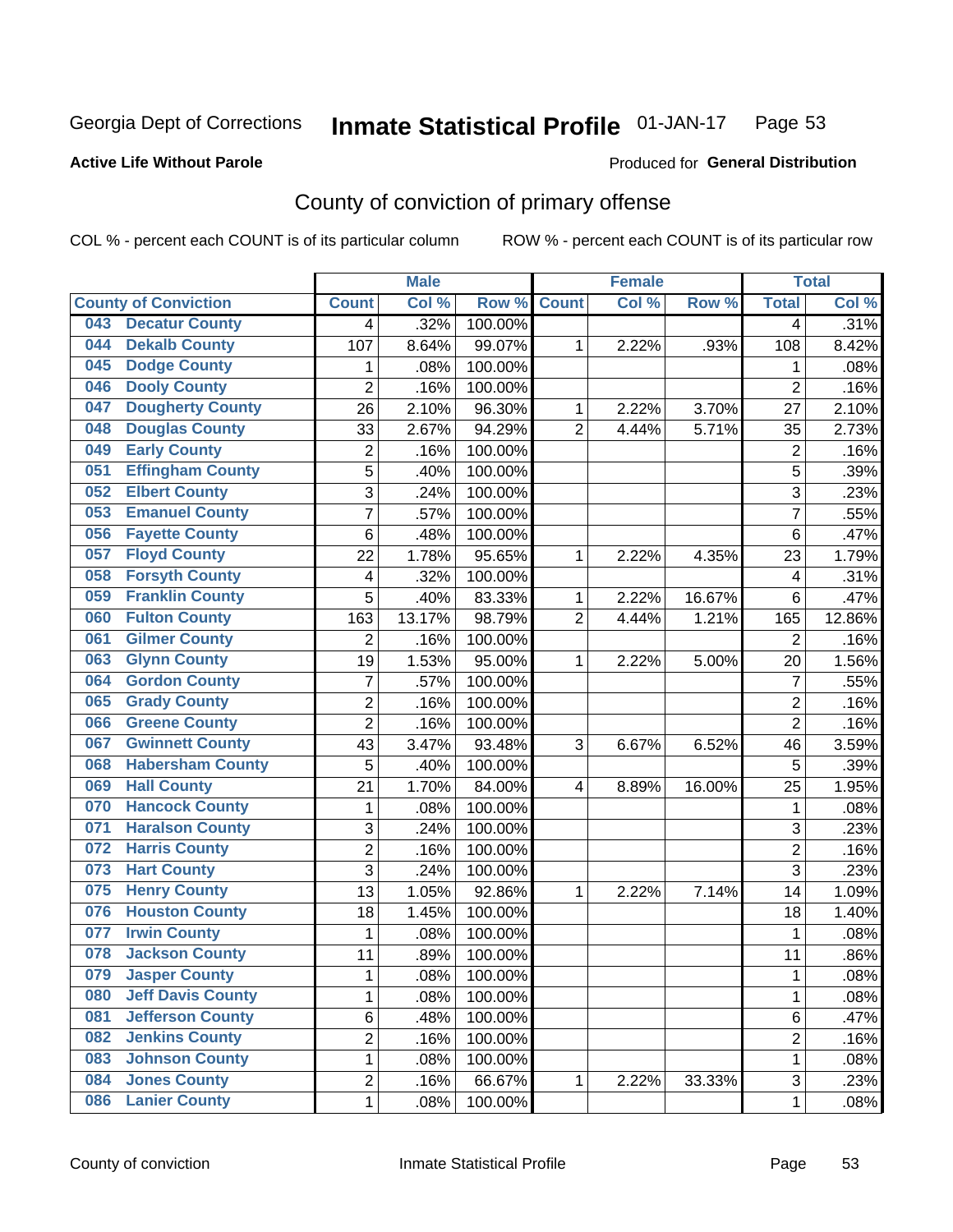#### **Inmate Statistical Profile 01-JAN-17** Page 54

#### **Active Life Without Parole**

#### Produced for General Distribution

## County of conviction of primary offense

COL % - percent each COUNT is of its particular column

|                                            |                | <b>Male</b> |         |                | <b>Female</b> |        |                | <b>Total</b> |
|--------------------------------------------|----------------|-------------|---------|----------------|---------------|--------|----------------|--------------|
| <b>County of Conviction</b>                | <b>Count</b>   | Col %       | Row %   | <b>Count</b>   | Col %         | Row %  | <b>Total</b>   | Col %        |
| <b>Laurens County</b><br>087               | 4              | .32%        | 100.00% |                |               |        | 4              | .31%         |
| <b>Lee County</b><br>088                   | 3              | .24%        | 100.00% |                |               |        | 3              | .23%         |
| <b>Liberty County</b><br>089               | 6              | .48%        | 100.00% |                |               |        | 6              | .47%         |
| <b>Long County</b><br>091                  | 6              | .48%        | 100.00% |                |               |        | 6              | .47%         |
| <b>Lowndes County</b><br>092               | 8              | .65%        | 100.00% |                |               |        | 8              | .62%         |
| <b>Madison County</b><br>095               | 1              | .08%        | 100.00% |                |               |        | $\mathbf{1}$   | .08%         |
| <b>Marion County</b><br>096                | 1              | .08%        | 100.00% |                |               |        | 1              | .08%         |
| <b>Mcduffie County</b><br>097              | 3              | .24%        | 100.00% |                |               |        | 3              | .23%         |
| <b>Miller County</b><br>100                | 1              | .08%        | 100.00% |                |               |        | $\mathbf{1}$   | .08%         |
| <b>Mitchell County</b><br>101              | 1              | .08%        | 100.00% |                |               |        | $\mathbf{1}$   | .08%         |
| <b>Monroe County</b><br>102                | 6              | .48%        | 100.00% |                |               |        | 6              | .47%         |
| <b>Morgan County</b><br>104                | 1              | .08%        | 100.00% |                |               |        | $\mathbf{1}$   | .08%         |
| <b>Murray County</b><br>105                | 3              | .24%        | 100.00% |                |               |        | 3              | .23%         |
| <b>Muscogee County</b><br>106              | 35             | 2.83%       | 97.22%  | 1              | 2.22%         | 2.78%  | 36             | 2.81%        |
| <b>Newton County</b><br>107                | 12             | .97%        | 85.71%  | $\overline{2}$ | 4.44%         | 14.29% | 14             | 1.09%        |
| <b>Oglethorpe County</b><br>109            | 1              | .08%        | 100.00% |                |               |        | 1              | .08%         |
| <b>Paulding County</b><br>110              | 4              | .32%        | 100.00% |                |               |        | 4              | .31%         |
| <b>Peach County</b><br>111                 | 3              | .24%        | 100.00% |                |               |        | 3              | .23%         |
| <b>Pickens County</b><br>$\overline{112}$  | 2              | .16%        | 100.00% |                |               |        | $\overline{2}$ | .16%         |
| <b>Pierce County</b><br>113                | 1              | .08%        | 100.00% |                |               |        | $\mathbf{1}$   | .08%         |
| <b>Pike County</b><br>114                  | 4              | .32%        | 66.67%  | $\overline{2}$ | 4.44%         | 33.33% | 6              | .47%         |
| 115<br><b>Polk County</b>                  | 3              | .24%        | 100.00% |                |               |        | 3              | .23%         |
| <b>Pulaski County</b><br>$\overline{116}$  | 1              | .08%        | 100.00% |                |               |        | $\mathbf{1}$   | .08%         |
| <b>Putnam County</b><br>117                | 7              | .57%        | 100.00% |                |               |        | $\overline{7}$ | .55%         |
| <b>Rabun County</b><br>119                 | 1              | .08%        | 100.00% |                |               |        | 1              | .08%         |
| <b>Randolph County</b><br>120              | $\overline{2}$ | .16%        | 100.00% |                |               |        | $\overline{2}$ | .16%         |
| <b>Richmond County</b><br>121              | 62             | 5.01%       | 96.88%  | 2              | 4.44%         | 3.13%  | 64             | 4.99%        |
| <b>Rockdale County</b><br>122              | 8              | .65%        | 100.00% |                |               |        | 8              | .62%         |
| <b>Seminole County</b><br>125              | 2              | .16%        | 100.00% |                |               |        | $\overline{2}$ | .16%         |
| <b>Spalding County</b><br>126              | 14             | 1.13%       | 100.00% |                |               |        | 14             | 1.09%        |
| <b>Stephens County</b><br>127              | 3              | .24%        | 100.00% |                |               |        | 3              | .23%         |
| <b>Sumter County</b><br>129                | 1              | .08%        | 100.00% |                |               |        | 1              | .08%         |
| <b>Taliaferro County</b><br>131            | 1              | .08%        | 100.00% |                |               |        | $\mathbf{1}$   | .08%         |
| <b>Tattnall County</b><br>$\overline{132}$ | 4              | .32%        | 80.00%  | 1              | 2.22%         | 20.00% | 5              | .39%         |
| <b>Taylor County</b><br>133                | 2              | .16%        | 100.00% |                |               |        | 2              | .16%         |
| <b>Terrell County</b><br>135               | $\overline{2}$ | .16%        | 100.00% |                |               |        | $\overline{2}$ | .16%         |
| <b>Thomas County</b><br>136                | 6              | .48%        | 100.00% |                |               |        | 6              | .47%         |
| 137 Tift County                            | $\overline{7}$ | .57%        | 100.00% |                |               |        | $\overline{7}$ | .55%         |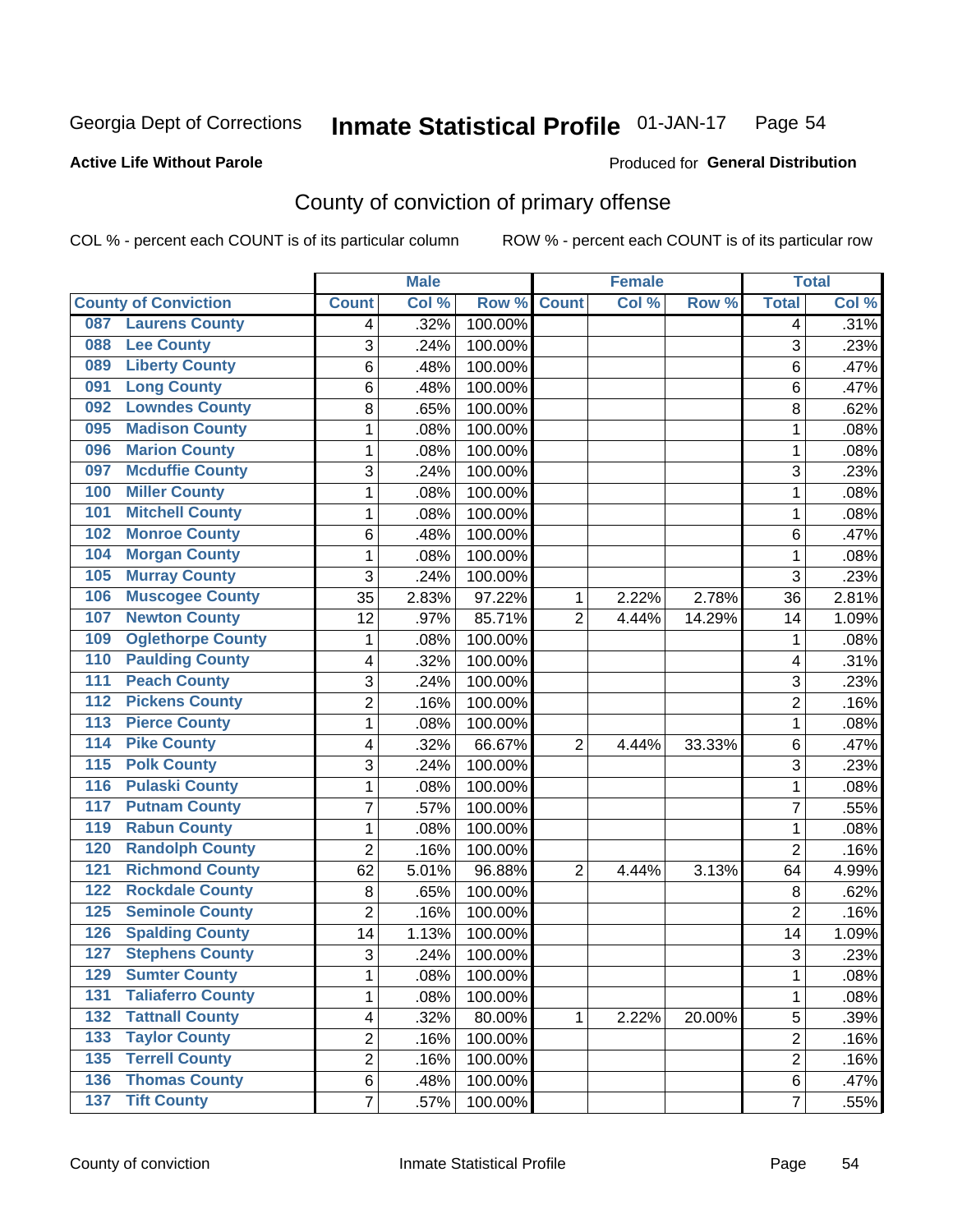#### Inmate Statistical Profile 01-JAN-17 Page 55

**Active Life Without Parole** 

Produced for General Distribution

## County of conviction of primary offense

COL % - percent each COUNT is of its particular column

|                                 |              | <b>Male</b> |         |              | <b>Female</b> |        |                | <b>Total</b> |
|---------------------------------|--------------|-------------|---------|--------------|---------------|--------|----------------|--------------|
| <b>County of Conviction</b>     | <b>Count</b> | Col %       | Row %   | <b>Count</b> | Col %         | Row %  | <b>Total</b>   | Col %        |
| <b>Toombs County</b><br>138     | 8            | .65%        | 100.00% |              |               |        | 8              | .62%         |
| <b>Towns County</b><br>139      |              | .08%        | 100.00% |              |               |        |                | .08%         |
| <b>Treutlen County</b><br>140   | 5            | .40%        | 100.00% |              |               |        | 5              | .39%         |
| <b>Troup County</b><br>141      | 6            | .48%        | 85.71%  |              | 2.22%         | 14.29% |                | .55%         |
| <b>Turner County</b><br>142     | 2            | .16%        | 100.00% |              |               |        | $\overline{2}$ | .16%         |
| <b>Twiggs County</b><br>143     |              | .08%        | 100.00% |              |               |        |                | .08%         |
| <b>Upson County</b><br>145      | 5            | .40%        | 100.00% |              |               |        | 5              | .39%         |
| <b>Walker County</b><br>146     | 6            | .48%        | 85.71%  |              | 2.22%         | 14.29% |                | .55%         |
| <b>Walton County</b><br>147     | 15           | 1.21%       | 100.00% |              |               |        | 15             | 1.17%        |
| <b>Ware County</b><br>148       | 13           | 1.05%       | 100.00% |              |               |        | 13             | 1.01%        |
| <b>Warren County</b><br>149     |              | .08%        | 100.00% |              |               |        |                | .08%         |
| <b>Washington County</b><br>150 | 4            | .32%        | 100.00% |              |               |        | 4              | .31%         |
| <b>Wayne County</b><br>151      |              | .57%        | 100.00% |              |               |        | 7              | .55%         |
| <b>Whitfield County</b><br>155  | 11           | .89%        | 91.67%  | 4            | 2.22%         | 8.33%  | 12             | .94%         |
| <b>Wilkes County</b><br>157     | 2            | .16%        | 100.00% |              |               |        | $\overline{2}$ | .16%         |
| <b>Worth County</b><br>159      | 3            | .24%        | 100.00% |              |               |        | 3              | .23%         |
| <b>Total Rported</b>            | 1,238        | 100%        | 96.49%  | 45           | 100%          | 3.51%  | 1,283          | 100%         |

| <b>Not Reported</b> |       |    |       |
|---------------------|-------|----|-------|
| Total               | 238,، | ≖⊷ | 1,283 |

| <b>Mode (most frequent)</b> | <b>Fulton County</b> | <b>Hall County</b> | Fulton County |
|-----------------------------|----------------------|--------------------|---------------|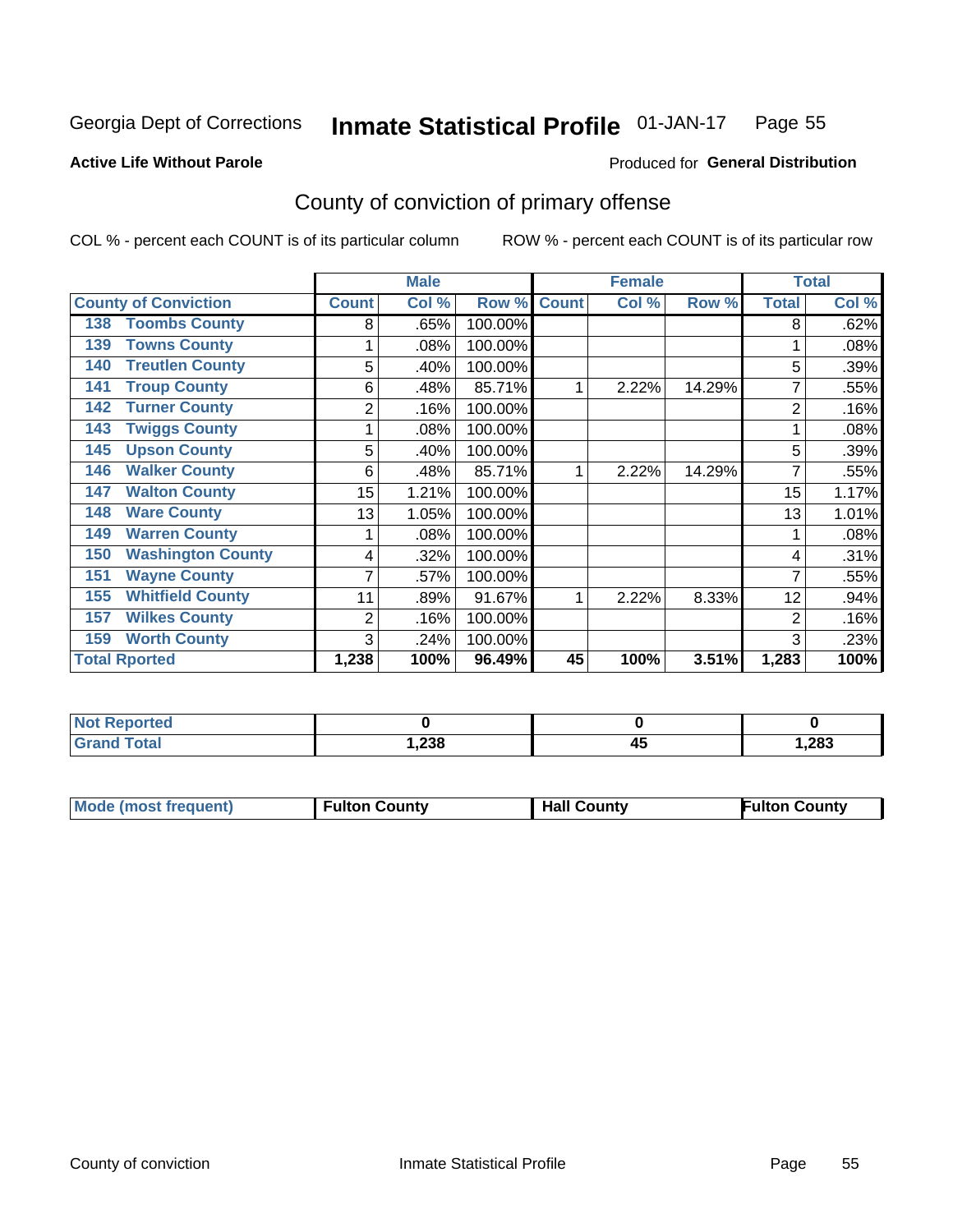## Georgia Dept of Corrections **Active Life Without Parole**

#### Inmate Statistical Profile 01-JAN-17 Page 56

Produced for General Distribution

## Circuit of conviction of primary offense

COL % - percent each COUNT is of its particular column ROW % - percent each COUNT is of its particular row

|                         |                                 | <b>Male</b>      |        | <b>Female</b> |                |       | <b>Total</b> |                  |        |
|-------------------------|---------------------------------|------------------|--------|---------------|----------------|-------|--------------|------------------|--------|
|                         | <b>Circuit of Conviction</b>    | <b>Count</b>     | Col %  | Row %         | <b>Count</b>   | Col % | Row %        | <b>Total</b>     | Col %  |
| $\overline{1}$          | <b>Alapaha Circuit</b>          | 11               | .89%   | 100.00%       |                |       |              | 11               | .86%   |
| $\overline{2}$          | <b>Alcovy Circuit</b>           | 27               | 2.19%  | 93.10%        | $\overline{2}$ | 4.65% | 6.90%        | 29               | 2.28%  |
| $\overline{\mathbf{3}}$ | <b>Atlanta Circuit</b>          | 163              | 13.24% | 98.79%        | $\overline{2}$ | 4.65% | 1.21%        | 165              | 12.95% |
| 4                       | <b>Atlantic Circuit</b>         | 16               | 1.30%  | 94.12%        | 1              | 2.33% | 5.88%        | 17               | 1.33%  |
| 5                       | <b>Augusta Circuit</b>          | 82               | 6.66%  | 95.35%        | $\overline{4}$ | 9.30% | 4.65%        | 86               | 6.75%  |
| $\overline{6}$          | <b>Blue Ridge Circuit</b>       | 4                | .32%   | 100.00%       |                |       |              | 4                | .31%   |
| 7                       | <b>Brunswick Circuit</b>        | 37               | 3.01%  | 97.37%        | 1              | 2.33% | 2.63%        | 38               | 2.98%  |
| 8                       | <b>Chattahoochee Circuit</b>    | 40               | 3.25%  | 97.56%        | 1              | 2.33% | 2.44%        | 41               | 3.22%  |
| $\overline{9}$          | <b>Cherokee Circuit</b>         | 13               | 1.06%  | 92.86%        | 1              | 2.33% | 7.14%        | 14               | 1.10%  |
| 10                      | <b>Clayton Circuit</b>          | 60               | 4.87%  | 93.75%        | 4              | 9.30% | 6.25%        | 64               | 5.02%  |
| $\overline{11}$         | <b>Cobb Circuit</b>             | 59               | 4.79%  | 98.33%        | 1              | 2.33% | 1.67%        | 60               | 4.71%  |
| $\overline{12}$         | <b>Conasauga Circuit</b>        | 14               | 1.14%  | 93.33%        | 1              | 2.33% | 6.67%        | 15               | 1.18%  |
| 13                      | <b>Cordele Circuit</b>          | 14               | 1.14%  | 100.00%       |                |       |              | 14               | 1.10%  |
| $\overline{14}$         | <b>Coweta Circuit</b>           | 17               | 1.38%  | 94.44%        | 1              | 2.33% | 5.56%        | 18               | 1.41%  |
| $\overline{15}$         | <b>Dougherty Circuit</b>        | 26               | 2.11%  | 96.30%        | $\mathbf{1}$   | 2.33% | 3.70%        | 27               | 2.12%  |
| 16                      | <b>Dublin Circuit</b>           | 11               | .89%   | 100.00%       |                |       |              | 11               | .86%   |
| 17                      | <b>Eastern Circuit</b>          | 43               | 3.49%  | 97.73%        | 1              | 2.33% | 2.27%        | 44               | 3.45%  |
| 18                      | <b>Flint Circuit</b>            | 13               | 1.06%  | 92.86%        | 1              | 2.33% | 7.14%        | 14               | 1.10%  |
| 19                      | <b>Griffin Circuit</b>          | 29               | 2.36%  | 93.55%        | $\overline{2}$ | 4.65% | 6.45%        | 31               | 2.43%  |
| 20                      | <b>Gwinnett Circuit</b>         | 43               | 3.49%  | 93.48%        | 3              | 6.98% | 6.52%        | 46               | 3.61%  |
| $\overline{21}$         | <b>Houston Circuit</b>          | 18               | 1.46%  | 100.00%       |                |       |              | 18               | 1.41%  |
| $\overline{22}$         | <b>Lookout Mountain Circuit</b> | 11               | .89%   | 84.62%        | $\overline{2}$ | 4.65% | 15.38%       | 13               | 1.02%  |
| 23                      | <b>Macon Circuit</b>            | 43               | 3.49%  | 95.56%        | $\overline{2}$ | 4.65% | 4.44%        | 45               | 3.53%  |
| $\overline{24}$         | <b>Middle Circuit</b>           | 26               | 2.11%  | 100.00%       |                |       |              | 26               | 2.04%  |
| $\overline{25}$         | <b>Mountain Circuit</b>         | $\boldsymbol{9}$ | .73%   | 100.00%       |                |       |              | $\boldsymbol{9}$ | .71%   |
| 26                      | <b>Northeastern Circuit</b>     | 23               | 1.87%  | 85.19%        | 4              | 9.30% | 14.81%       | 27               | 2.12%  |
| $\overline{27}$         | <b>Northern Circuit</b>         | 13               | 1.06%  | 92.86%        | 1              | 2.33% | 7.14%        | 14               | 1.10%  |
| 28                      | <b>Ocmulgee Circuit</b>         | 19               | 1.54%  | 95.00%        | 1              | 2.33% | 5.00%        | 20               | 1.57%  |
| 29                      | <b>Oconee Circuit</b>           | 3                | .24%   | 100.00%       |                |       |              | 3                | .24%   |
| 30                      | <b>Ogeechee Circuit</b>         | 14               | 1.14%  | 93.33%        | 1              | 2.33% | 6.67%        | 15               | 1.18%  |
| $\overline{31}$         | <b>Pataula Circuit</b>          | 11               | .89%   | 100.00%       |                |       |              | 11               | .86%   |
| 32                      | <b>Piedmont Circuit</b>         | 19               | 1.54%  | 100.00%       |                |       |              | 19               | 1.49%  |
| 33                      | <b>Rome Circuit</b>             | 22               | 1.79%  | 95.65%        | $\mathbf{1}$   | 2.33% | 4.35%        | 23               | 1.81%  |
| 34                      | <b>South Georgia Circuit</b>    | 8                | .65%   | 100.00%       |                |       |              | 8                | .63%   |
| 35                      | <b>Southern Circuit</b>         | 18               | 1.46%  | 100.00%       |                |       |              | 18               | 1.41%  |
| 36                      | <b>Southwestern Circuit</b>     | 4                | .32%   | 100.00%       |                |       |              | 4                | .31%   |
| 37                      | <b>Stone Mountain Circuit</b>   | 107              | 8.69%  | 99.07%        | 1              | 2.33% | .93%         | 108              | 8.48%  |
| 38                      | <b>Tallapoosa Circuit</b>       | 6                | .49%   | 100.00%       |                |       |              | 6                | .47%   |
| 39                      | <b>Tifton Circuit</b>           | 13               | 1.06%  | 100.00%       |                |       |              | 13               | 1.02%  |
| 40                      | <b>Toombs Circuit</b>           | $\overline{7}$   | .57%   | 100.00%       |                |       |              | $\overline{7}$   | .55%   |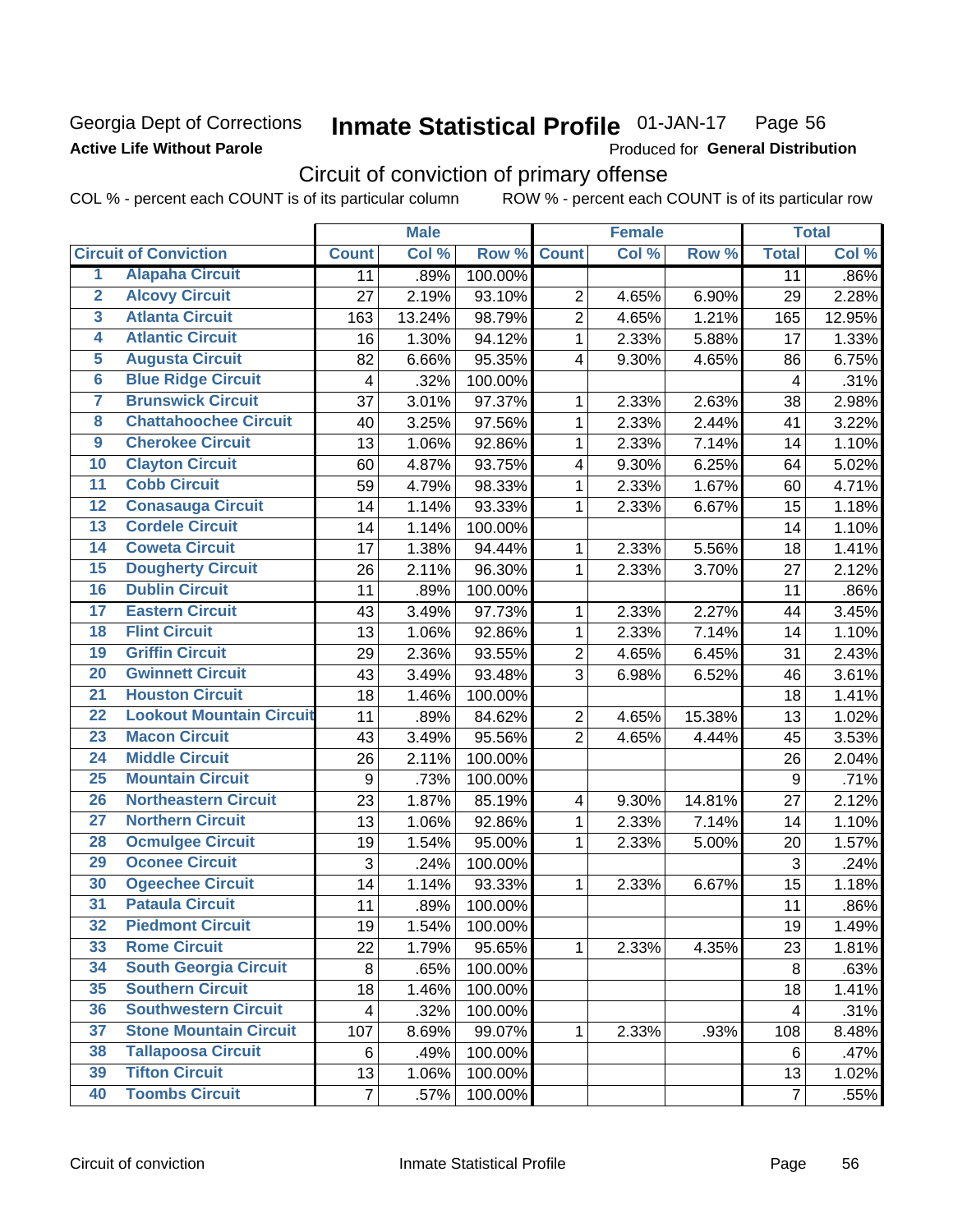## Georgia Dept of Corrections **Active Life Without Parole**

#### **Inmate Statistical Profile 01-JAN-17** Page 57

Produced for General Distribution

## Circuit of conviction of primary offense

COL % - percent each COUNT is of its particular column ROW % - percent each COUNT is of its particular row

|    |                                  |              | <b>Male</b>    |         |              | <b>Female</b> |       |              | <b>Total</b>   |
|----|----------------------------------|--------------|----------------|---------|--------------|---------------|-------|--------------|----------------|
|    | <b>Circuit of Conviction</b>     | <b>Count</b> | Col %          | Row %   | <b>Count</b> | Col %         | Row % | <b>Total</b> | Col %          |
| 41 | <b>Waycross Circuit</b>          | 27           | 2.19%          | 100.00% |              |               |       | 27           | 2.12%          |
| 42 | <b>Western Circuit</b>           | 23           | 1.87%          | 95.83%  |              | 2.33%         | 4.17% | 24           | 1.88%          |
| 43 | <b>Rockdale Circuit</b>          | 8            | .65%           | 100.00% |              |               |       | 8            | .63%           |
| 44 | <b>Douglas Circuit</b>           | 33           | 2.68%          | 94.29%  | 2            | 4.65%         | 5.71% | 35           | 2.75%          |
| 45 | <b>Appalachian Circuit</b>       | 4            | .32%           | 100.00% |              |               |       | 4            | .31%           |
| 46 | <b>Enotah Circuit</b>            |              | .08%           | 100.00% |              |               |       |              | .08%           |
| 47 | <b>Bell-Forsyth J.C.</b>         | 4            | .32%           | 100.00% |              |               |       | 4            | .31%           |
| 48 | <b>Towaliga Judicial Circuit</b> | 11           | .89%           | 100.00% |              |               |       | 11           | .86%           |
| 49 | <b>Paulding Circuit</b>          | 4            | .32%           | 100.00% |              |               |       | 4            | .31%           |
|    | <b>Total Rported</b>             | 1,231        | 100%           | 96.62%  | 43           | 100%          | 3.38% | 1,274        | 100%           |
|    | <b>Not Reported</b>              |              | 7              |         |              | $\mathbf{2}$  |       |              | 9              |
|    | <b>Grand Total</b>               |              | 1,238          |         |              | 45            |       |              | 1,283          |
|    | <b>Mode (most frequent)</b>      |              | <b>Atlanta</b> |         |              | Augusta       |       |              | <b>Atlanta</b> |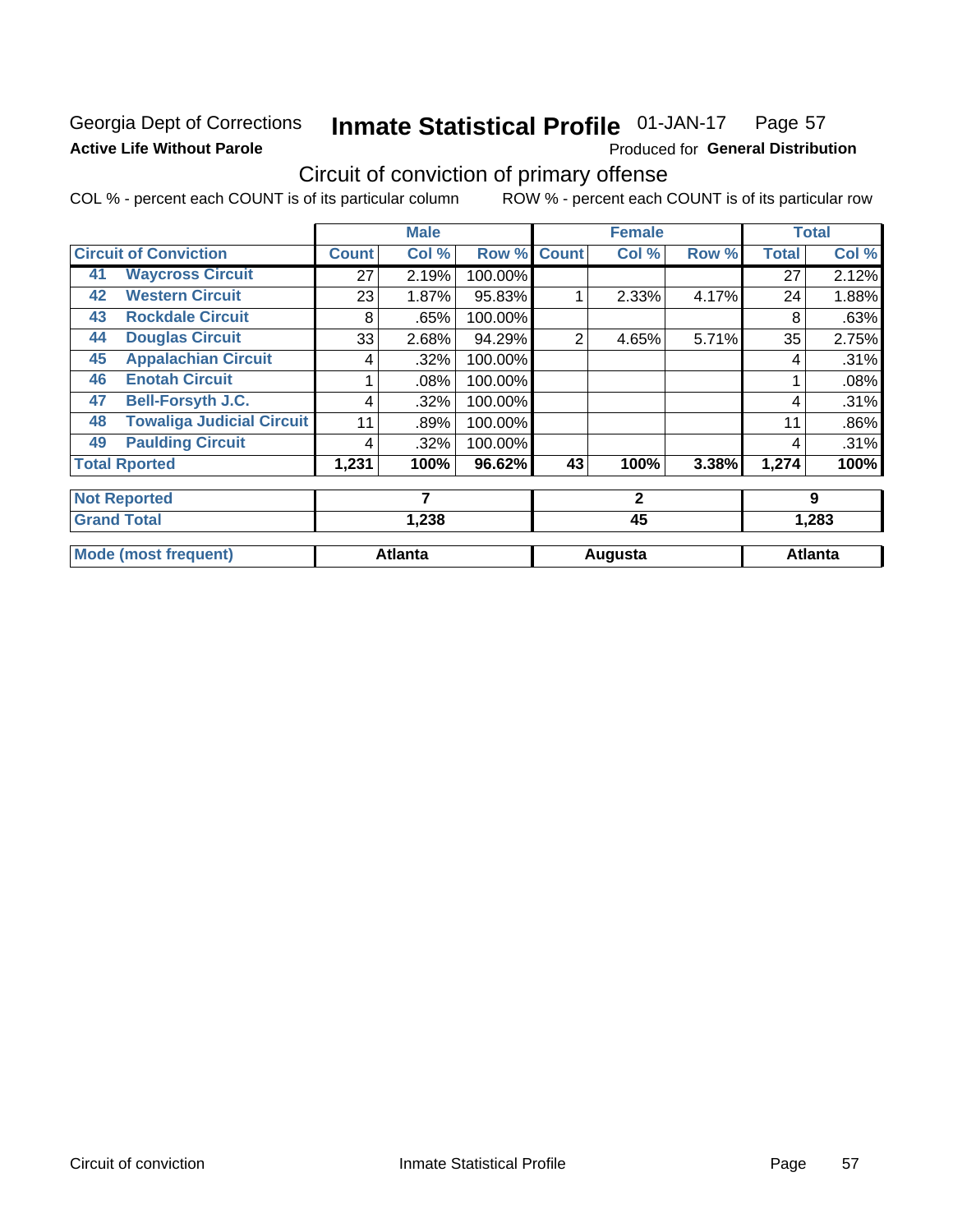### **Active Life Without Parole**

### Produced for General Distribution

## Years served (jail + prison) in this incarceration

COL % - percent each COUNT is of its particular column

|                       |              | <b>Male</b> |                  |              | <b>Female</b> |       |                 | <b>Total</b> |
|-----------------------|--------------|-------------|------------------|--------------|---------------|-------|-----------------|--------------|
| <b>Years Served</b>   | <b>Count</b> | Col %       | Row <sup>%</sup> | <b>Count</b> | Col %         | Row % | <b>Total</b>    | Col %        |
| Less than one year    | 49           | 3.96%       | 94.23%           | 3            | 6.67%         | 5.77% | $\overline{52}$ | 4.05%        |
| 1 to 1.99 years       | 63           | 5.09%       | 96.92%           | 2            | 4.44%         | 3.08% | 65              | 5.07%        |
| 2 to 2.99 years       | 83           | 6.70%       | 93.26%           | 6            | 13.33%        | 6.74% | 89              | 6.94%        |
| 3 to 3.99 years       | 105          | 8.48%       | 93.75%           | 7            | 15.56%        | 6.25% | 112             | 8.73%        |
| 4 to 4.99 years       | 98           | 7.92%       | 92.45%           | 8            | 17.78%        | 7.55% | 106             | 8.26%        |
| 5 to 5.99 years       | 97           | 7.84%       | 97.00%           | 3            | 6.67%         | 3.00% | 100             | 7.79%        |
| 6 to 6.99 years       | 73           | 5.90%       | 94.81%           | 4            | 8.89%         | 5.19% | 77              | 6.00%        |
| 7 to 7.99 years       | 57           | 4.60%       | 98.28%           | 1            | 2.22%         | 1.72% | 58              | 4.52%        |
| 8 to 8.99 years       | 44           | 3.55%       | 97.78%           | 1            | 2.22%         | 2.22% | 45              | 3.51%        |
| 9 to 9.99 years       | 48           | 3.88%       | 100.00%          |              |               |       | 48              | 3.74%        |
| 10 to 10.99 years     | 29           | 2.34%       | 93.55%           | 2            | 4.44%         | 6.45% | 31              | 2.42%        |
| 11 to 11.99 years     | 33           | 2.67%       | 97.06%           | 1            | 2.22%         | 2.94% | 34              | 2.65%        |
| 12 to 12.99 years     | 41           | 3.31%       | 100.00%          |              |               |       | 41              | 3.20%        |
| 13 to 13.99 years     | 28           | 2.26%       | 93.33%           | 2            | 4.44%         | 6.67% | 30              | 2.34%        |
| 14 to 14.99 years     | 42           | 3.39%       | 93.33%           | 3            | 6.67%         | 6.67% | 45              | 3.51%        |
| 15 to 15.99 years     | 42           | 3.39%       | 100.00%          |              |               |       | 42              | 3.27%        |
| 16 to 16.99 years     | 43           | 3.47%       | 100.00%          |              |               |       | 43              | 3.35%        |
| 17 to 17.99 years     | 36           | 2.91%       | 100.00%          |              |               |       | 36              | 2.81%        |
| 18 to 18.99 years     | 41           | 3.31%       | 97.62%           | 1            | 2.22%         | 2.38% | 42              | 3.27%        |
| 19 to 19.99 years     | 42           | 3.39%       | 97.67%           | $\mathbf{1}$ | 2.22%         | 2.33% | 43              | 3.35%        |
| 20 to 20.99 years     | 43           | 3.47%       | 100.00%          |              |               |       | 43              | 3.35%        |
| 21 to 21.99 years     | 26           | 2.10%       | 100.00%          |              |               |       | 26              | 2.03%        |
| 22 to 22.99 years     | 28           | 2.26%       | 100.00%          |              |               |       | 28              | 2.18%        |
| 23 to 23.99 years     | 14           | 1.13%       | 100.00%          |              |               |       | 14              | 1.09%        |
| 24 to 24.99 years     | 4            | 0.32%       | 100.00%          |              |               |       | 4               | 0.31%        |
| 25 to 25.99 years     | 5            | 0.40%       | 100.00%          |              |               |       | $\overline{5}$  | 0.39%        |
| 26 to 26.99 years     | $\mathbf 1$  | 0.08%       | 100.00%          |              |               |       | $\mathbf 1$     | 0.08%        |
| 27 to 27.99 years     | 3            | 0.24%       | 100.00%          |              |               |       | 3               | 0.23%        |
| 28 to 28.99 years     | 6            | 0.48%       | 100.00%          |              |               |       | 6               | 0.47%        |
| 29 to 29.99 years     | 3            | 0.24%       | 100.00%          |              |               |       | 3               | 0.23%        |
| Thirty + years        | 11           | 0.89%       | 100.00%          |              |               |       | 11              | 0.86%        |
| <b>Total Reported</b> | 1,238        | 100%        | 96.49%           | 45           | 100%          | 3.51% | 1,283           | 100%         |

| <b>Not Reported</b>     |                 |                 |                 |
|-------------------------|-----------------|-----------------|-----------------|
| <b>Grand Total</b>      | 1,238           | 45              | 1,283           |
|                         |                 |                 |                 |
| Mean<br>(average)       | 10.12           | 6.27            | 9.98            |
| <b>Median (middle)</b>  | 7.9             | 4.61            | 7.61            |
| Mode<br>(most frequent) | 3 to 3.99 years | 3 to 3.99 years | 4 to 4.99 years |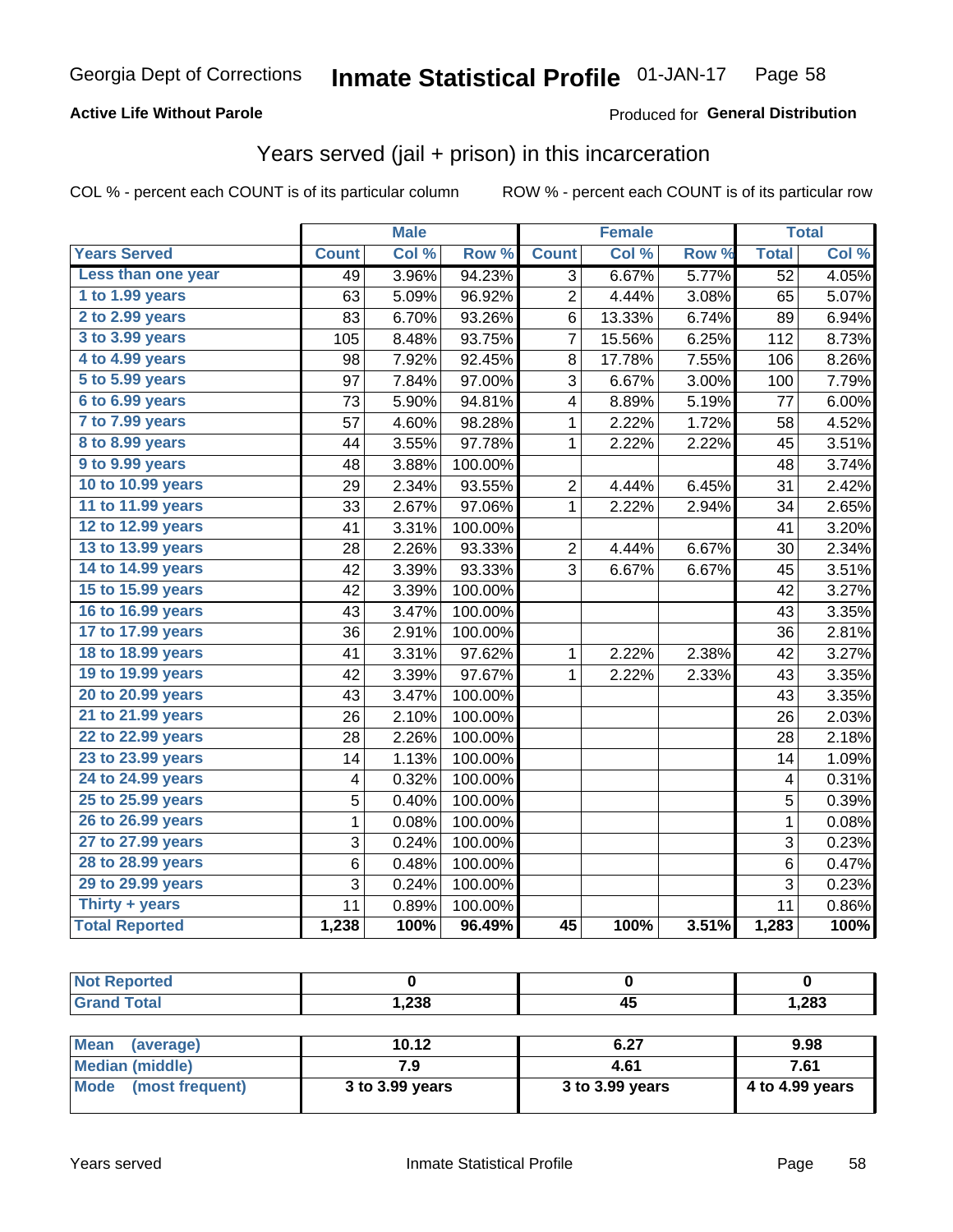#### Inmate Statistical Profile 01-JAN-17 Page 59

### **Active Life Without Parole**

Produced for General Distribution

## Results of most recent HIV tests

COL % - percent each COUNT is of its particular column

|                         | <b>Male</b>  |        |        | <b>Female</b> |        |           | Total |        |
|-------------------------|--------------|--------|--------|---------------|--------|-----------|-------|--------|
| <b>HIV Test Results</b> | <b>Count</b> | Col %  | Row %I | <b>Count</b>  | Col %  | Row %     | Total | Col %  |
| <b>Positive</b>         |              | 0.67%  | 88.89% |               | 2.38%  | $11.11\%$ |       | 0.73%  |
| <b>Negative</b>         | .180         | 99.33% | 96.64% | 41            | 97.62% | $3.36\%$  | 1.221 | 99.27% |
| <b>Total Reported</b>   | 1,188        | 100%   | 96.59% | 42            | 100%   | 3.41%     | 1,230 | 100%   |

| <b>Not Reported</b>     | 50    |          | v.    |
|-------------------------|-------|----------|-------|
| <b>cotal</b><br>$C$ ron | 238,، | . .<br>∼ | 1,283 |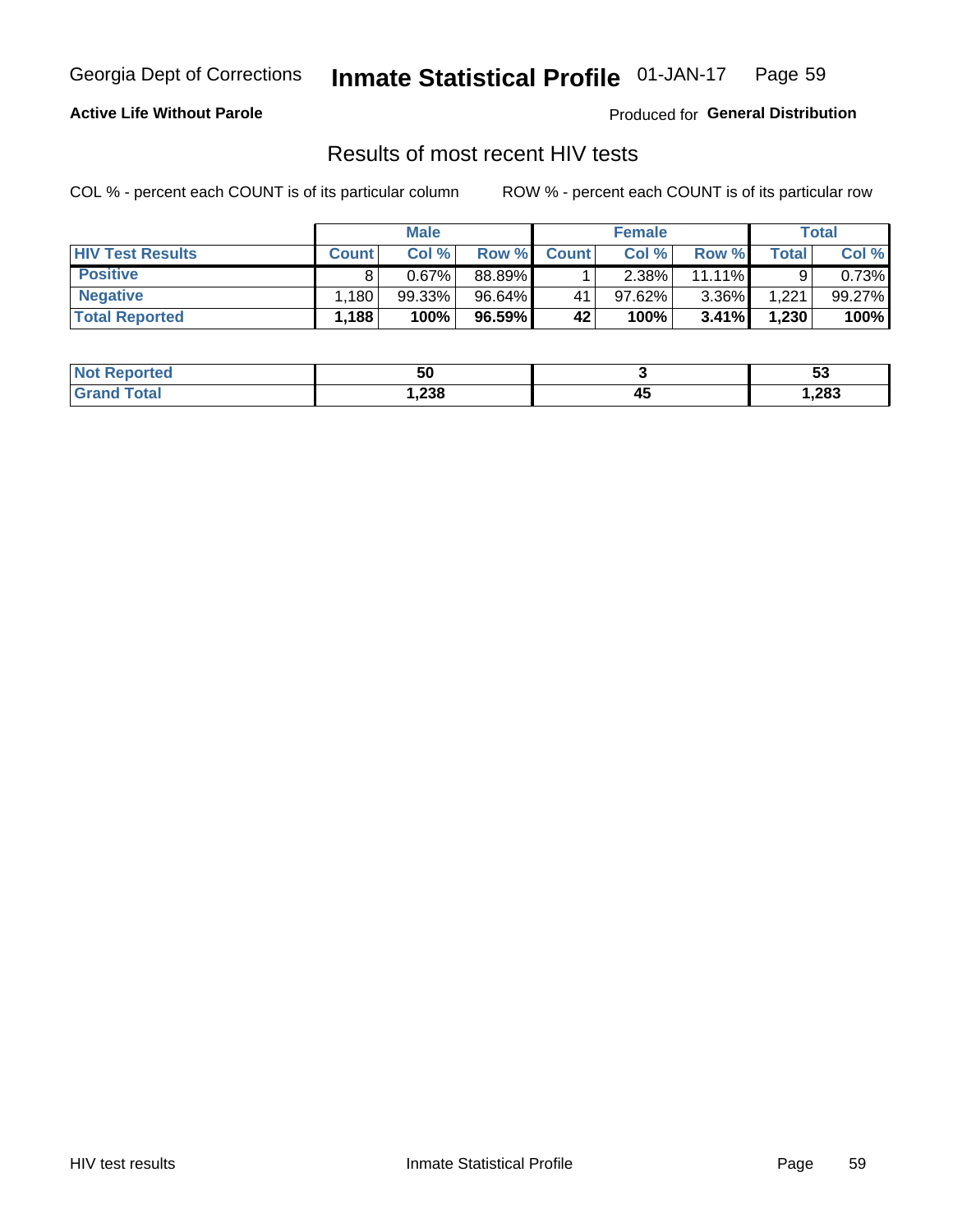## Georgia Dept of Corrections **Inmate Statistical Profile** 01-JAN-17 Page 60

### **Active Life Without Parole**

Produced for **General Distribution**

## Results of most recent tuberculosis test

COL % - percent each COUNT is of its particular column ROW % - percent each COUNT is of its particular row

|                                  |              | <b>Male</b> |        |              | <b>Female</b> |       |       | Total  |
|----------------------------------|--------------|-------------|--------|--------------|---------------|-------|-------|--------|
| <b>Tuberculosis Test Results</b> | <b>Count</b> | Col%        | Row %I | <b>Count</b> | Col%          | Row % | Total | Col %  |
| <b>Positive on current test</b>  | 263          | 21.66%      | 98.87% |              | $7.14\%$      | 1.13% | 266   | 21.18% |
| <b>Negative</b>                  | 951          | 78.34%      | 96.06% | 39           | 92.86%        | 3.94% | 990   | 78.82% |
| <b>Total Reported</b>            | 1.214        | 100%        | 96.66% | 42           | 100%          | 3.34% | 1,256 | 100%   |

| <b>Not Reported</b> | 24<br>$ -$ |           | ~-<br>-- |
|---------------------|------------|-----------|----------|
| int<br>.C.          | 238،،      | . .<br>≖∾ | 1,283    |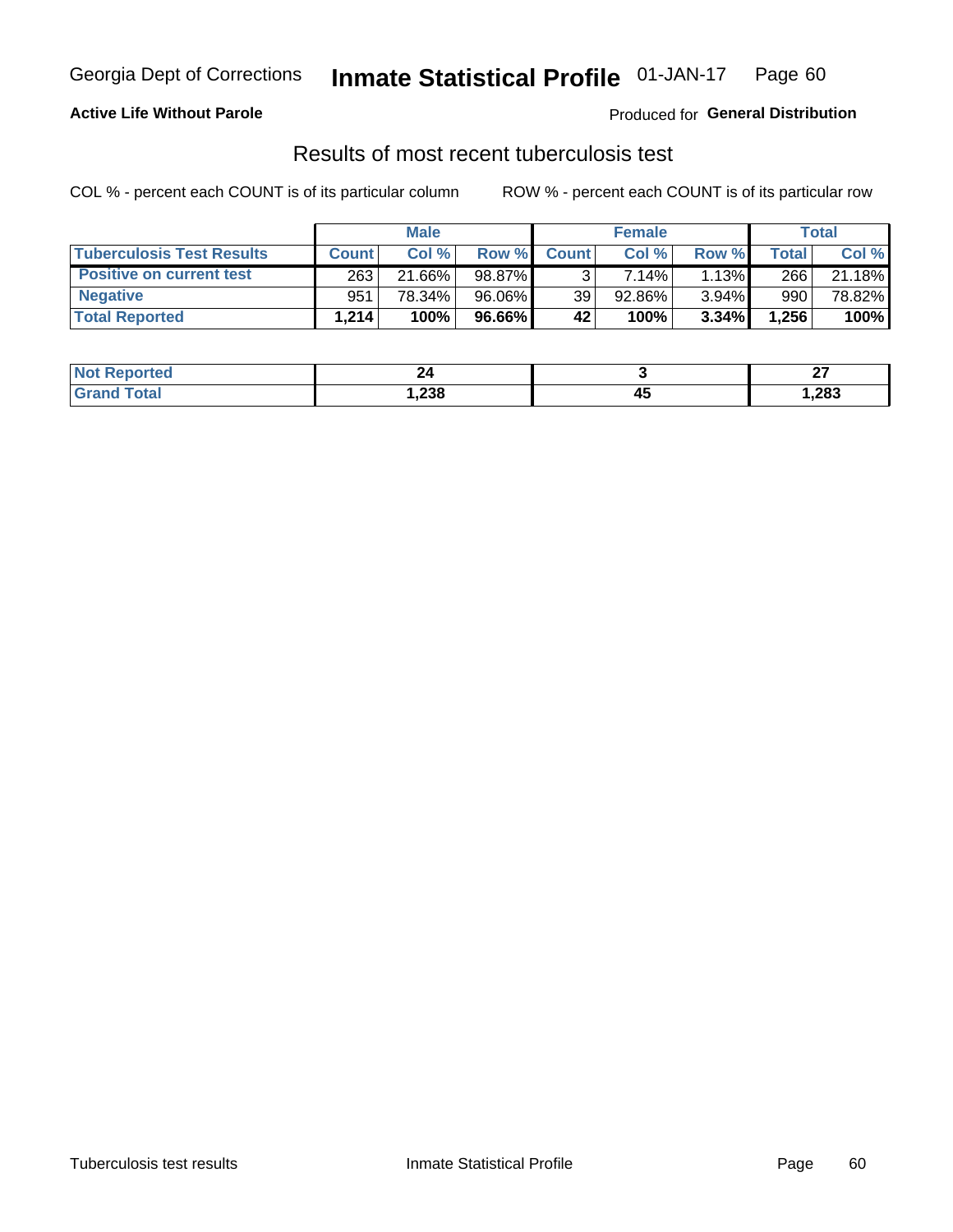## Georgia Dept of Corrections **Inmate Statistical Profile** 01-JAN-17 Page 61

### **Active Life Without Parole**

Produced for **General Distribution**

## Results of most recent syphilis test

COL % - percent each COUNT is of its particular column ROW % - percent each COUNT is of its particular row

|                                 | <b>Male</b>  |           |           | <b>Female</b>   |           |          | Total       |        |
|---------------------------------|--------------|-----------|-----------|-----------------|-----------|----------|-------------|--------|
| <b>Syphilis Test Results</b>    | <b>Count</b> | Col%      | Row %I    | <b>Count</b>    | Col%      | Row %    | $\tau$ otal | Col %  |
| <b>Positive on current test</b> |              | 2.74%     | $94.44\%$ |                 | 9.09%     | 5.56%    | 18          | 2.85%  |
| <b>Negative</b>                 | 604          | $97.26\%$ | 98.37%    | 10 <sub>1</sub> | $90.91\%$ | $1.63\%$ | 614         | 97.15% |
| <b>Total Reported</b>           | 621          | 100%      | 98.26%    | 11              | 100%      | 1.74%    | 632         | 100%   |

| <b>Not Reported</b> | <b>C47</b><br>, , , | 34 | 651   |
|---------------------|---------------------|----|-------|
| 「otal<br>. Grori    | 238, ا              | ≖∾ | 1,283 |